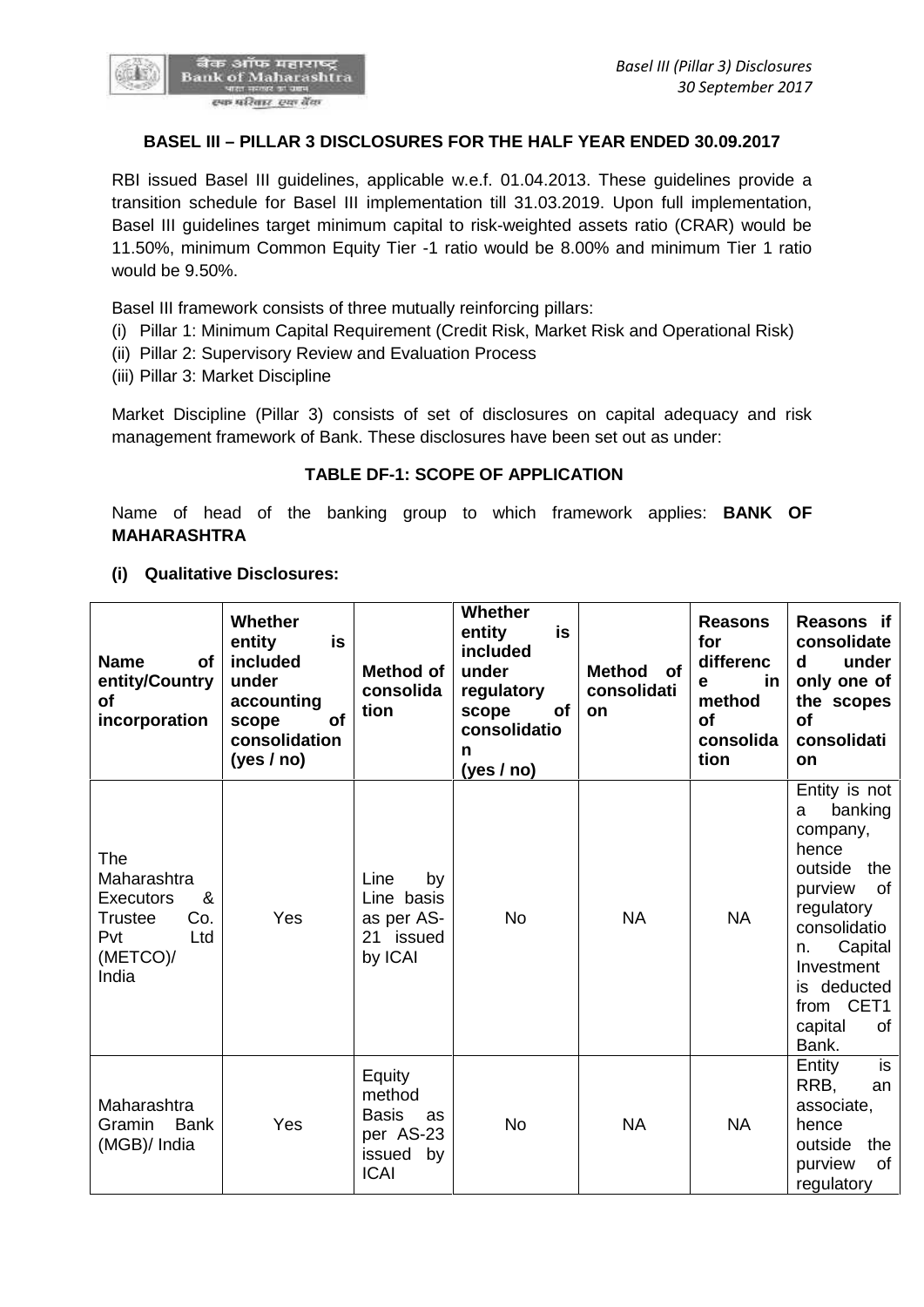| <b>Name</b><br>оf<br>entity/Country<br>οf<br>incorporation | Whether<br>entity<br>is<br>included<br>under<br>accounting<br>of<br>scope<br>consolidation<br>(yes / no) | <b>Method of</b><br>consolida<br>tion | Whether<br>is<br>entity<br>included<br>under<br>regulatory<br><b>of</b><br>scope<br>consolidatio<br>n<br>(yes / no) | <b>of</b><br>Method<br>consolidati<br><b>on</b> | <b>Reasons</b><br>for<br>differenc<br><u>in</u><br>е<br>method<br>οf<br>consolida<br>tion | Reasons if<br>consolidate<br>under<br>d<br>only one of<br>the scopes<br>οf<br>consolidati<br><b>on</b> |
|------------------------------------------------------------|----------------------------------------------------------------------------------------------------------|---------------------------------------|---------------------------------------------------------------------------------------------------------------------|-------------------------------------------------|-------------------------------------------------------------------------------------------|--------------------------------------------------------------------------------------------------------|
|                                                            |                                                                                                          |                                       |                                                                                                                     |                                                 |                                                                                           | consolidatio<br>n.<br>Investment<br>is<br>risk<br>weighted<br>at<br>250%.                              |

- **a. List of group entities considered for consolidation**
	- 1. The Maharashtra Executors & Trustee Company Private Limited (METCO)
	- 2. Maharashtra Gramin Bank (MGB)
- **b. List of group entities not considered for consolidation both under the accounting and regulatory scope of consolidation**

| Name of the<br>entity /<br><b>Country of</b><br>incorporation | <b>Principle</b><br>activity of<br>the entity | <b>Total Balance</b><br>sheet equity<br>(as stated in<br>the<br>accounting<br>balance sheet<br>of the legal<br>entity) | % of bank's<br>holding in<br>the total<br>equity | <b>Regulatory</b><br>treatment of<br>bank's<br>investments in<br>the capital<br>instruments of<br>the entity | <b>Total balance</b><br>sheet assets<br>(as stated in<br>the accounting<br>balance sheet<br>of the legal<br>entity) |  |  |
|---------------------------------------------------------------|-----------------------------------------------|------------------------------------------------------------------------------------------------------------------------|--------------------------------------------------|--------------------------------------------------------------------------------------------------------------|---------------------------------------------------------------------------------------------------------------------|--|--|
| NIL                                                           |                                               |                                                                                                                        |                                                  |                                                                                                              |                                                                                                                     |  |  |

# **(ii) Quantitative Disclosures**

# **c. List of group entities considered for consolidation (accounting)**

(Amount in Rs million)

| Name of the entity / Country of<br>incorporation | <b>Principle</b><br>activity of<br>the entity | <b>Total Balance sheet</b><br>equity (as stated in<br>the accounting<br>balance sheet of the<br>legal entity) | <b>Total balance sheet</b><br>assets (as stated in<br>the accounting<br>balance sheet of<br>the legal entity) |
|--------------------------------------------------|-----------------------------------------------|---------------------------------------------------------------------------------------------------------------|---------------------------------------------------------------------------------------------------------------|
| The Maharashtra Executors &                      | Trusteeship                                   | 31.49                                                                                                         | 150.17                                                                                                        |
| Trustee Co. Pvt Ltd (METCO)/ India               |                                               | (BOM share 100%)                                                                                              |                                                                                                               |
| Maharashtra Gramin Bank                          | Banking                                       | 4647.79                                                                                                       | 84593.30                                                                                                      |
| (MGB)/India                                      |                                               | (BOM share 35%)                                                                                               |                                                                                                               |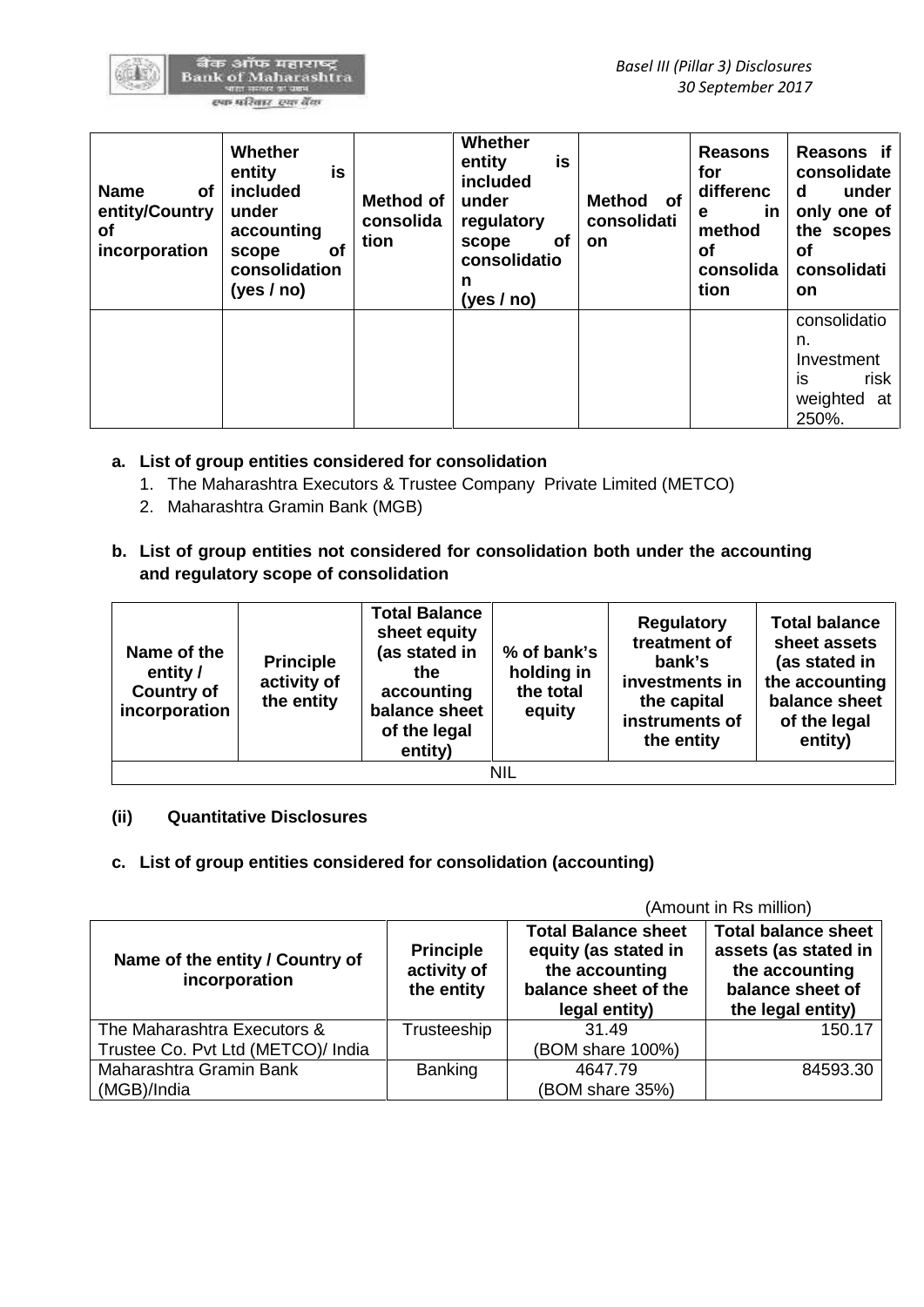

#### **d. The aggregate amount of capital deficiencies in all subsidiaries which are not included in the regulatory scope of consolidation i.e. that are deducted:**

There is no capital deficiency in the subsidiary of Bank which is not included in regulatory scope of consolidation as of September 30, 2017.

# **e. The aggregate amounts (e.g. current book value) of the bank's total interests in insurance entities, which are risk weighted**

| Name of the<br><b>Principle</b><br>insurance entity /<br><b>Country of</b><br>entity<br>incorporation | <b>Total Balance</b><br>stated in the<br>activity of the<br>accounting | sheet equity (as<br>balance sheet of<br>the legal entity) | % of bank's<br>holding in<br>the total<br>equity /<br>proportion<br>of voting<br>power | Quantitative<br>on regulatory capital<br>using<br><b>of</b><br>weighting<br>versus using the full<br>deduction method | impact<br>risk<br>method |  |  |
|-------------------------------------------------------------------------------------------------------|------------------------------------------------------------------------|-----------------------------------------------------------|----------------------------------------------------------------------------------------|-----------------------------------------------------------------------------------------------------------------------|--------------------------|--|--|
| Bank is not having any subsidiary having insurance business.                                          |                                                                        |                                                           |                                                                                        |                                                                                                                       |                          |  |  |

# **f. Any restrictions or impediments on transfer of funds or regulatory capital within the banking group**

There is no restriction or impediments on transfer of funds or regulatory capital within banking group as of September 30, 2017.

# **TABLE DF – 2:CAPITAL ADEQUACY**

#### **Qualitative Disclosures**

#### **a. Capital Management**

Bank has a process for assessing its overall capital adequacy in relation to Bank's risk profile and a strategy for maintaining its capital levels. Process provides an assurance that Bank has adequate capital to support all risks inherent to its business. Bank actively manages its capital to meet regulatory norms by considering available options of raising capital.

#### **Organisational Set-up:**

Capital Management is administered by Financial Management and Accounts Department in co-ordination with Integrated Risk Management Department under the supervision of Board of Directors. Bank has also formed Capital Planning Committee to provide guidance.

#### **Internal Assessment of Capital:**

Bank's Capital Management framework includes a comprehensive Internal Capital Adequacy Assessment Process (ICAAP) conducted annually which determines adequate level of capitalisation for Bank to meet regulatory norms and current and future business need, including under stressed scenarios. ICAAP encompasses capital planning for two years time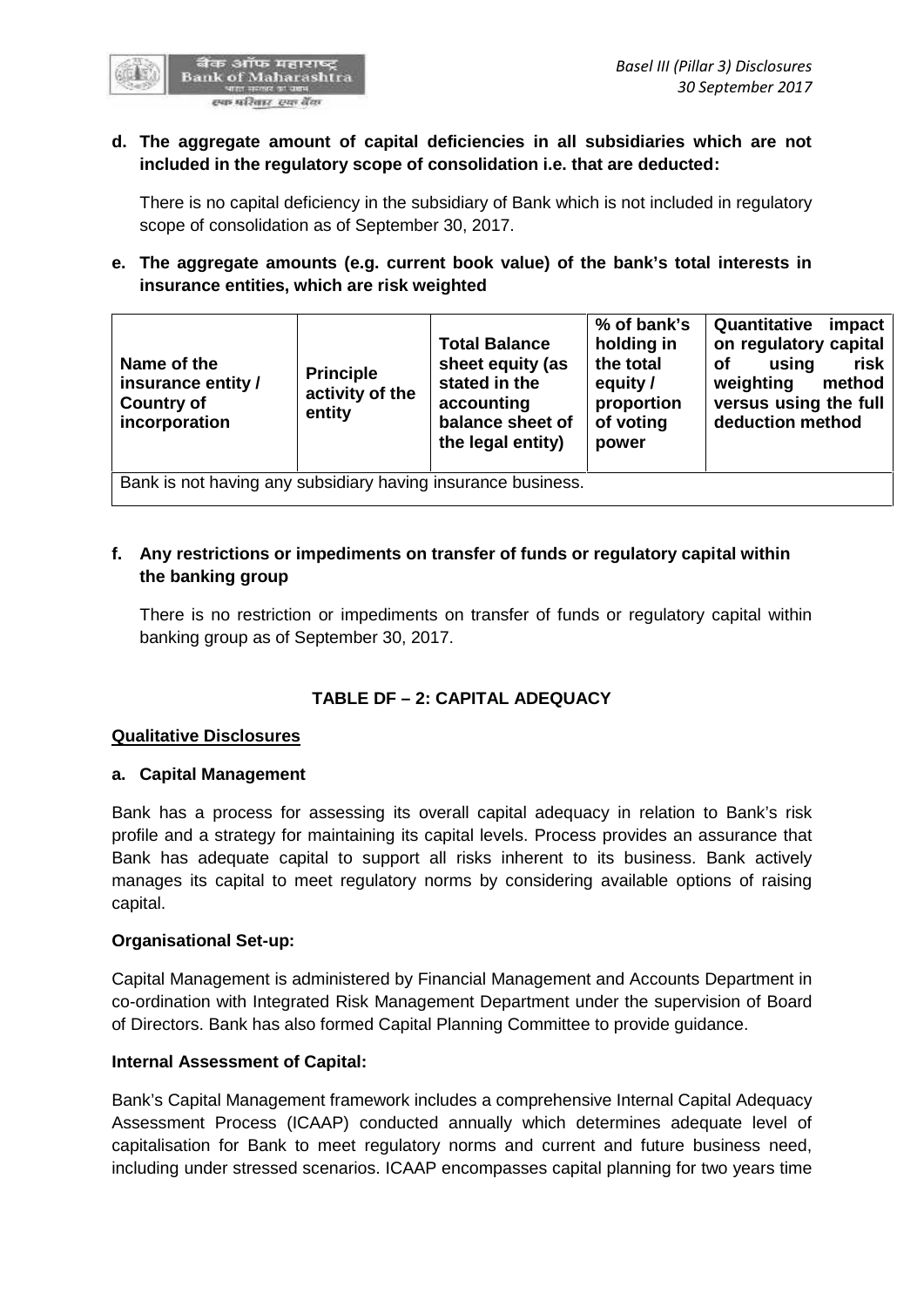

horizon, after identification and evaluation of significance of all risks that Bank faces, which may have an adverse material impact on its financial position. Bank considers following as risks it is exposed to in the normal course of its business and considers them for capital planning:

- Credit Risk including residuary risk Settlement Risk
- 
- 
- Credit Concentration Risk Strategic Risk
- 
- Country Risk **Country Risk Country Risk Country Risk**
- 
- 
- Market Risk **Interest Rate Risk on Banking Book**
- Operational Risk **Constanting Constanting Constanting Constanting Constanting Constanting Constanting Constanting Constanting Constanting Constanting Constanting Constanting Constanting Constanting Constanting Constantin** 
	-
- Liquidity Risk **Constant Constant Constant Pension Obligation Risk** 
	-
- Compliance Risk **Compliance Risk Compliance Risk Compliance Risk of underestimation of Credit Risk** under the Standardized approach

Bank periodically assesses and refines its stress tests in an effort to ensure that stress scenarios capture material risks as well as reflect possible extreme market moves that could arise as a result of business environment conditions. Stress tests are used in conjunction with Bank's business plans for the purpose of capital planning.

## **Monitoring and Reporting:**

The Board of Directors of Bank monitors capital adequacy levels of Bank. On a quarterly basis an analysis of the capital adequacy position and risk weighted assets and an assessment of various aspects of Basel III on capital and risk management are undertaken by Board.

#### **Quantitative Disclosures**

#### **b. Capital Requirement**

Bank's capital requirements have been computed using Standardized Approach for Credit Risk, Standardized Duration Method for Market Risk and Basic Indicator Approach for Operational Risk. Minimum capital required to be held at 10.25% for credit, market and operational risks is given below:

|            |                                                                             |               | (Amount in Rs million) |
|------------|-----------------------------------------------------------------------------|---------------|------------------------|
| Sr.<br>No. | <b>Particulars</b>                                                          | <b>Amount</b> | <b>Amount</b>          |
| (A)        | <b>Capital Required for Credit Risk</b>                                     |               |                        |
| (i)        | Portfolios subject to Standardised Approach                                 | 72695.16      |                        |
| (ii)       | For Securitisation Exposure                                                 | 0.00          |                        |
|            | Total capital charge for credit risks under<br>standardized approach (i+ii) |               | 72695.16               |
| (B)        | <b>Market Risk</b>                                                          |               |                        |
| (i)        | <b>Interest Rate Risk</b>                                                   | 2322.94       |                        |
| (ii)       | Foreign Exchange Risk (including Gold)                                      | 45.00         |                        |
| (iii)      | <b>Equity Risk</b>                                                          | 1058.58       |                        |
|            | Total capital charge for market risks under                                 |               | *3426.52               |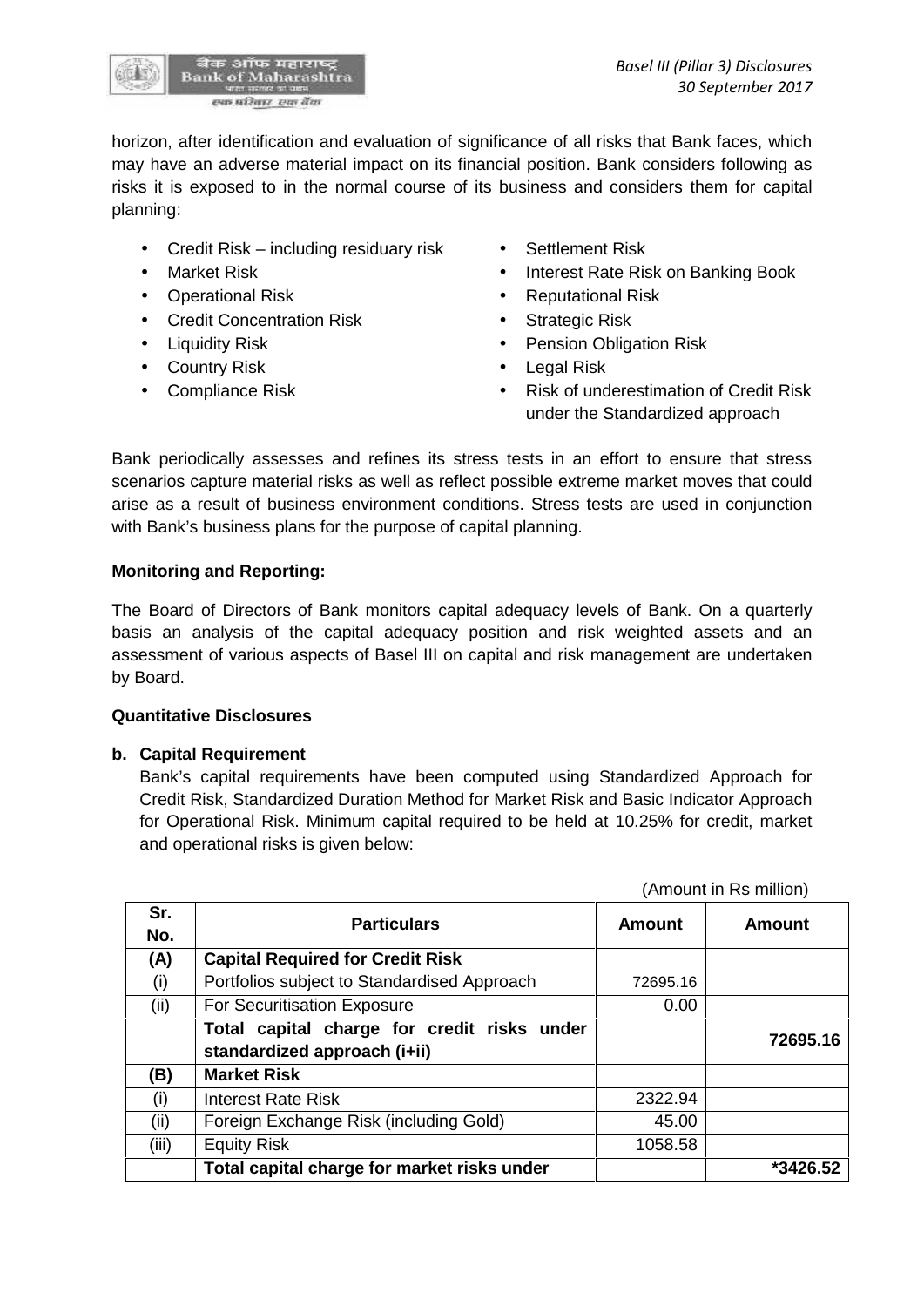

| Sr. | <b>Particulars</b>                                       | <b>Amount</b> | <b>Amount</b>     |
|-----|----------------------------------------------------------|---------------|-------------------|
| No. |                                                          |               |                   |
|     | standardized duration approach (i+ii+iii)                |               |                   |
| (C) | <b>Capital Charge for Operational Risk</b>               |               |                   |
|     | <b>Under Basic Indicator Approach</b>                    |               | *7013.94          |
|     | <b>Under The Standardized Approach (Parallel</b><br>run) |               | *6947.80          |
|     |                                                          |               |                   |
| (D) | <b>Capital Ratios</b>                                    |               | <b>Standalone</b> |
|     |                                                          |               | $($ ln %)         |
|     | Common Equity Tier 1 Capital Ratio (<br>Excl<br>CCB)     |               | 5.92              |
|     | <b>Capital Conservation Buffer (CCB)</b>                 |               | 1.25              |
|     | <b>Common Equity Tier 1 Capital Ratio (Incl CCB)</b>     |               | 7.17              |
|     | <b>Tier 1 Capital Ratio (Incl CCB)</b>                   |               | 9.00              |
|     | <b>Total Capital Ratio( CRAR) – Including CCB</b>        |               | 11.28             |

(\*For market and operational risks capital charge is converted in RWA @ 12.50 to arrive at CRAR as per RBI guidelines. Details in DF7 and DF 8)

# **TABLE DF-3: CREDIT RISK - GENERAL DISCLOSURES**

# **Qualitative Disclosures**

Credit Risk is defined as possibility of losses associated with diminution in credit quality of borrowers or counterparties. In a bank's portfolio, losses stem from outright default due to inability or unwillingness of a customer or counterparty to meet commitments in relation to lending, trading, settlement and other financial transactions.

# **Organizational Structure for Credit Risk Management**

Bank has comprehensive credit risk management architecture. Board of Directors of Bank endorses its Credit Risk strategy and approves credit risk policies. The Board has formed committees to oversee risk management processes, procedures and systems. Risk Management Committee (RMC) is responsible for devising policy and strategy for credit risk management. For this purpose, committee co-ordinates with Credit Risk Management Committee (CRMC) of Bank. CRMC is responsible for overseeing implementation of credit risk management framework across Bank and providing recommendations to RMC.

# **Policy & Strategy**

Bank has been following a conservative risk philosophy. The important aspects of risk philosophy are embodied in various policies, circulars, guidelines etc. The business objectives and strategy of Bank are decided taking into account profit considerations, level of various risks faced, level of capital, market scenario and competition. Bank is conscious of its asset quality and earnings and judiciously matches profit maximization with risk control.

Bank has put in place following policies approved by Board.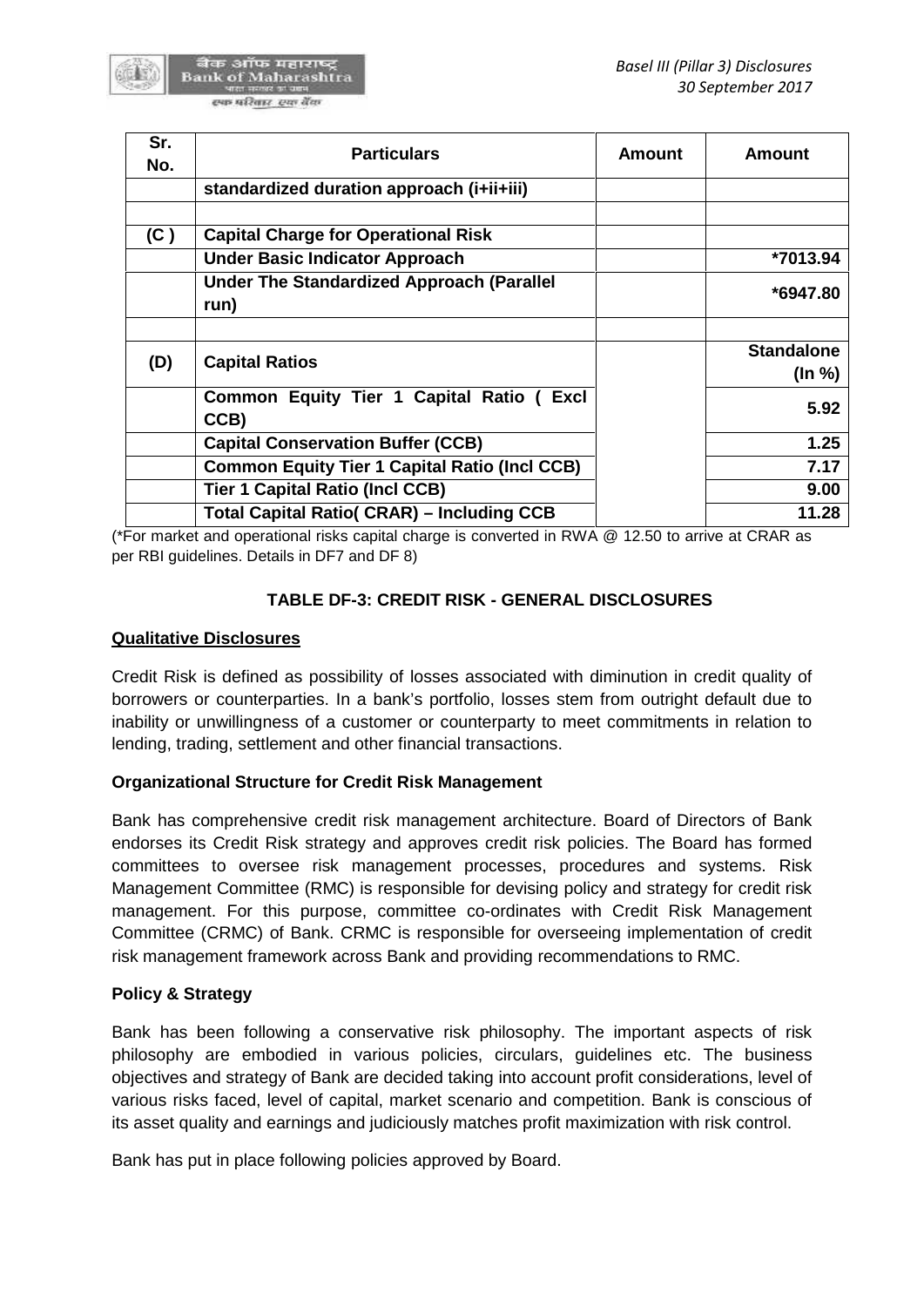

- i) Lending & Loan Review Policy
- ii) Credit Risk Management Policy
- iii) Credit Risk Mitigation Techniques & Collateral Management
- iv) Investment Management Policy
- v) Policy for Exposure to Real Estate
- vi) Policy for Issuance of Bank Guarantees

Lending & Loan Review Policy, Credit Risk Management Policy documents define organizational structure, role and responsibilities and, processes and tools whereby credit risks carried by Bank can be identified, quantified and managed within framework that Bank considers consistent with its mandate and risk appetite. The policies prescribe various prudential and exposure limits, collateral standards, financial benchmarks for the purpose of credit risk management. The policy on Credit Risk Mitigation Techniques & Collateral Management lays down details of eligible collaterals for credit risk mitigation under Basel III framework. The Investment Management Policy, Policy on Exposure to Real Estate and Policy for issuance of Bank Guarantee forms an integral part of credit risk.

#### **Systems / Process / tools for Credit Risk Management**

**Credit Appraisal standards:** Bank has in place proactive credit risk management practices like consistent standard for credit origination, maintenance and documentation for all credit exposures including off balance sheet items. Systems of periodic reviews, periodic inspections and collateral management systems are in place.

**Exposure Limits:** Credit risk limits including single / group borrower limits, substantial exposure limits, exposure limits in respect of sectors / industries are in place. The exposure vis-à-vis the limits are monitored.

**Credit Approval Committees:** Credit Approval committees have been constituted at various levels covering very large branches / Zonal offices / Head Office for considering fresh / existing proposals with or without enhancement. Bank has also setup centralized processing cells for considering credit proposals above specified limit.

**Sanctioning Powers:** Bank follows a well-defined multi-layered discretionary power structure for sanctioning of loans. Higher sanctioning powers are delegated to sanctioning authorities for sanctioning loans and advances to better rated customers in line with RBI guidelines. In respect of high value loans, committee approach is adopted.

**Credit Risk Rating and Appraisal Process:** Bank manages its credit risk through continuous measuring and monitoring of risks at each obligor (borrower) and portfolio level. Bank has in place an internal credit risk rating framework and well established standardized credit appraisal / approval processes. Credit risk rating enables Bank to accurately assess risk in a credit proposition and take a decision to accept or reject proposal based on risk appetite of Bank. It also enables risk pricing of credit facilities for risk return trade off.

As a measure of robust credit risk management practices, Bank has in place a framework for approval of credit risk ratings. Rating for every borrower is reviewed at least once in a year. Credit risk rating, as a concept, has been well internalized in Bank.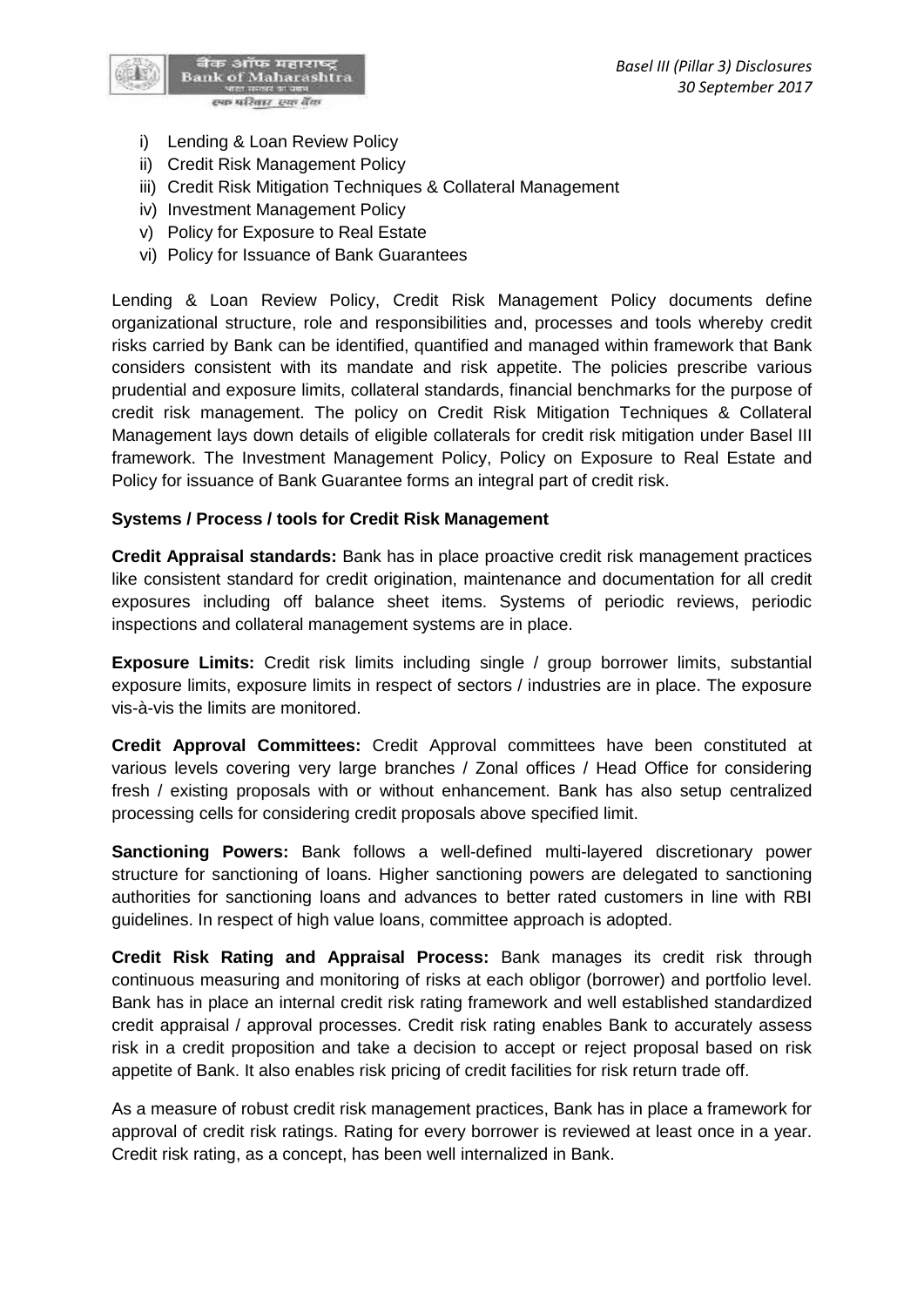

बैंक ऑफ महाराष्ट्र<br>Bank of Maharashtra स्फ परिवार स्था बैंक

- i) To ensure that credit decisions by various authorities are in conformity with Bank's Lending Policy and delegated lending powers.
- ii) To ensure that stipulated terms & conditions of sanction are complied with and various post sanction follow up, monitoring and supervision measures prescribed by Bank are adhered to.
- iii) To ensure that all credit facilities are reviewed / renewed well in time so as to revise risk perception and take necessary corrective action if necessary, immediately.
- iv) To aim at achieving maintenance of standard assets quality and up gradation in non performing assets (NPAs) so as to have a favourable impact on profitability of Bank through prevention / reduction / up gradation of NPAs.
- v) To assess health of credit portfolio of Bank and to apprise Top Management about the same from time to time.

Checks and balances viz. separation of credit risk management from credit sanctions, system of assigning credit risk rating, validation of ratings, mechanism to price credit facilities depending on risk rating of customer, credit audit etc. are in place. Minimum entry level rating benchmarks are stipulated. A suitable mechanism is in place to monitor aggregate exposure on other banks and country exposures. A diversified credit portfolio is maintained and a system to conduct regular analysis of portfolio so as to ensure ongoing control of credit concentration is in place.

#### **Loans past due and Impaired:**

Regulatory guidelines are adhered to in respect of income recognition, asset classification and provisioning. Bank considers following categories of loans and advances as Non performing Assets, wherein:

- Interest and/or installment of principal remain overdue for a period of more than 90 days in respect of a Term Loan
- Account remains 'out of order' in respect of an Overdraft/Cash Credit (OD/CC) for 90 days or more
- Bill remains overdue for a period of more than 90 days in case of Bills Purchased and **Discounted**
- In case of agricultural advances, interest and/or installment of principal remains overdue for 2 crop seasons (in respect of short duration crops) & 1 crop season (in respect of long duration crops).
- Any amount receivable that remains overdue for a period of more than 90 days in respect of other accounts.

**'Out of Order' status:** An account is treated as **'out of order'** if the outstanding balance remains continuously in excess of sanctioned limit/drawing power. In cases where outstanding balance in the principal operating account is less than sanctioned limit/drawing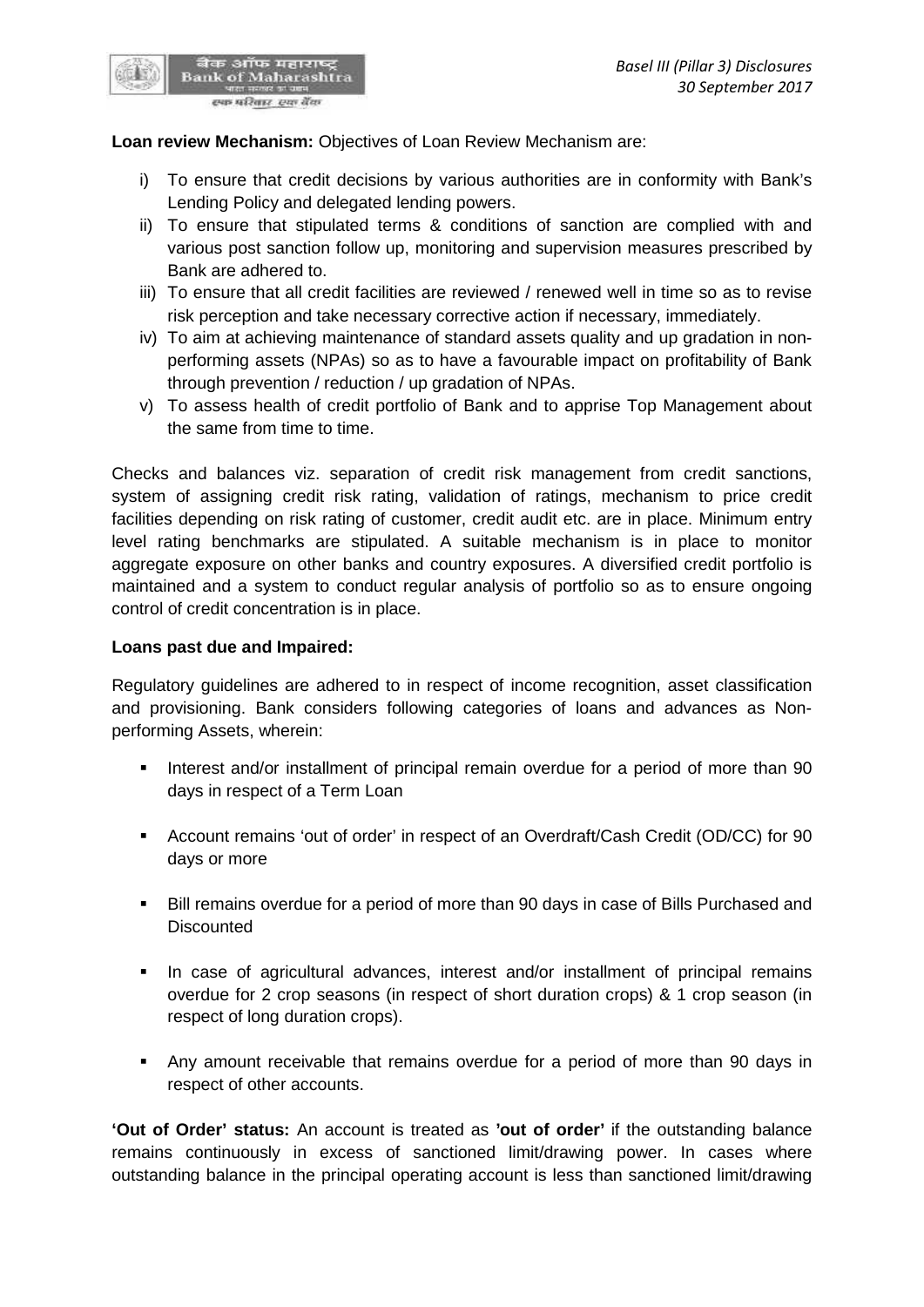

power, but there are no credits continuously for 90 days as on date of Balance Sheet or credits are not enough to cover interest debited during same period, these accounts are also treated as **'out of order'**.

**Overdue:** Any amount due to Bank under any credit facility is 'overdue' if it is not paid on due date fixed by Bank.

Advances against term deposits, National Savings Certificates, Indira Vikas Patra, Kisan Vikas Patra and Life insurance policies need not be treated as NPAs, provided adequate margin is available in the accounts.

A loan for an infrastructure project will be classified as NPA during any time before commencement of commercial operations as per record of recovery (90 days overdue), unless it is restructured and becomes eligible for classification as 'standard asset' in terms of conditions laid down as per RBI guidelines. A loan for an Infrastructure project will be classified as NPA if it fails to commence commercial operations within two years from the original Date of Commencement of Commercial Operations (DCCO), even if it is regular as per record of recovery, unless it is restructured and becomes eligible for classification as 'standard asset' in terms of conditions laid down in the related RBI guidelines.

A loan for a non-infrastructure project (other than commercial real estate exposure) will be classified as NPA during any time before commencement of commercial operations as per record of recovery (90 days overdue), unless it is restructured and becomes eligible for classification as 'standard asset' in terms of conditions laid down in the related RBI guidelines. A loan for a non-infrastructure project (other than commercial real estate exposures) will be classified as NPA if it fails to commence commercial operations within one year from the original DCCO, even it is regular as per record of recovery, unless it is restructured and becomes eligible for classification as 'standard asset' in terms of conditions laid down in the related RBI guidelines.

A loan for commercial real estate project will be classified as NPA during any time before commencement of commercial operations as per record of recovery (90 days overdue), or if the project fails to commence commercial operations within one year from the original DCCO or if the loan is restructured.

#### **Quantitative Disclosures**

#### **1. Total Gross Credit exposure:**

| (Amount in Rs million) |            |  |  |  |  |
|------------------------|------------|--|--|--|--|
| Category               | 30.09.2017 |  |  |  |  |
| <b>Fund Based</b>      | 1038982.30 |  |  |  |  |
| Non-Fund Based         | 173510.10  |  |  |  |  |

#### **2. Geographic Distribution of credit exposure :**

| (Amount in Rs million) |                 |                 |  |  |
|------------------------|-----------------|-----------------|--|--|
|                        | 30.09.2017      |                 |  |  |
| Category               | <b>Overseas</b> | <b>Domestic</b> |  |  |
| <b>Fund Based</b>      | ΝIΙ             | 1038982.30      |  |  |
| Non-Fund Based         | nil             | 173510.10       |  |  |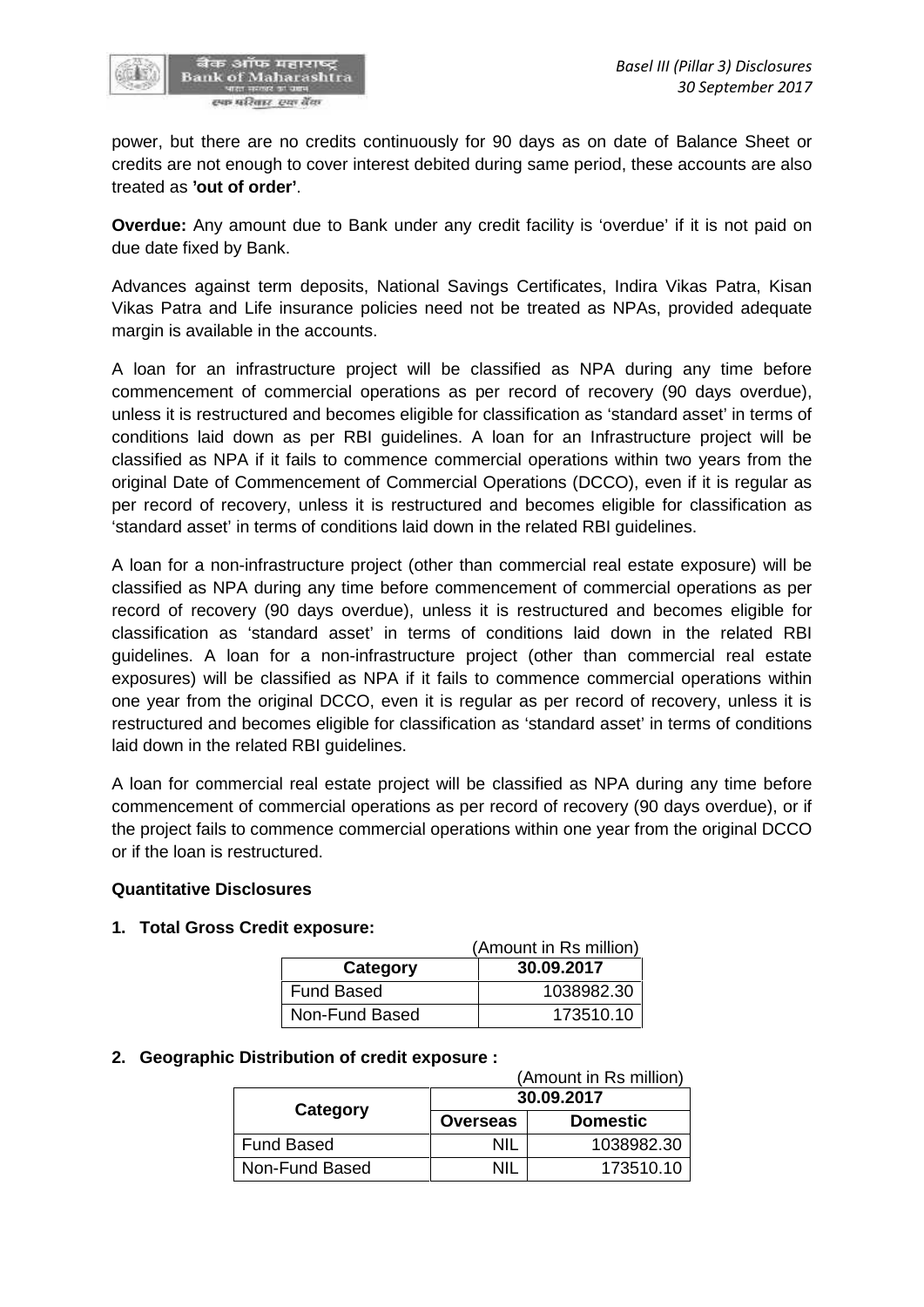

# **3. Industry-wise Distribution:**

|            |                                                                     |          |                        |          | (Amount in Rs million)   |
|------------|---------------------------------------------------------------------|----------|------------------------|----------|--------------------------|
| Sr.<br>No. | <b>Industry</b>                                                     |          | <b>Funded Exposure</b> |          | <b>Non-Fund Exposure</b> |
| 3.1        | <b>Mining and Quarrying</b><br>(incl. Coal)                         |          | 12241.70               |          | 4076.50                  |
| 3.2        | <b>Food Processing</b>                                              |          | 7264.60                |          | 72.60                    |
| 3.2.1      | Sugar                                                               | 5241.00  |                        | 27.50    |                          |
| 3.2.2      | Edible Oil and Vanaspati                                            | 116.40   |                        | 0.00     |                          |
| 3.2.3      | Tea                                                                 | 0.80     |                        | 0.50     |                          |
| 3.2.4      | <b>Others</b>                                                       | 1906.40  |                        | 44.60    |                          |
| 3.3        | <b>Beverage and Tobacco</b>                                         |          | 154.40                 |          | 6.90                     |
| 3.4        | <b>Textiles</b>                                                     |          | 25828.50               |          | 3082.90                  |
| 3.4.1      | <b>Cotton Textiles</b>                                              | 9929.20  |                        | 528.90   |                          |
| 3.4.2      | <b>Jute Textiles</b>                                                | 38.80    |                        | 13.50    |                          |
| 3.4.3      | <b>Man-Made Textiles</b>                                            | 19.40    |                        | 13.70    |                          |
| 3.4.4      | <b>Other Textiles</b>                                               | 15841.10 |                        | 2526.80  |                          |
| 3.5        | Leather<br>Leather<br>and<br><b>Products</b>                        |          | 627.60                 |          | 39.40                    |
| 3.6        | <b>Wood</b><br><b>Wood</b><br>and<br><b>Products</b>                |          | 1317.30                |          | 186.60                   |
| 3.7        | Paper<br>Paper<br>and<br><b>Products</b>                            |          | 4241.80                |          | 390.70                   |
| 3.8        | Petroleum,<br>Coal                                                  |          |                        |          |                          |
|            | Products and<br><b>Nuclear</b>                                      |          | 7041.90                |          | 69.60                    |
|            | Fuels of which:                                                     |          |                        |          |                          |
| 3.8.1      | Petroleum                                                           | 3733.80  |                        | 25.30    |                          |
| 3.9        | <b>Chemicals and Chemical</b><br><b>Products</b>                    |          | 27056.60               |          | 2471.30                  |
| 3.9.1      | Fertiliser                                                          | 11376.90 |                        | 631.40   |                          |
| 3.9.2      | Drugs & Pharmaceuticals                                             | 9032.70  |                        | 547.20   |                          |
| 3.9.3      | <b>Petro Chemicals</b>                                              | 5579.50  |                        | 1059.60  |                          |
| 3.9.4      | <b>Others</b>                                                       | 1067.50  |                        | 233.10   |                          |
| 3.10       | Rubber, Plastic & their<br><b>Products</b>                          |          | 5038.30                |          | 1197.10                  |
| 3.11       | <b>Glass &amp; Glassware</b>                                        |          | 1466.50                |          | 257.10                   |
| 3.12       | &<br><b>Cement</b><br><b>Cement</b><br><b>Products</b>              |          | 7203.50                |          | 437.90                   |
| 3.13       | <b>Basic</b><br><b>Metal</b><br><b>Metal</b><br>&<br><b>Product</b> |          | 68041.10               |          | 8885.30                  |
| 3.13.1     | Iron & Steel                                                        | 29283.80 |                        | 3339.70  |                          |
| 3.13.2     | Other Metal & Metal<br>Product                                      | 38757.30 |                        | 5545.60  |                          |
| 3.14       | <b>All Engineering</b>                                              |          | 37128.20               |          | 23095.80                 |
| 3.14.1     | Electronics                                                         | 9309.70  |                        | 1533.70  |                          |
| 3.14.2     | <b>Others</b>                                                       | 27818.50 |                        | 21562.10 |                          |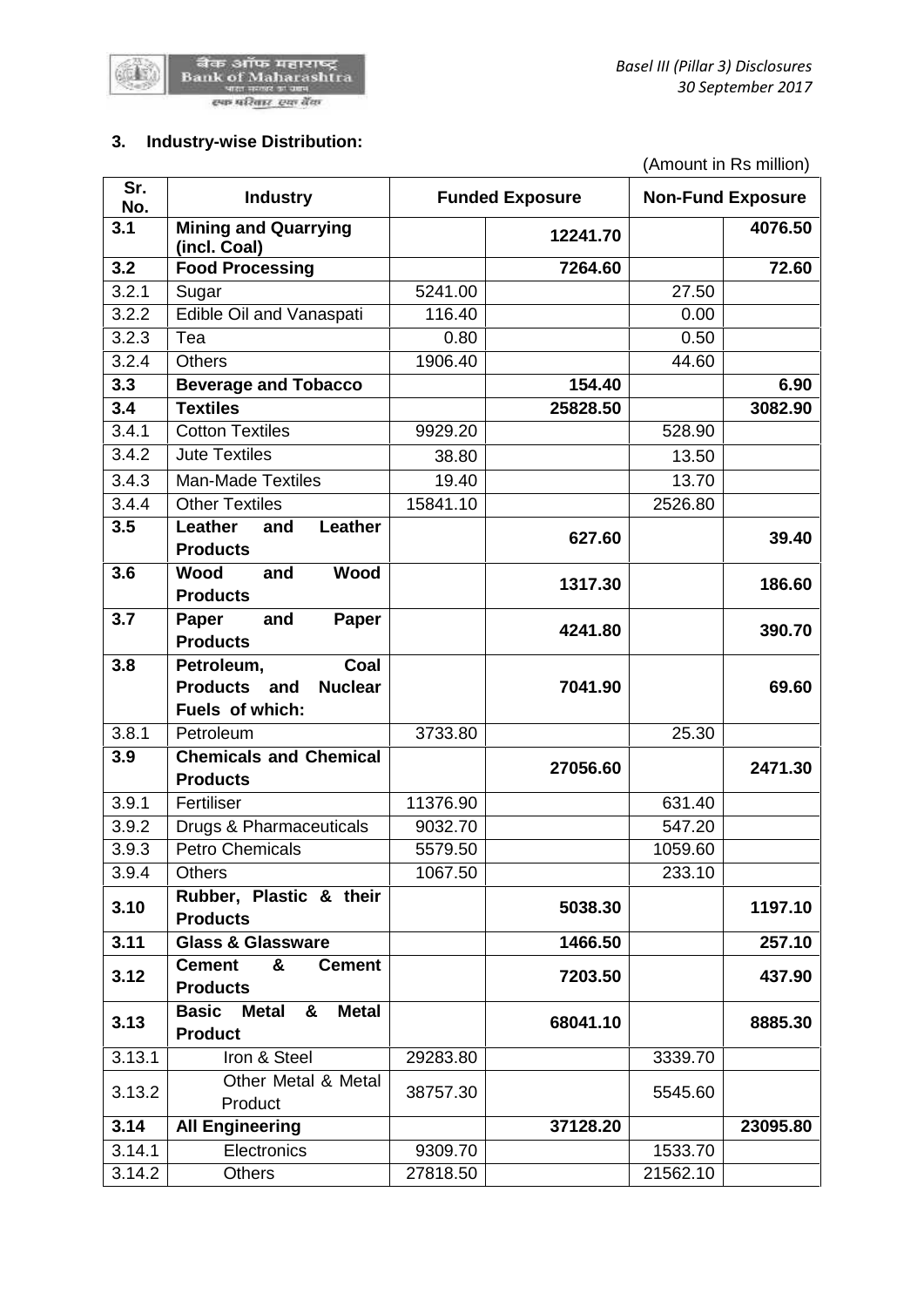बैंक ऑफ महाराष्ट्र<br>Bank of Maharashtra<br>पाल मुलार प्रजा स्फ परिवार स्था बैंक

| Sr.<br>No. | <b>Industry</b>                                                    |          | <b>Funded Exposure</b> |          | <b>Non-Fund Exposure</b> |
|------------|--------------------------------------------------------------------|----------|------------------------|----------|--------------------------|
| 3.15       | <b>Vehicles, Vehicle Parts &amp;</b><br><b>Transport Equipment</b> |          | 18950.40               |          | 1059.80                  |
| 3.16       | <b>Gems &amp; Jewellery</b>                                        |          | 4561.80                |          | 1144.30                  |
| 3.17       | <b>Construction (other than</b><br>Infrastructure)                 |          | 53.10                  |          | 8.60                     |
| 3.18       | <b>Infrastructure</b>                                              |          | 92302.00               |          | 48502.80                 |
| 3.18.1     | Power                                                              | 45423.70 |                        | 8606.00  |                          |
| 3.18.2     | Telecommunication                                                  | 3563.60  |                        | 14882.80 |                          |
| 3.18.3     | Roads                                                              | 27625.60 |                        | 14963.70 |                          |
| 3.18.4     | Airports                                                           | 26.00    |                        | 0.20     |                          |
| 3.18.5     | Ports                                                              | 3342.80  |                        | 1.30     |                          |
| 3.18.6     | Railways (other than<br>Indian Railways)                           | 179.70   |                        | 503.30   |                          |
| 3.18.7     | Other Infrastructure                                               | 12140.60 |                        | 9545.50  |                          |
| 3.19       | <b>Other Industries</b>                                            |          | 5357.40                |          | 2691.50                  |
| 3.20       | <b>Other</b><br><b>Residuary</b><br><b>Advances</b>                |          | 713105.60              |          | 75833.40                 |
|            | <b>Total</b>                                                       |          | 1038982.30             |          | 173510.10                |

**Industry having more than 5% of gross credit exposure**

| <b>Industry</b> | % of Exposure |  |
|-----------------|---------------|--|
| --              | --            |  |

### **4. Residual Maturity break down of Assets:**

|                                  | (Amount in Rs million) |                 |                                          |
|----------------------------------|------------------------|-----------------|------------------------------------------|
| <b>Maturity Pattern</b>          | <b>Investments</b>     | <b>Advances</b> | <b>Foreign Currency</b><br><b>Assets</b> |
| 1 day                            | 66.00                  | 9747.77         | 4245.08                                  |
| 2 to 7 days                      | 8125.10                | 14122.47        | 23756.83                                 |
| 8 to 14 days                     | 5011.00                | 20031.24        | 365.46                                   |
| 15 to 30 days                    | 547.70                 | 23556.13        | 3217.90                                  |
| 31 days to 2 months              | 7194.50                | 29106.64        | 23388.27                                 |
| Over 2 months to 3 months        | 3064.50                | 25853.34        | 3468.02                                  |
| Over 3 months and up to 6 months | 7142.60                | 93152.59        | 11039.74                                 |
| Over 6 months and up to 1 year   | 10909.20               | 62348.54        | 8735.44                                  |
| Over 1 year and upto 3 years     | 55043.60               | 345077.84       | 379.81                                   |
| Over 3 years and upto 5 years    | 31010.30               | 121234.88       | 0.00                                     |
| Over 5 years                     | 246542.10              | 185416.81       | 0.00                                     |
| <b>Total</b>                     | 374656.60              | 929648.25       | 78596.55                                 |

# **5. Disclosures for NPAs & NPIs :**

#### **Domestic:** (Amount in Rs million)

|              | PVIIIVUUV.       | $\frac{1}{2}$ |
|--------------|------------------|---------------|
|              |                  | 30.09.2017    |
| $\mathbf{A}$ | <b>Gross NPA</b> |               |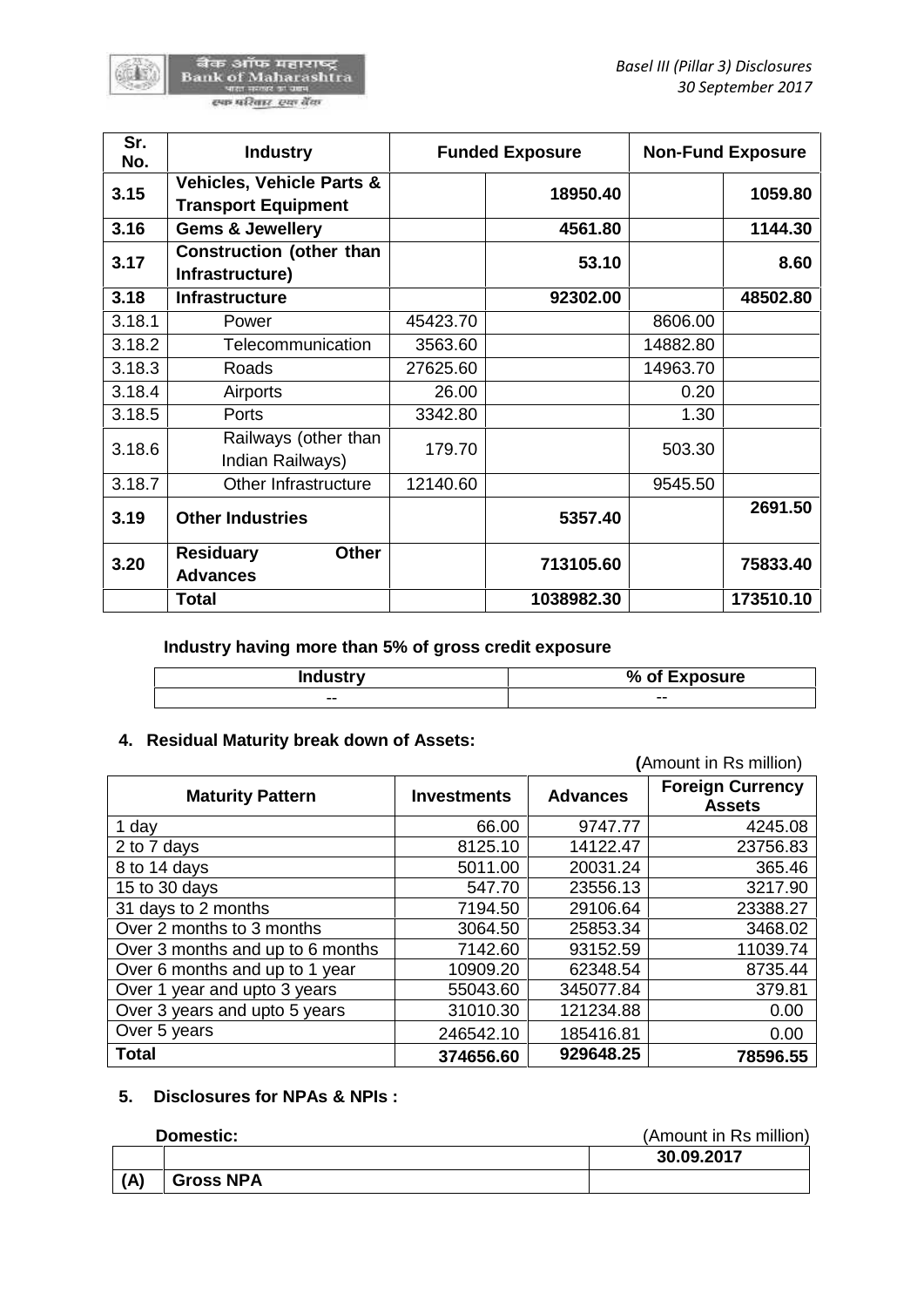(1)

|                            | Sub-standard                                        | 40673.10  |
|----------------------------|-----------------------------------------------------|-----------|
|                            | Doubtful 1                                          | 69614.90  |
|                            | Doubtful 2                                          | 56996.60  |
|                            | Doubtful 3                                          | 3234.20   |
|                            | Loss                                                | 1873.90   |
|                            | <b>Total</b>                                        | 172392.70 |
|                            |                                                     |           |
| (B)                        | <b>Net NPA</b>                                      | 109903.40 |
|                            |                                                     |           |
| (C)                        | <b>NPA Ratios</b>                                   |           |
|                            | % of Gross NPAs to Gross Advances                   | 18.54%    |
|                            | % of Net NPAs to Net Advances                       | 12.68%    |
| (D)                        | <b>Movement of Gross NPA</b>                        |           |
| L                          | <b>Opening Balance</b>                              | 171887.14 |
| $\ensuremath{\mathsf{II}}$ | Add:-Addition during the period                     | 30469.76  |
| Ш                          | Less:- Reduction during the period                  | 29964.20  |
|                            | Closing balance as at the end of period (i +ii-iii) | 172392.70 |
|                            |                                                     |           |
| (E)                        | <b>Movement of provision</b>                        |           |
| E1                         | <b>Specific Provision</b>                           |           |
| i.                         | <b>Opening Balance</b>                              | 56358.68  |
| ii.                        | Provisions made during the period                   | 19926.63  |
| iii.                       | Write-off made during the period                    | 16851.08  |
| iv.                        | Write-back of excess provisions                     | 0.00      |
| V.                         | Any other adjustments including transfer between    | 0.00      |
|                            | provisions                                          |           |
| vi.                        | Closing Balance (i+ii-iii-iv(+/-v)                  | 59434.23  |
| E <sub>2</sub>             | <b>General Provisions</b>                           |           |
| ī.                         | <b>Opening Balance</b>                              | 1589.85   |
| ii.                        | Provisions made during the period                   | 0.00      |
| iii.                       | Write-off made during the period                    | 0.00      |
| iv.                        | Write-back of excess provisions                     | 0.00      |
| v.                         | Any other adjustments including transfer between    |           |
|                            | provisions                                          | 0.00      |
| vi.                        | Closing Balance (i+ii-iii-iv(+/-v)                  | 1589.85   |
| (F)                        | Write off during the half year                      | 16851.08  |
| (G)                        | Recovery in the written off accounts during the     |           |
|                            | half year                                           | 393.60    |
|                            |                                                     |           |
| (H)                        | <b>Non Performing Investments (NPI)</b>             | 6781.44   |
|                            |                                                     |           |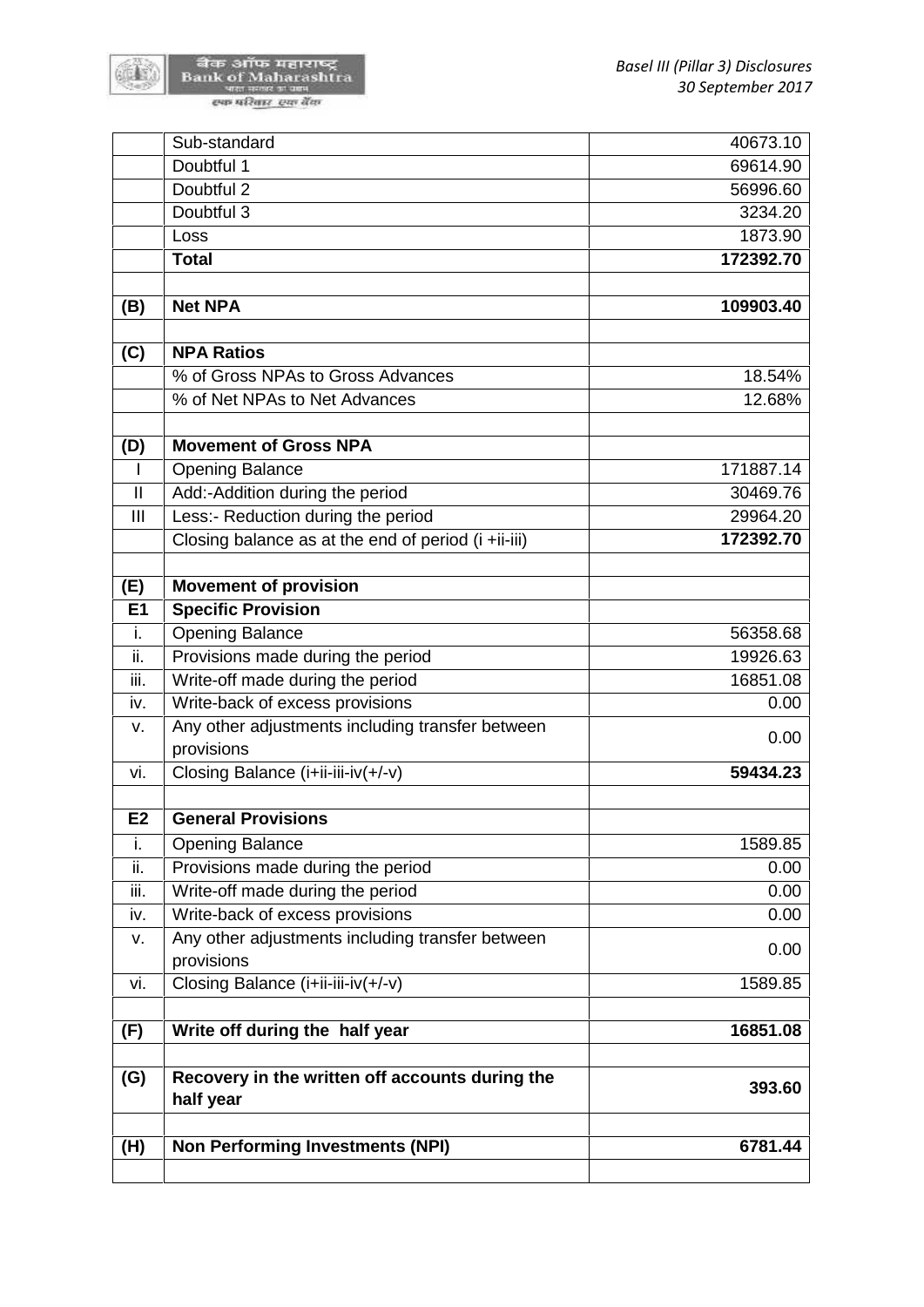

बैंक ऑफ महाराष्ट्र<br>Bank of Maharashtra<br>पालकार जान स्फ परिवार स्था बैंक

| (1)            | <b>Provisions for NPI</b>                                                                                                                                                                   | 2005.34 |
|----------------|---------------------------------------------------------------------------------------------------------------------------------------------------------------------------------------------|---------|
| $(\mathsf{U})$ | provision for depreciation on<br>Movement of<br>(including<br>provision of<br>investments<br><b>Non</b><br>Performing Investments, MTM depreciation and<br><b>Restructured Investments)</b> |         |
|                | Opening balance                                                                                                                                                                             | 2513.78 |
| $\mathsf{I}$   | Provisions made during the half year                                                                                                                                                        | 387.53  |
| Ш              | Write-off made during the half year                                                                                                                                                         | 0.00    |
| IV             | Write – back of excess provision made during the half<br>year                                                                                                                               | 160.10  |
| V              | Provisions used during shifting                                                                                                                                                             | 0.00    |
|                | Closing balance (i+ii-iii-iv-v)                                                                                                                                                             | 2741.21 |

| <b>Industries</b>                             |           |
|-----------------------------------------------|-----------|
| Amount of NPAs                                | 105605.70 |
| <b>Specific Provisions</b>                    | 37611.20  |
| <b>General Provisions</b>                     | 0.00      |
| Specific Provisions made during the half year | 0.00      |
| Write offs during the half year               | 0.00      |

Overseas - NIL

The Industry-wise Provision of five major industries is as below

(Amount in Rs million)

|    |                                                              | <b>NPA</b> | <b>Provision</b> |
|----|--------------------------------------------------------------|------------|------------------|
| A  | <b>Basic Metal &amp; Metal Product (Incl Iron and Steel)</b> | 37104.50   | 13516.00         |
| В  | <b>All Engineering</b>                                       | 17189.20   | 5300.50          |
| C  | <b>Infrastructure</b>                                        | 14728.20   | 5461.40          |
|    | <b>Roads</b>                                                 | 9187.50    | 3401.50          |
|    | Power                                                        | 3076.40    | 1030.50          |
| D  | <b>Vehicles, Vehicle Parts &amp; Transport Equipment</b>     | 11670.40   | 4376.70          |
| E. | <b>Textiles</b>                                              | 7269.90    | 2914.90          |

# **6. Disclosures of Unhedged Foreign Currency Exposure (UFCE) :**

|          | (Amount in Rs million)                          |            |
|----------|-------------------------------------------------|------------|
| Sr. No.  | <b>Particulars</b>                              | 30.09.2017 |
|          | Additional provisioning made on account of UFCE | 55.80      |
| <u>.</u> | Incremental Capital held on account of UFCE     | 93.93      |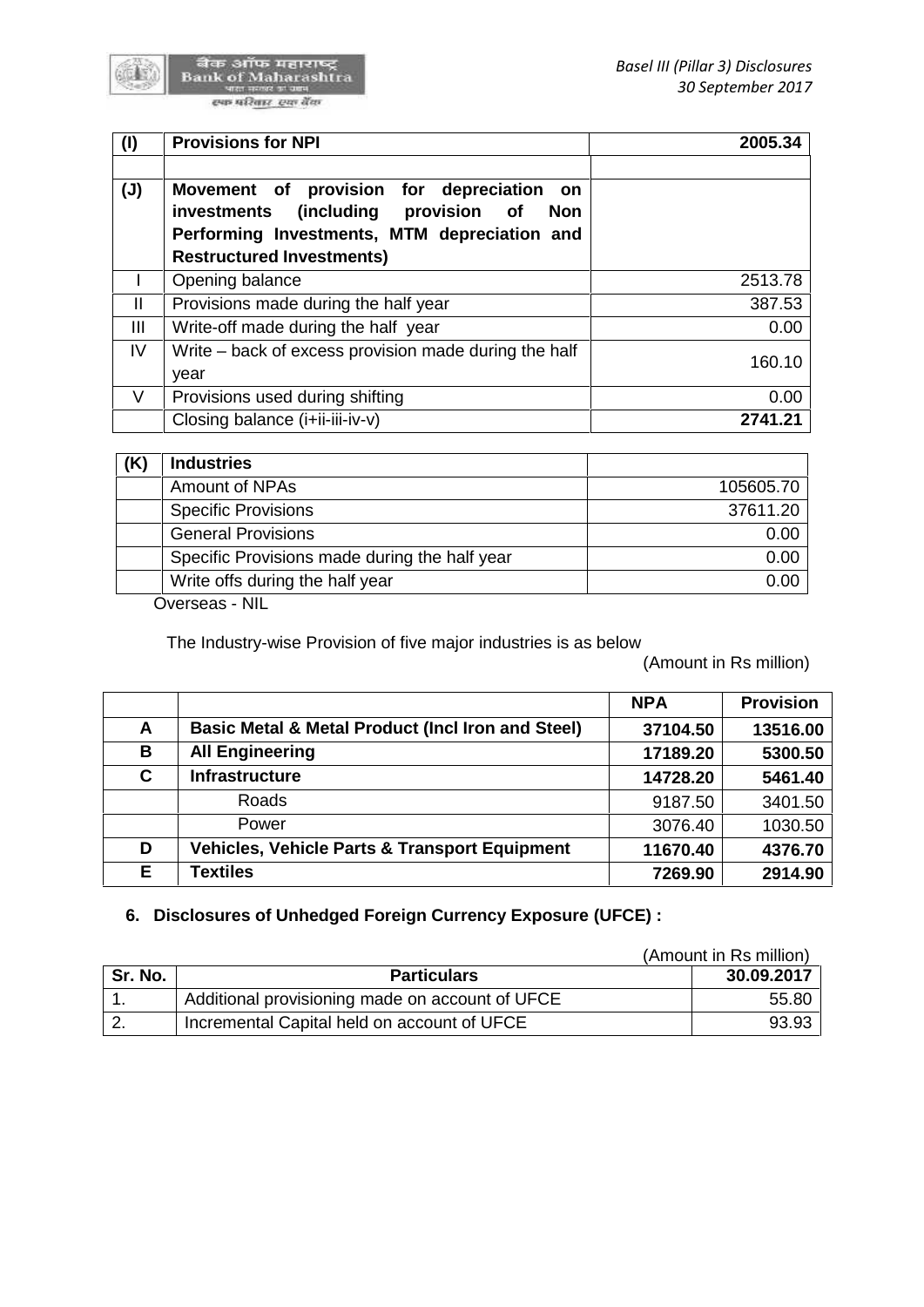

# **TABLE DF-4 - CREDIT RISK DISCLOSURES FOR PORTFOLIOS SUBJECT TO THE STANDARDIZED APPROACH**

#### **a. Qualitative Disclosures:**

#### **For portfolios under Standardised Approach:**

Bank uses standardized approach to measure capital requirements for credit risk. As per Standardised Approach, Bank accepts rating of following RBI approved ECAI (External Credit Assessment Institution) for credit risk rating and has used these ratings for calculating risk weighted assets wherever such ratings are available.

- 1. Credit Rating Information Services of India Limited (CRISIL),
- 2. Credit Analysis and Research limited (CARE),
- 3. India Ratings,
- 4. ICRA Limited,
- 5. Brickwork,
- 6. SME Rating Agency of India Ltd. (SMERA)
- 7. INFOMERICS Valuation and Rating Private Limited

#### **Types of exposures for which each agency is used:**

Bank has used solicited ratings assigned by the above approved credit rating agencies for all eligible exposures. Bank has not made any discrimination among ratings assigned by these agencies nor has restricted their usage to any particular type of exposure.

Key aspects of Bank's External Ratings application framework are as follows:

- Bank uses ratings assigned by any of these credit rating agencies as solicited and accepted by borrowers in line with RBI guidelines.
- Wherever available, Bank uses facility rating or bank loan rating for risk weighting borrower's exposures. Where issuer rating is available Bank uses such ratings unless bank loan is specifically rated.
- When a borrower is assigned a rating that maps to a risk weight of 150%, then this rating is applied on all the unrated facilities of the borrower and risk weighted at 150%.
- RBI guidelines outline specific conditions for facilities that have multiple ratings. In this context, lower rating, where there are two ratings and second-lowest rating where there are two or more ratings are used for a given facility.
- While mapping/applying the ratings assigned by credit rating agencies, Bank is guided by Regulatory guidelines.

#### **Treatment of undrawn exposures:**

As required by the regulatory norms, Bank holds capital even for the undrawn portion of credit facilities which are not unconditionally cancellable without prior notice by Bank, by converting such exposures into a credit exposure equivalent based on the applicable Credit Conversion Factor (CCF).

#### **b. Quantitative Disclosures:**

Exposure amounts as of 30.09.2017 after risk mitigation subject to Standardized Approach, amount of a Bank's outstandings (rated and unrated) disclosed under following major risk buckets:-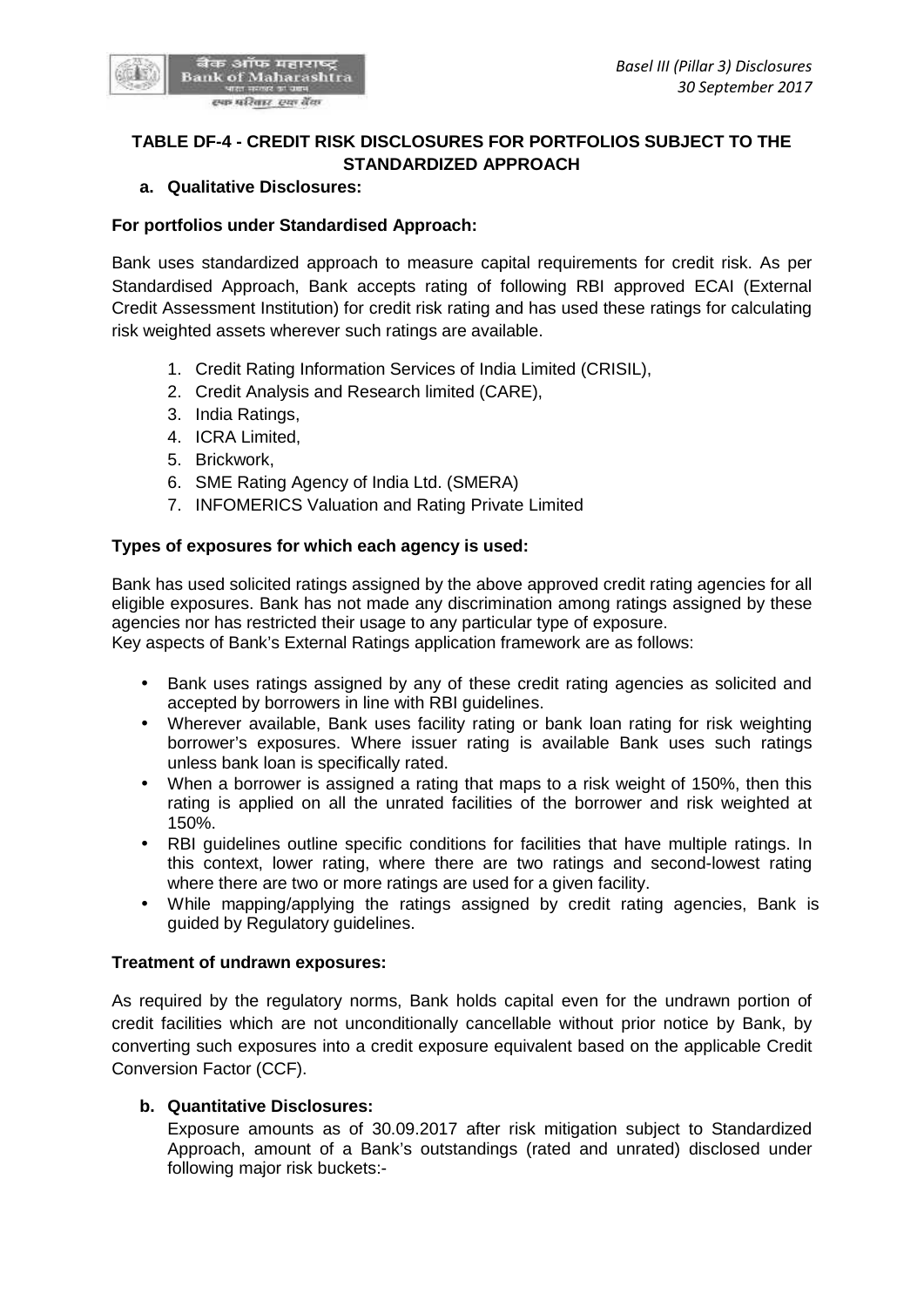

(Amount in Rs million)

| Sr. No. | <b>Particulars</b>          | Exposure<br>Outstanding |
|---------|-----------------------------|-------------------------|
|         | Below 100 % risk weight     | 1248376.23              |
| ii      | 100 % risk weight           | 291761.90               |
| iii     | More than 100 % risk weight | 134149.02               |
|         | sub total                   | 1674287.15              |
| iv      | <b>Deducted CRM Value</b>   | 45701.38                |
|         | <b>Total Exposure</b>       | 1719988.52              |

# **TABLE DF-5 – CREDIT RISK MITIGATION: DISCLOSURES FOR STANDARDISED APPROACHES**

#### **Qualitative Disclosures**

#### **Policies for Credit Risk Mitigation:**

Bank has a Board approved policy framework for collateral management and credit risk mitigation techniques, which include among other aspects guidelines on acceptable types of collateral, ongoing monitoring of collateral including frequency and basis of valuation and application of credit risk mitigation techniques.

#### **Collateral Management**

Bank defines collateral as it is an additional security given, over and above primary security or in substitution thereof. It serves as an additional comfort to Bank for recovery of loans in default situations. At times, these securities are not connected to main business of the borrower or may not be owned by the borrower. Bank ensures that underlying documentation for collateral provides Bank appropriate rights over collateral or other forms of credit enhancement including right to liquidate/retain or take legal possession of it in a timely manner in the event of default by counterparty.

#### **Collateral Valuation**

As stipulated by RBI guidelines, Bank uses comprehensive approach for collateral valuation. Under this approach, Bank reduces its exposure to counterparty when calculating its capital requirements to the extent of risk mitigation provided by eligible financial collateral as specified in Basel III guidelines. Bank also applies appropriate haircuts. Bank has also put in place Lending Policy duly approved by Board, which lay down the types of securities normally accepted by Bank for lending, and administration / monitoring of such securities in order to safeguard/protect the interest of Bank so as to minimize risk associated with it. Both fixed and current assets obtained to secure loans granted by Bank as per policy prescription are subjected to valuation by outside valuers empanelled by Bank. In respect of high value of collateral, valuation from two or more valuers is obtained.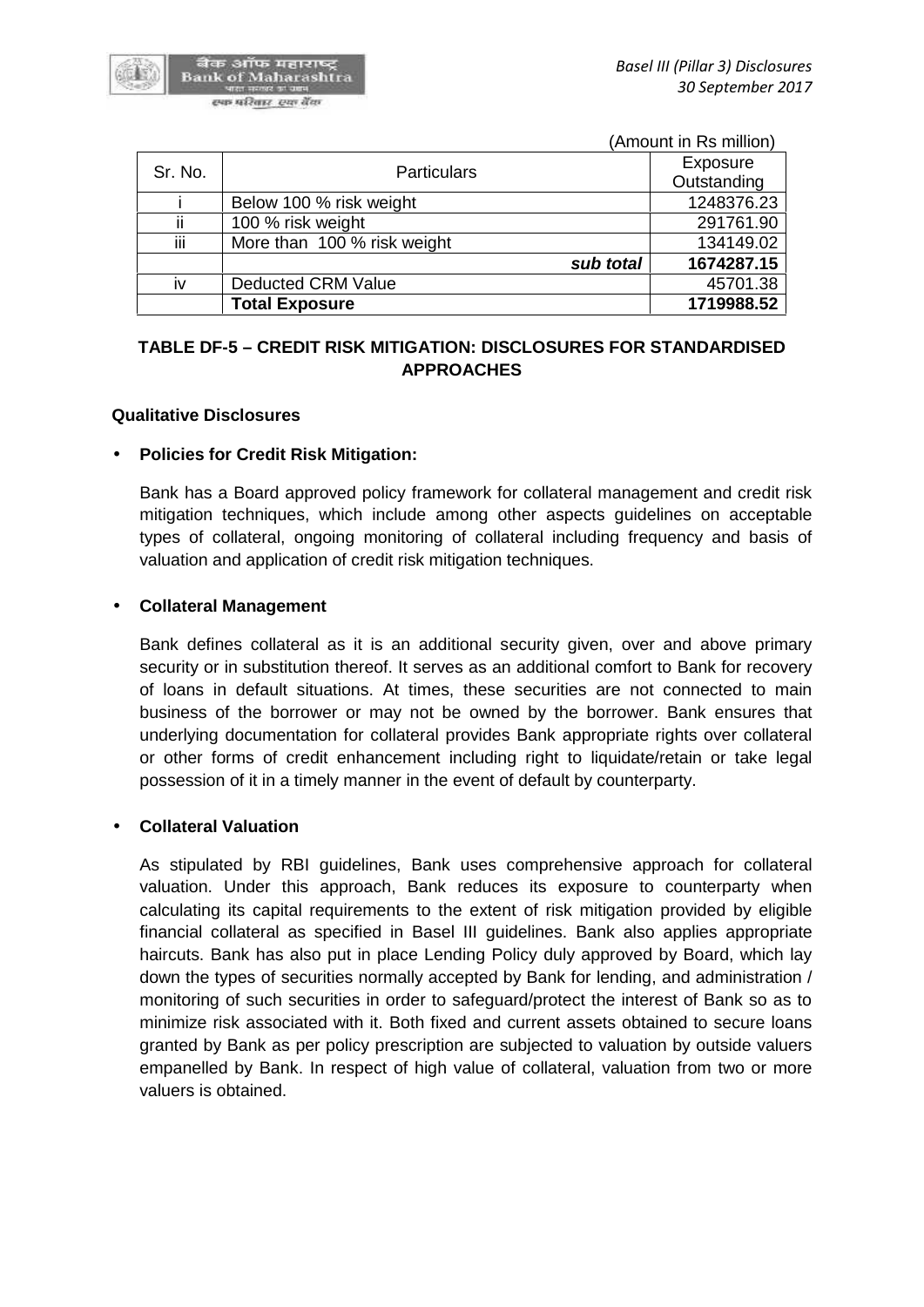

#### **Description of main types of collateral taken by Bank**

For computation of capital requirement for Credit Risk, Bank recognizes only those collaterals that are considered as eligible for risk mitigation in RBI guidelines, which are as under:

- o Cash Deposit with bank
- o Gold, including bullion and Jewellery
- o Securities issued by Central and State Governments
- o Kisan Vikas Patra and National Savings Certificate
- o Life Insurance Policies with a declared surrender value of an insurance company which is regulated by the insurance sector regulator
- o Debt securities including Certificate of Deposit rated at least BBB(-),A3
- o Units of Mutual Funds, where the investment is in instruments mentioned above

#### **Main types of guarantor counterparty and their creditworthiness**

Wherever required Bank obtains personal or corporate guarantee as an additional comfort for mitigation of credit risk which can be translated into a direct claim on the guarantor which is unconditional and irrevocable. Bank also accepts guarantee given by State / Central Government/ECGC/CGTMSE/NCGTC as a security comfort.

#### **Concentrations within Credit Risk Mitigation**

RBI guidelines, among its conditions for eligible credit risk mitigants, require that there should not be a material positive correlation between the credit quality of the counterparty and the value of the collateral being considered. Currently, Bank does not have any concentration risk within credit risk mitigation.

#### **Quantitative Disclosures:**

(a). For each separately disclosed credit risk portfolio total exposure (after, where applicable, on or off balance sheet netting) that is covered by eligible financial collateral after application of haircuts.

|                                                                                                                                                             | (Amount in Rs million) |  |
|-------------------------------------------------------------------------------------------------------------------------------------------------------------|------------------------|--|
|                                                                                                                                                             | 30.09.2017             |  |
| Total exposure (after, where applicable, on or off balance sheet netting) that is<br>covered by eligible financial collateral after application of haircuts | 45701.38               |  |

(b) For each separately disclosed portfolio total exposure (after, where applicable, on- or off balance sheet netting) that is covered by guarantees/credit derivatives (whenever specifically permitted by RBI)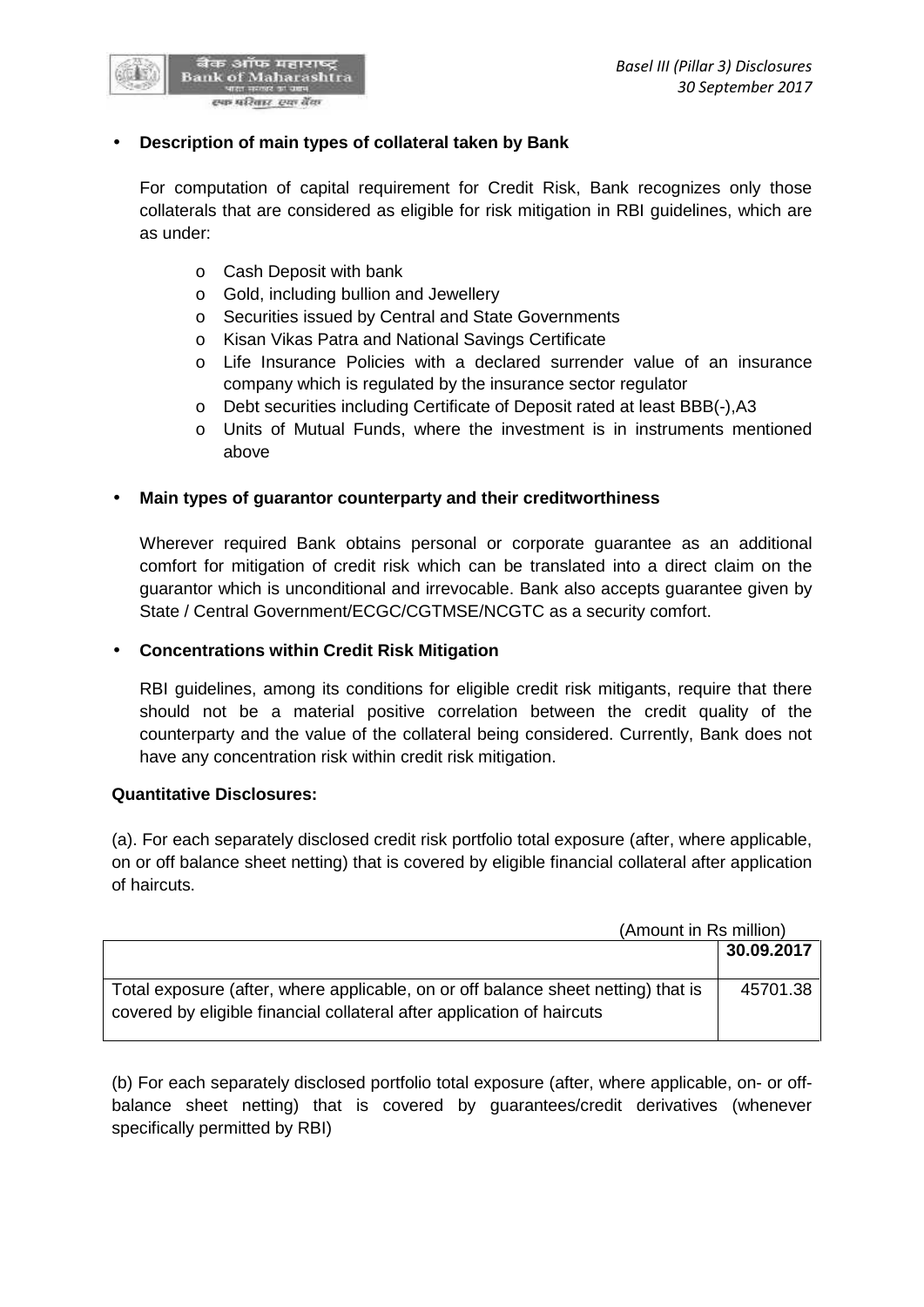

(Amount in Rs million)

|                                              | 30.09.2017 |
|----------------------------------------------|------------|
| Total exposure that is covered by Guarantees | 21908.68   |

#### **TABLE DF-6 SECURITIZATION EXPOSURE**

#### **Qualitative Disclosures:**

Bank does not have any case of its assets securitized as on 30<sup>th</sup> September 2017.

#### **Quantitative Disclosures:**

Quantitative Disclosure for Standardized Approaches is **Not Applicable.**

# **TABLE DF-7 MARKET RISK IN TRADING BOOK**

#### **Qualitative Disclosures:**

#### **Market Risk:**

Market Risk is defined as the possibility of loss to a bank caused by adverse movements in market variables such as interest rates, foreign currency exchange rates, equity prices and commodity prices. Bank's exposure to market risk arises from domestic investments (interest related instruments and equities) in trading book (both AFS and HFT categories), Foreign exchange positions. Bank is not trading in commodities. The objective of the market risk management is to minimize impact of losses on earnings and equity arising from market risk.

#### **Policies, strategies and processes for management of Market Risk**

Bank has put in place Board approved Investment Management Policy, Market Risk Management Policy and Asset Liability Management (ALM) Policy for effective management of market risk. The above policies lay down well-defined organization structure for market risk management functions and processes whereby market risks carried by Bank are identified, measured, monitored and controlled within policy framework consistent with Bank's risk tolerance. Policies deal with reporting framework for effective monitoring of market risk and also set various risk limits such as Overnight Limit, Intra-day limit, Aggregate Gap limit, Stop Loss limit, VaR limit etc. Exposure limits are set for counterparty banks and exposures are monitored on daily basis.

ALM Policy deals with liquidity risk and interest rate risk management framework. Bank has put in place mechanism of short term dynamic liquidity management and contingency plan for liquidity management. Prudential (Tolerance) limits are set for different residual maturity time buckets for efficient asset liability management. Bank's contingency plan for liquidity management comprises various contingent measures to deal with any kind of stress on liquidity position. Bank has put in place Board approved Stress Testing Policy and conducts periodic stress tests on liquidity risk, interest rate risk and foreign exchange risk.

Interest rate risk is monitored through use of Gap Analysis of rate sensitive assets and liabilities. Bank has also put in place Duration Gap Analysis framework for management of interest rate risk. Bank estimates Earnings at Risk (EaR) and Modified Duration Gap (DGAP)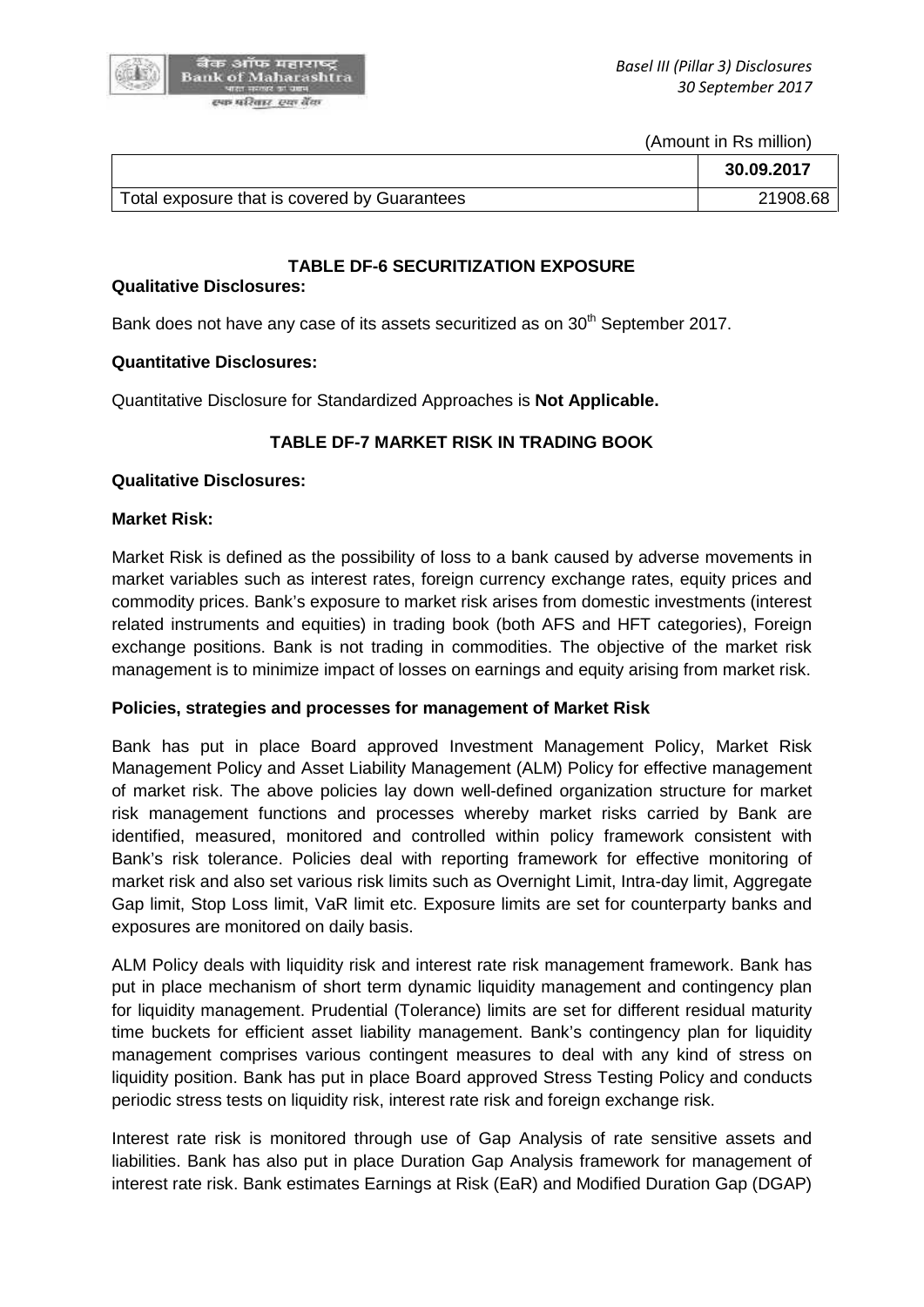

periodically against adverse movement in interest rate for assessing impact on Net Interest Income (NII) and Economic Value of Equity (EVE).

Asset Liability Management Committee (ALCO) / Board monitors adherence of prudential limits fixed by Bank and determines strategy in light of market conditions. Dealing room activities are centralized and system is in place to monitor dealing room activities. Mid-Office at Treasury & International Banking Department (TIBD) also monitors adherence of prudential limits on a continuous basis.

Market Risk Management Policy - To ensure that Bank's operations are in line with Management expectations of return vis-à-vis market risk, it is crucial that Bank has a defined set of principles and processes in place for articulating how it plans to manage market risks it faces, in Trading or Banking Book.

Bank's Market Risk Management Policy aims to set out broad outlines of processes by which market risks carried by Bank shall be managed i.e. identified, measured, controlled and monitored in such a way that risk taken is within the approved risk tolerance limits. The scope of this policy covers market risks arising from Bank's "Trading book" and investment portion of "Banking book".

#### **Quantitative Disclosure:**

|                                                                                             | (Amount in Rs million) |                      |  |
|---------------------------------------------------------------------------------------------|------------------------|----------------------|--|
| <b>Risk Category</b>                                                                        |                        | 30.09.2017           |  |
|                                                                                             | Capital                | <b>Risk Weighted</b> |  |
|                                                                                             | Charge                 | <b>Assets</b>        |  |
| <b>Interest Rate Risk</b>                                                                   | 2322.94                | 29036.80             |  |
| ii<br><b>Equity Position Risk</b>                                                           | 1058.57                | 13232.20             |  |
| iii<br>Foreign Exchange Risk (including gold)                                               | 45.00                  | 562.50               |  |
| Total capital charge for market risks<br>under<br>standardized duration approach (i+ii+iii) | 3426.51*               | 42831.50             |  |

Capital requirement for Market Risk is as under:

(\*For market risks capital charge is converted in RWA @ 12.50 to arrive at CRAR as per RBI guidelines.)

#### **TABLE DF-8 OPERATIONAL RISK**

#### **Qualitative disclosures:**

#### **Operational risk:**

Operational Risk is risk of loss resulting from inadequate or failed internal processes, people and systems or from external events. Operational risk includes Legal risk but excludes Strategic and Reputation Risk.

#### **Policies on management of Operational Risk:**

Bank has framed Operational Risk Management Policy in line with RBI Guidelines for Advanced Approaches for Operational Risk (TSA & AMA). Other policies which deal with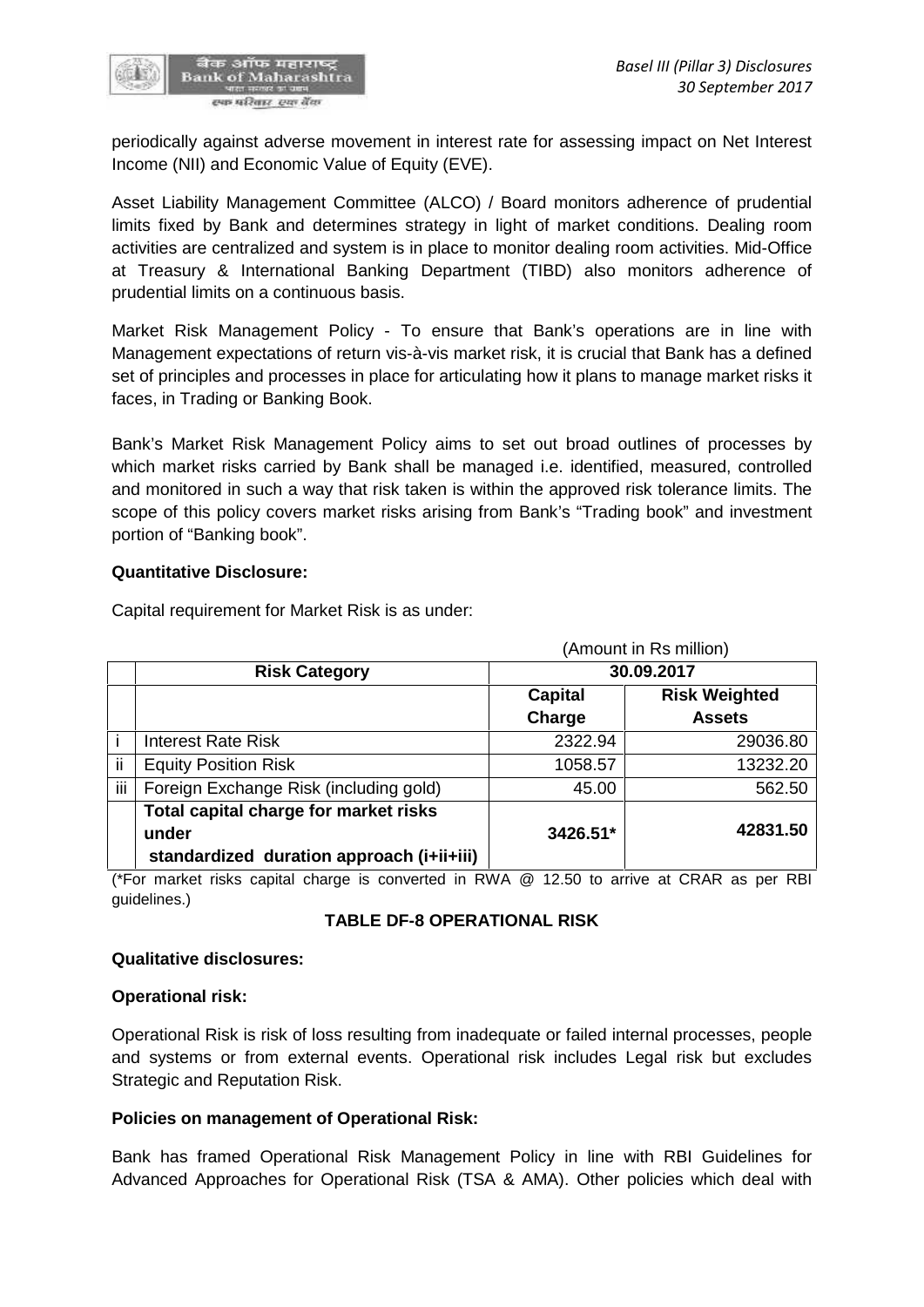

management of operational risk are (a) Information System Security Policy, (b) Business Continuity Planning Policy, (c) Compliance Policy, (d) Outsourcing Policy and (e) Fraud Risk Management Policy.

**Strategies and processes:** Operational Risk Management process of Bank is driven by a strong organizational culture and sound operating procedures, involving corporate values, internal control culture, effective internal reporting. Policies are put in place for effective management of Operational Risk in Bank.

Bank has been constantly reviewing legal documents to ensure that legal documents are comprehensive and enforceable. As a measure of risk transfer, Bank has obtained insurance cover for all assets owned by Bank. It is also ensured that assets financed by Bank are also adequately insured, as a risk mitigation measure. The operational risk management policy outlines organization structure and detail processes for management of operational risk. Basic objective of policy is to closely integrate operational risk management system into dayto-day risk management processes of Bank by clearly assigning roles for effectively identifying, assessing, monitoring and controlling / mitigating operational risks and by timely reporting of operational risk exposures including material operational losses. Operational risks in Bank are managed through comprehensive and well-articulated internal control framework.

#### **Approach adopted for capital charge computation for operational risk:**

Bank is following Basic Indicator Approach (BIA) for calculating capital charge for Operational Risk. Bank has received approval for migration to 'The Standardised Approach' (TSA) for calculating Operational Risk Capital Charge as a parallel run. However, Bank has been allowed to maintain capital charge as per Basic Indicator Approach (BIA) for regulatory purpose.

#### **Quantitative Disclosure:**

Capital charge for Operational Risk under Basic Indicator approach is **Rs 7013.94 Million.**

# **TABLE DF-9 INTEREST RATE RISK IN THE BANKING BOOK (IRRBB)**

#### **Qualitative Disclosures:**

#### **Interest Rate Risk in the Banking Book:**

Interest Rate Risk in Banking Book (IRRBB) refers to potential adverse financial impact on Bank's Banking Book from changes in interest rates. Interest rate risk is measured and monitored through two approaches.

**(i) Earnings at Risk:** Impact on income (Earning Perspective) is measured through use of Traditional Gap Analysis by applying notional rate shock (parallel shift in interest rates across assets and liabilities) upto 100 basis point (bps) for a period of one year.

**(ii) Economic Value of Equity (Duration Gap Analysis):** Bank has adopted Duration Gap Analysis for assessing impact (as a percentage) on economic value of equity (Economic Value Perspective) in line with the method suggested by RBI.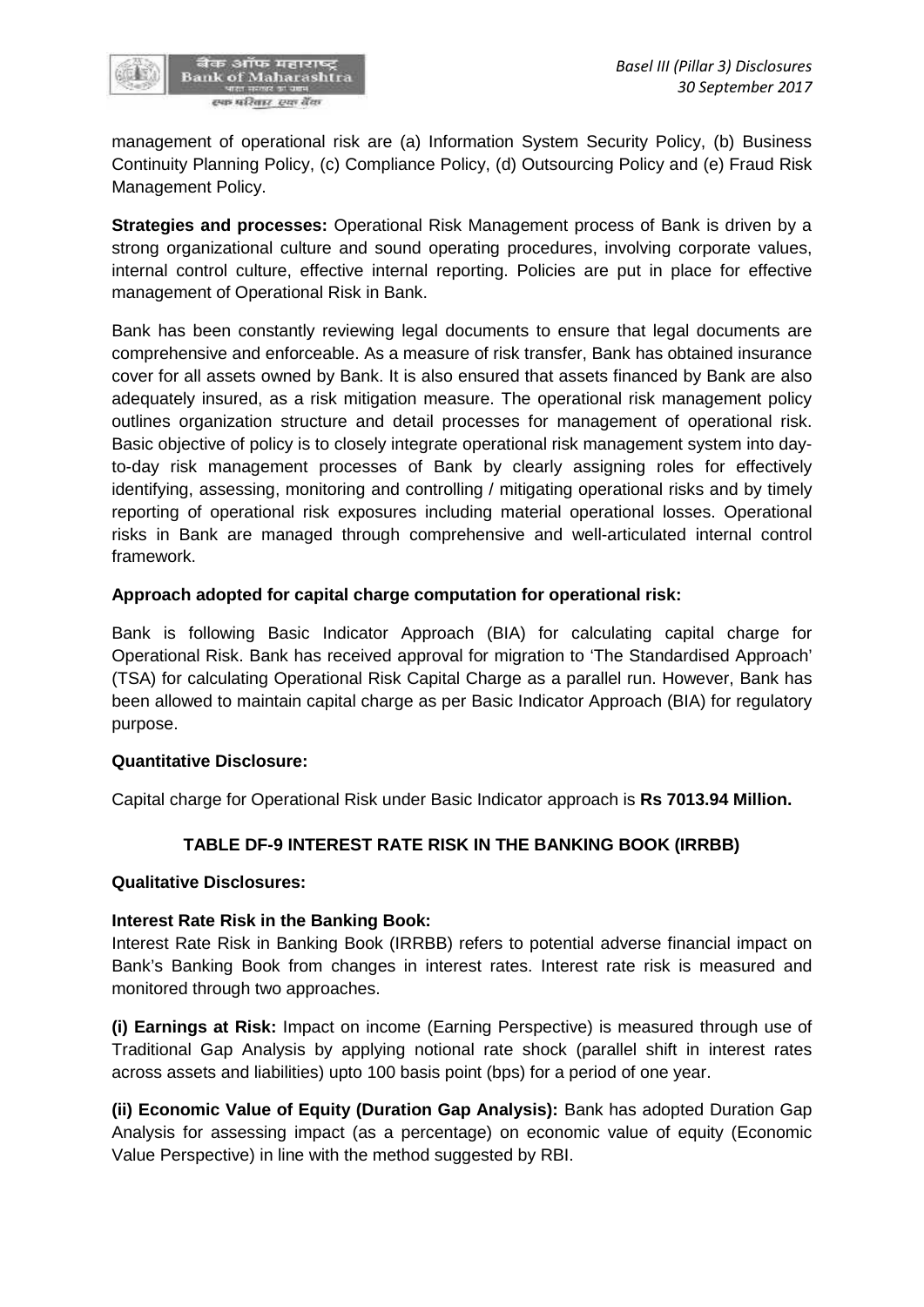

Impact on Economic Value of Equity is analysed for a 200 bps rate shock as indicated by RBI. The Economic Value of Equity is measured and monitored on a quarterly basis.

#### **Quantitative Disclosure: Earning at Risk:**

(Amount in Rs. Million)

| <b>Change in Interest rate</b> | Parallel shift of 100 bps for 1 Year period<br>30.09.2017 |                       |  |
|--------------------------------|-----------------------------------------------------------|-----------------------|--|
|                                |                                                           |                       |  |
|                                | $(+)$ 100 basis point                                     | $(-)$ 100 basis point |  |
| Impact on Net Interest Income  | 2422.02                                                   | $-2422.02$            |  |

#### **Economic Value of Equity:**

|                                       | 30.09.2017            |                             |  |
|---------------------------------------|-----------------------|-----------------------------|--|
|                                       | $(+)$ 200 basis point | $\vert$ (-) 200 basis point |  |
| Impact on economic value of<br>equity | $-13777.55$           | 13777.55                    |  |

# **TABLE DF-10: GENERAL DISCLOSURE FOR EXPOSURES RELATED TO COUNTERPARTY CREDIT RISK**

#### **Qualitative Disclosures:**

Bank is participating in derivative market as a user to hedge risk of underlying exposure of its own and that of its customers. Keeping in view business composition of Bank, nature and mix of clients, capital requirement as also risk appetite, Bank is dealing in following derivative products:

- Currency futures
- Foreign Exchange Forward contracts and currency swaps.
- Interest Rate Swaps OIS & IRS.

Bank at present is not undertaking transactions under Credit Default Swaps and Currency options.

Measurement and management of various risks is ensured by setting up various limits such as counter party limits, stop loss limits, Day light Limits, Overnight limit, Stop Loss Limits and exposure limits etc. at various levels. Utilization of such limits would be subject to guidelines of RBI/SEBI/Exchanges.

From exchange side, limits stipulated are (1) initial margin (2) mark to market margins (3) open interest. Bank is complying with these limits.

In respect of currency futures transactions, Bank is maintaining account with exchange approved Bank for purpose of clearing and settlement of transactions and also maintains margin in the form of cash/bank deposits/bank guarantees/ G-Sec or any other approved securities.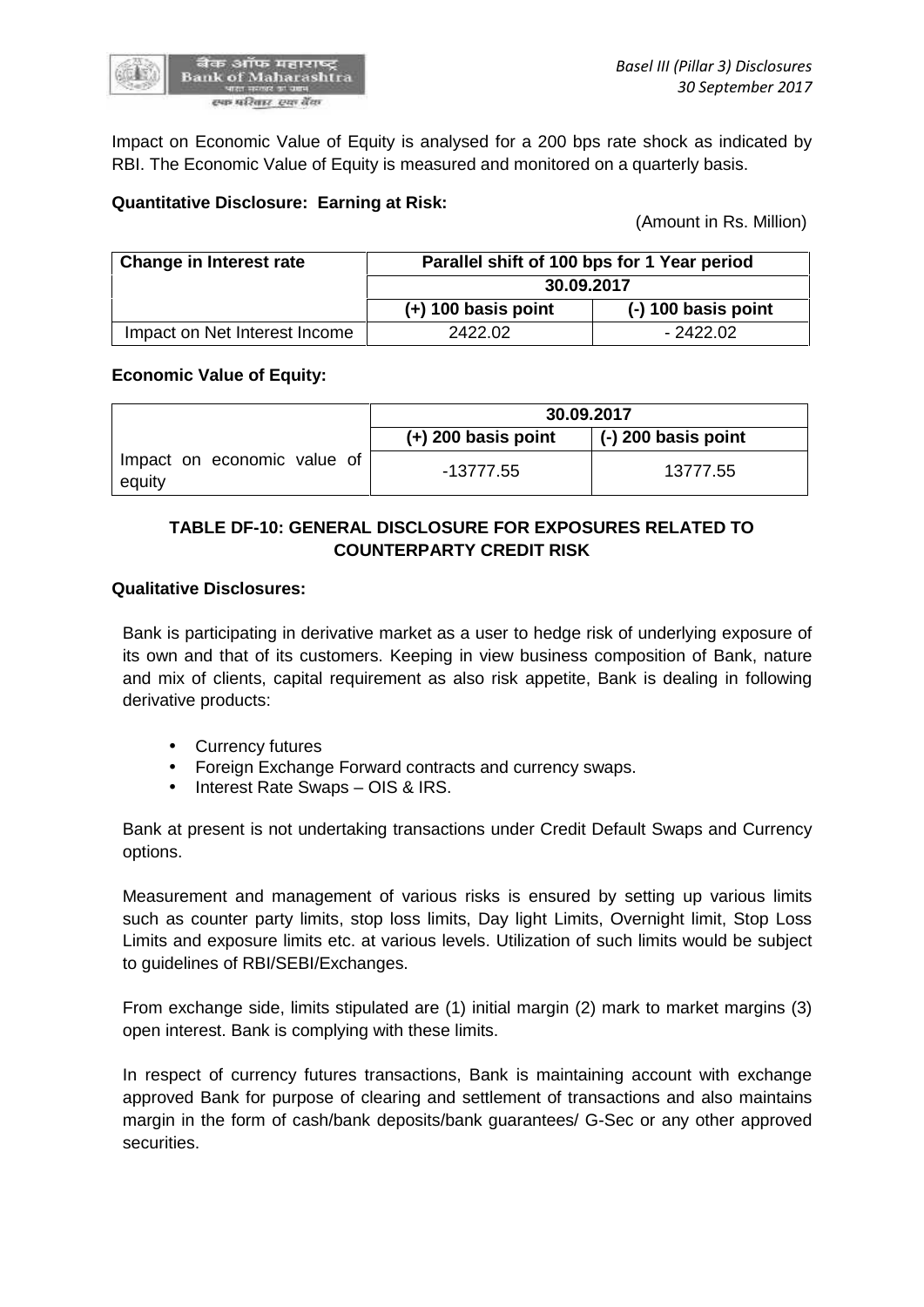

Purpose of booking forward contracts is to hedge an exposure to exchange risk in respect of transaction for which sale and/or purchase of foreign exchange is permitted under FEMA 1999. Bank offers to its customers, forward contract as a product for hedging their foreign currency exchange risk.

Bank is doing IRS/FRA deals only with those counterparty banks which have executed ISDA Master agreement/CSAs and for whom Bank has set up counterparty exposure limits.

Bank has made requisite provision on credit exposure of derivative contracts computed as per current exposure method & as per RBI guidelines.

 Bank will describe methodology and will assign economic capital for counter party credit exposure, as and when Bank migrates to Advanced Approach of measurement of Risk and related Capital requirement.

|                |                                                     | (Amount in Rs. million) |
|----------------|-----------------------------------------------------|-------------------------|
| Sr. No.        | <b>Particulars</b>                                  | 30.09.2017              |
|                | <b>Replacement Cost</b>                             | 719.09                  |
| $\overline{2}$ | <b>Potential Future Exposure</b>                    | 1356.58                 |
| 3              | <b>Gross Credit Equivalent</b>                      | 2075.67                 |
|                | <b>Comprising:</b>                                  |                         |
| 3.1            | <b>Interest Rate Contract</b>                       | 11.59                   |
| 3.2            | <b>Credit Derivatives Contract</b>                  | 0.00                    |
| 3.3            | <b>Equity Contracts</b>                             | 0.00                    |
| 3.4            | Foreign Exchange Contracts and Gold                 | 2064.08                 |
| 3.5            | <b>Commodities Contracts</b>                        | 0.00                    |
| 4              | <b>Gross Credit Equivalent Amount</b>               | 0.00                    |
| 5              | Less: Effect of Netting Arrangements                | 0.00                    |
| 6              | <b>Credit Equivalent Amount after netting (4-5)</b> | 2075.67                 |
| 7              | <b>Less: Collateral Amount</b>                      | 0.00                    |
| 7.1            | <b>Eligible Financial Collateral</b>                | 0.00                    |
| 7.2            | <b>Other Eligible Collateral</b>                    | 0.00                    |
| 8              | <b>Net Credit Equivalent Amount</b>                 | 2075.67                 |

#### **(a) Quantitative Disclosures**

Counterparty credit exposure is mitigated by exposure netting through ISDA agreements and recognition of eligible collateral, effect of which have been included in regulatory capital calculations where appropriate.

#### **(b) Credit Derivatives Transactions-** (Amount in Rs Million)

| <b>Particulars</b>                      | <b>Notional of</b><br><b>Protection Bought</b> | <b>Credit Derivatives</b><br><b>Protection Sold</b> |
|-----------------------------------------|------------------------------------------------|-----------------------------------------------------|
| Own Credit Portfolio                    | NIL                                            | NIL                                                 |
| <b>Client Intermediation Activities</b> | NIL                                            | nil                                                 |
|                                         |                                                |                                                     |
| Total                                   |                                                | NIL                                                 |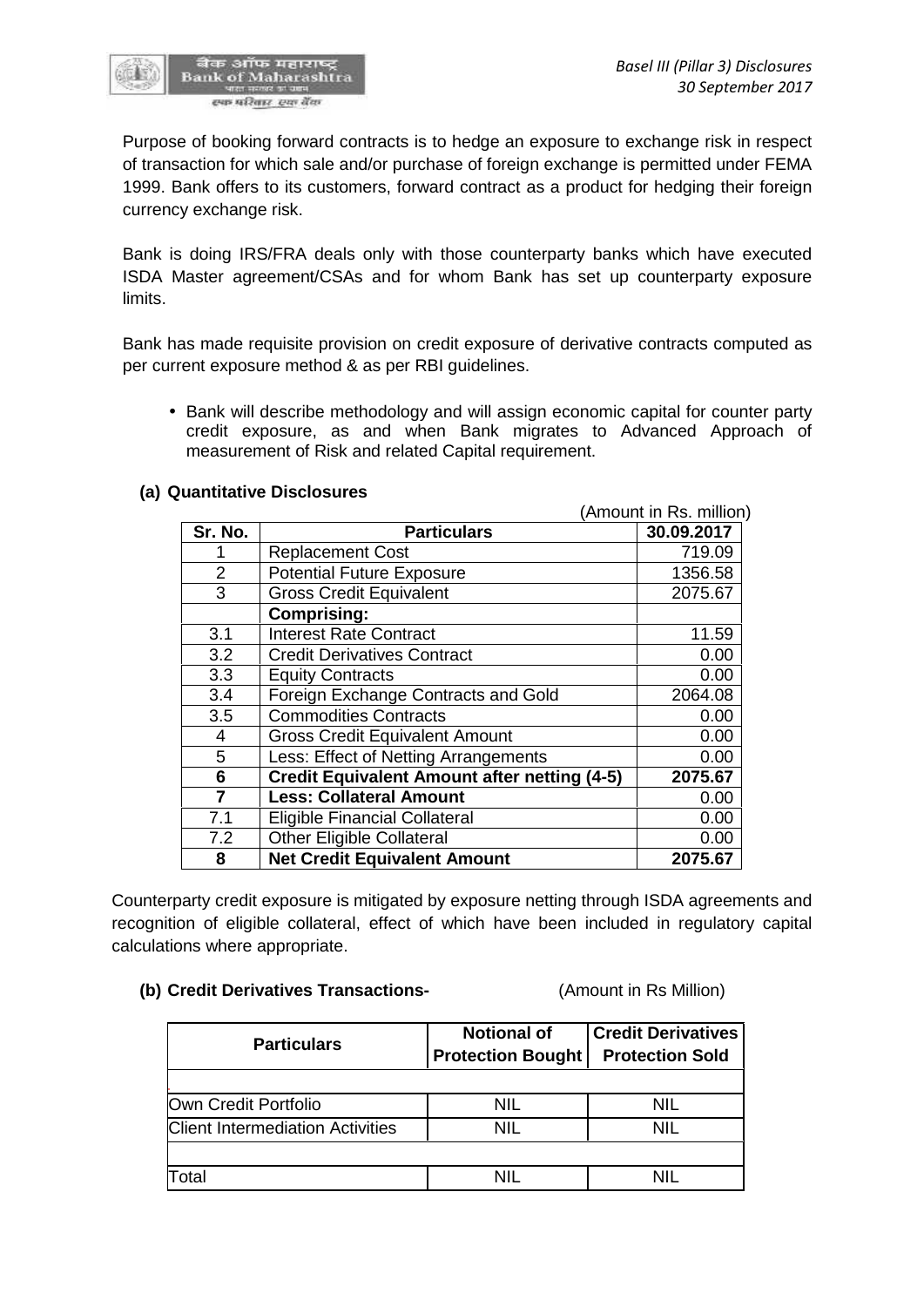

604

| <b>Particulars</b>   | <b>Notional of</b><br><b>Protection Bought</b> | <b>Credit Derivatives</b><br><b>Protection Sold</b> |
|----------------------|------------------------------------------------|-----------------------------------------------------|
| Credit default swaps | Nil                                            | NIL                                                 |
| Total return swaps   | <b>NIL</b>                                     | <b>NIL</b>                                          |
| Total                | NII                                            | nil                                                 |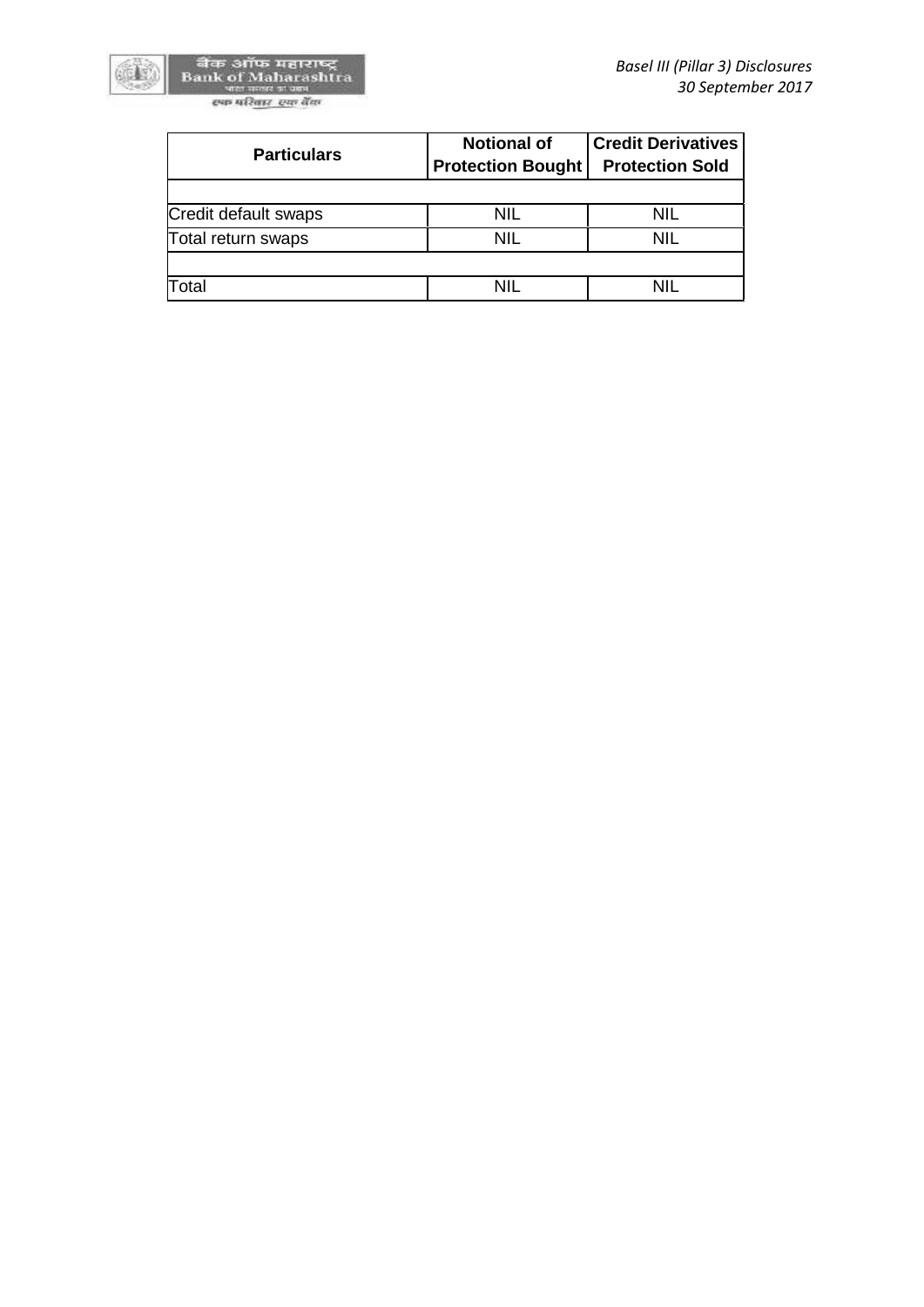

# **TABLE DF-11- COMPOSITION OF CAPITAL**

|                                                                                                                                                       | (Rs. in Million)                                                                                                                                            |                   |                                                                          |                                 |
|-------------------------------------------------------------------------------------------------------------------------------------------------------|-------------------------------------------------------------------------------------------------------------------------------------------------------------|-------------------|--------------------------------------------------------------------------|---------------------------------|
| Basel III common disclosure template to be used during<br>the transition of regulatory adjustments (i.e. from April<br>01, 2013 to December 31, 2017) |                                                                                                                                                             | As on<br>30.09.17 | <b>Amounts</b><br>subject to<br><b>Pre-BASEL</b><br><b>III Treatment</b> | Ref. No.                        |
|                                                                                                                                                       | <b>Common Equity Tier 1 capital: instruments and</b><br>reserves                                                                                            |                   |                                                                          |                                 |
| 1                                                                                                                                                     | Directly issued qualifying common share capital<br>plus related stock surplus (share premium)                                                               | 44056.16          |                                                                          |                                 |
| 2                                                                                                                                                     | Retained earnings                                                                                                                                           | $-18274.31$       |                                                                          | B8(a)                           |
| 3                                                                                                                                                     | Accumulated other comprehensive income (other<br>reserves, revaluation reserves and DTA)                                                                    | 39648.28          |                                                                          | B2+B3+B4<br>$+ B5$<br>$+ B6(a)$ |
| $\overline{4}$                                                                                                                                        | Directly issued capital subject to phase out from<br>CET1<br>applicable to<br>(only<br>non-joint<br>stock<br>companies)                                     | 0.00              |                                                                          |                                 |
|                                                                                                                                                       | Public sector capital injections grandfathered<br>until 1 January 2018                                                                                      | 0.00              |                                                                          |                                 |
| 5                                                                                                                                                     | Common share capital issued by subsidiaries and<br>held by third parties (amount allowed in group<br>CET1)                                                  | 0.00              |                                                                          |                                 |
| 6                                                                                                                                                     | <b>Common</b><br><b>Equity</b><br><b>Tier</b><br>before<br>$\mathbf{1}$<br>capital<br>regulatory adjustments                                                | 65430.12          |                                                                          |                                 |
|                                                                                                                                                       | Common Equity Tier 1<br>capital:<br>regulatory<br>adjustments                                                                                               |                   |                                                                          |                                 |
| $\overline{7}$                                                                                                                                        | Prudential valuation adjustments                                                                                                                            | 0.00              |                                                                          |                                 |
| 8                                                                                                                                                     | Goodwill (net of related tax liability)                                                                                                                     | 0.00              |                                                                          |                                 |
| 9                                                                                                                                                     | Intangibles other than mortgage-servicing<br>rights<br>(net of related tax liability)                                                                       | 99.70             | 99.70                                                                    | K1(b)                           |
| 10                                                                                                                                                    | Deferred tax assets                                                                                                                                         | 10566.04          |                                                                          |                                 |
| 11                                                                                                                                                    | Cash-flow hedge reserve                                                                                                                                     | 0.00              |                                                                          |                                 |
| 12                                                                                                                                                    | Shortfall of provisions to expected losses                                                                                                                  | 0.00              |                                                                          |                                 |
| 13                                                                                                                                                    | Securitisation gain on sale                                                                                                                                 | 0.00              |                                                                          |                                 |
| 14                                                                                                                                                    | Gains and losses due to changes in own credit risk<br>on fair valued liabilities                                                                            | 0.00              |                                                                          |                                 |
| 15                                                                                                                                                    | Defined-benefit pension fund net assets                                                                                                                     | 0.00              |                                                                          |                                 |
| 16                                                                                                                                                    | Investments in own shares (if not already netted off<br>paid-up capital in reported balance sheet)                                                          | 0.00              |                                                                          |                                 |
| 17                                                                                                                                                    | Reciprocal cross-holdings in common equity                                                                                                                  | 0.00              |                                                                          |                                 |
| 18                                                                                                                                                    | Investments in the capital of banking, financial and<br>insurance entities that are outside the scope of<br>regulatory consolidation, net of eligible short | 0.00              |                                                                          |                                 |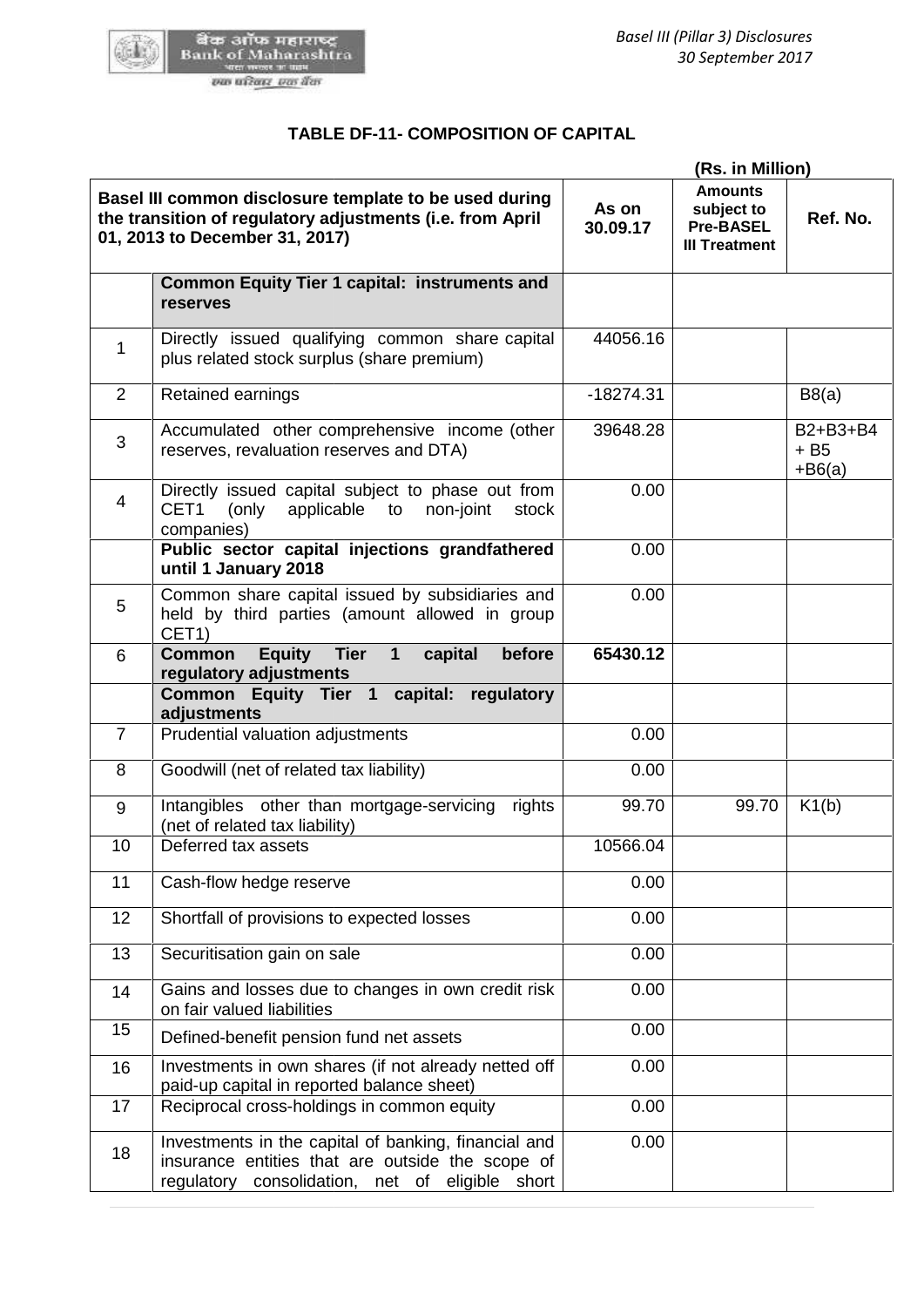60 L

|                 | Basel III common disclosure template to be used during<br>the transition of regulatory adjustments (i.e. from April<br>01, 2013 to December 31, 2017)                                                                                          | As on<br>30.09.17 | <b>Amounts</b><br>subject to<br><b>Pre-BASEL</b><br><b>III Treatment</b> | Ref. No. |
|-----------------|------------------------------------------------------------------------------------------------------------------------------------------------------------------------------------------------------------------------------------------------|-------------------|--------------------------------------------------------------------------|----------|
|                 | positions, where the bank does not own more than<br>10% of the issued share capital (amount above<br>10% threshold)                                                                                                                            |                   |                                                                          |          |
| 19              | Significant investments in the common stock of<br>banking, financial and insurance<br>entities<br>that<br>outside<br>the<br>scope<br>are<br>οf<br>regulatory<br>consolidation, net of eligible short positions (amount<br>above 10% threshold) | 0.00              |                                                                          |          |
| 20              | Mortgage servicing rights<br>(amount above 10%<br>threshold)                                                                                                                                                                                   | 0.00              |                                                                          |          |
| 21              | Deferred<br>assets<br>arising<br>from<br>timing<br>tax<br>differences (amount above 10% threshold, net of<br>related tax liability)                                                                                                            | 0.00              |                                                                          |          |
| 22              | Amount exceeding the 15% threshold                                                                                                                                                                                                             | 0.00              |                                                                          |          |
| 23              | significant<br>which:<br>of<br>investments<br>the<br>in.<br>common stock of financials entities                                                                                                                                                | 0.00              |                                                                          |          |
| 24              | of which: mortgage servicing rights                                                                                                                                                                                                            | 0.00              |                                                                          |          |
| 25              | of which: deferred tax assets arising from temporary<br>differences                                                                                                                                                                            | 0.00              |                                                                          |          |
| 26              | National<br>specific<br>regulatory<br>adjustments<br>(26a+26b+26c+26d)                                                                                                                                                                         | 1.50              |                                                                          |          |
| 26a             | Of which: Investments in the equity capital of<br>unconsolidated insurance subsidiaries                                                                                                                                                        | 0.00              |                                                                          |          |
| 26 <sub>b</sub> | Of which: Investments in the equity capital of<br>unconsolidated non-financial subsidiaries                                                                                                                                                    | 1.50              |                                                                          |          |
| 26c             | Of which: Shortfall in the equity capital of majority<br>owned financial entities which have not been<br>consolidated with the bank                                                                                                            | 0.00              |                                                                          |          |
| <b>26d</b>      | Of which: Unamortised pension funds expenditures                                                                                                                                                                                               | 0.00              |                                                                          |          |
| 27              | Regulatory adjustments applied to Common Equity<br>Tier 1 due to insufficient Additional Tier 1 and Tier 2<br>to cover deductions                                                                                                              | 0.00              |                                                                          |          |
|                 | DTA associated with timing differences (max up to<br>10% of CET) added back                                                                                                                                                                    | 5476.29           |                                                                          |          |
| 28              | Total regulatory adjustments to Common equity<br>Tier 1                                                                                                                                                                                        | 5190.96           |                                                                          |          |
| 29              | <b>Common Equity Tier 1 capital (CET1)</b>                                                                                                                                                                                                     | 60239.16          |                                                                          |          |
|                 | <b>Additional Tier 1 capital: instruments</b>                                                                                                                                                                                                  |                   |                                                                          |          |
| 30              | issued<br>qualifying<br>Directly<br>Additional<br>Tier<br>1<br>instruments plus related stock surplus (31+32)                                                                                                                                  | 15000.00          |                                                                          |          |
| 31              | of which: classified as equity under applicable<br>accounting standards (Perpetual Non-Cumulative<br>Preference Shares)                                                                                                                        | 0.00              |                                                                          |          |
| 32              | of which: classified as liabilities under applicable<br>accounting standards (Perpetual debt Instruments)                                                                                                                                      | 15000.00          |                                                                          |          |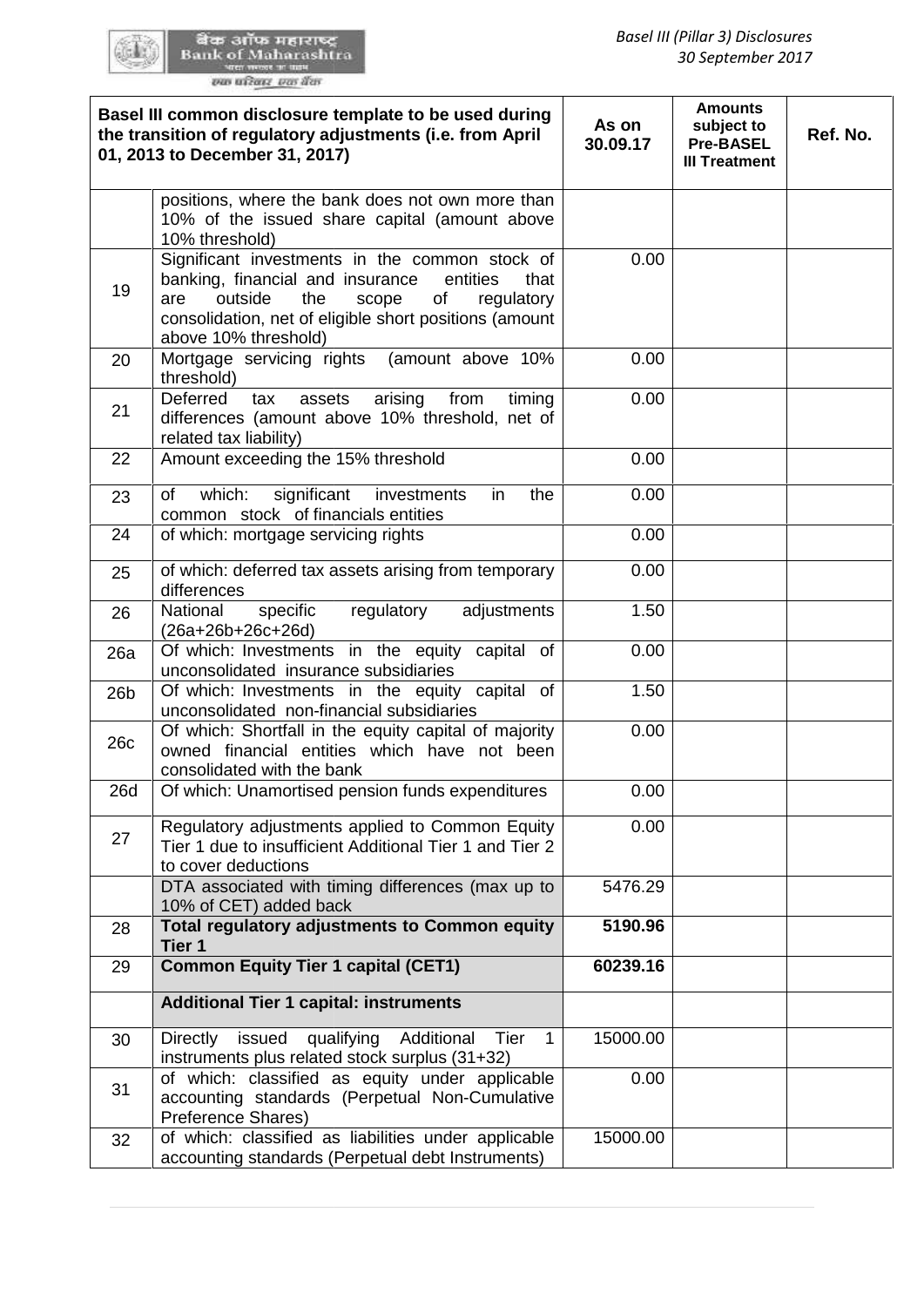GO L

|                 | Basel III common disclosure template to be used during<br>the transition of regulatory adjustments (i.e. from April<br>01, 2013 to December 31, 2017)                                                                                                                                                         | As on<br>30.09.17 | <b>Amounts</b><br>subject to<br><b>Pre-BASEL</b><br><b>III Treatment</b> | Ref. No. |
|-----------------|---------------------------------------------------------------------------------------------------------------------------------------------------------------------------------------------------------------------------------------------------------------------------------------------------------------|-------------------|--------------------------------------------------------------------------|----------|
| 33              | Directly issued capital instruments subject to phase<br>out from Additional Tier 1                                                                                                                                                                                                                            | 350.00            |                                                                          |          |
| 34              | CET1<br>Additional Tier<br>$\mathbf{1}$<br>instruments<br>(and<br>instruments not included in row 5) issued by<br>subsidiaries and held by third parties (amount<br>allowed in group AT1)                                                                                                                     | 0.00              |                                                                          |          |
| 35              | of which: instruments issued by subsidiaries subject<br>to phase out                                                                                                                                                                                                                                          | 0.00              |                                                                          |          |
| 36              | Additional Tier 1 capital before regulatory<br>adjustments                                                                                                                                                                                                                                                    | 15350.00          |                                                                          |          |
|                 | Additional Tier 1 capital: regulatory adjustments                                                                                                                                                                                                                                                             |                   |                                                                          |          |
| 37              | Investments in own Additional Tier 1 instruments                                                                                                                                                                                                                                                              | 0.00              |                                                                          |          |
| 38              | Reciprocal cross-holdings in Additional Tier 1<br>instruments                                                                                                                                                                                                                                                 | 0.00              |                                                                          |          |
| 39              | Investments in the capital of banking, financial<br>and insurance entities that are outside<br>the<br>of regulatory consolidation, net of eligible<br>scope<br>short positions, where the bank does not own more<br>than 10% of the issued common share capital of<br>the entity (amount above 10% threshold) | 0.00              |                                                                          |          |
| 40              | Significant investments<br>in<br>the capital<br>of<br>banking, financial and insurance entities that are<br>outside the scope of regulatory consolidation (net<br>of eligible short positions)                                                                                                                | 0.00              |                                                                          |          |
| 41              | National specific regulatory adjustments (41a+ 41b)                                                                                                                                                                                                                                                           | 0.00              |                                                                          |          |
| 41a             | Investments in the Additional Tier 1 Capital of<br>unconsolidated insurance subsidiaries                                                                                                                                                                                                                      | 0.00              |                                                                          |          |
| 41 <sub>b</sub> | Shortfall in the Additional Tier 1<br>capital<br>of<br>majority owned financial entities which have not<br>been consolidated with the bank<br>REGULATORY ADJUSTMENTS APPLIED<br><b>TO</b><br>ADDITIONAL TIER 1 IN RESPECT OF AMOUNTS<br>SUBJECT TO PRE-BASEL III TREATMENT of<br>which:                       | 0.00              |                                                                          |          |
|                 | <b>Deferred tax Assets</b>                                                                                                                                                                                                                                                                                    | 0.00              |                                                                          |          |
|                 | Intangible Assets                                                                                                                                                                                                                                                                                             | 0.00              | 99.70                                                                    | K1(b)    |
|                 | Unamortised portion of Pension and Gratuity                                                                                                                                                                                                                                                                   | 0.00              |                                                                          |          |
|                 | <b>Unamortised Depreciation</b>                                                                                                                                                                                                                                                                               | 0.00              |                                                                          |          |
|                 | <b>Reciprocal Adjustments</b>                                                                                                                                                                                                                                                                                 | 0.00              |                                                                          |          |
| 42              | Regulatory adjustments applied to Additional Tier 1<br>due to insufficient Tier 2 to cover deductions                                                                                                                                                                                                         | 0.00              |                                                                          |          |
| 43              | Total regulatory adjustments to Additional Tier<br>1 capital                                                                                                                                                                                                                                                  | 00.00             |                                                                          |          |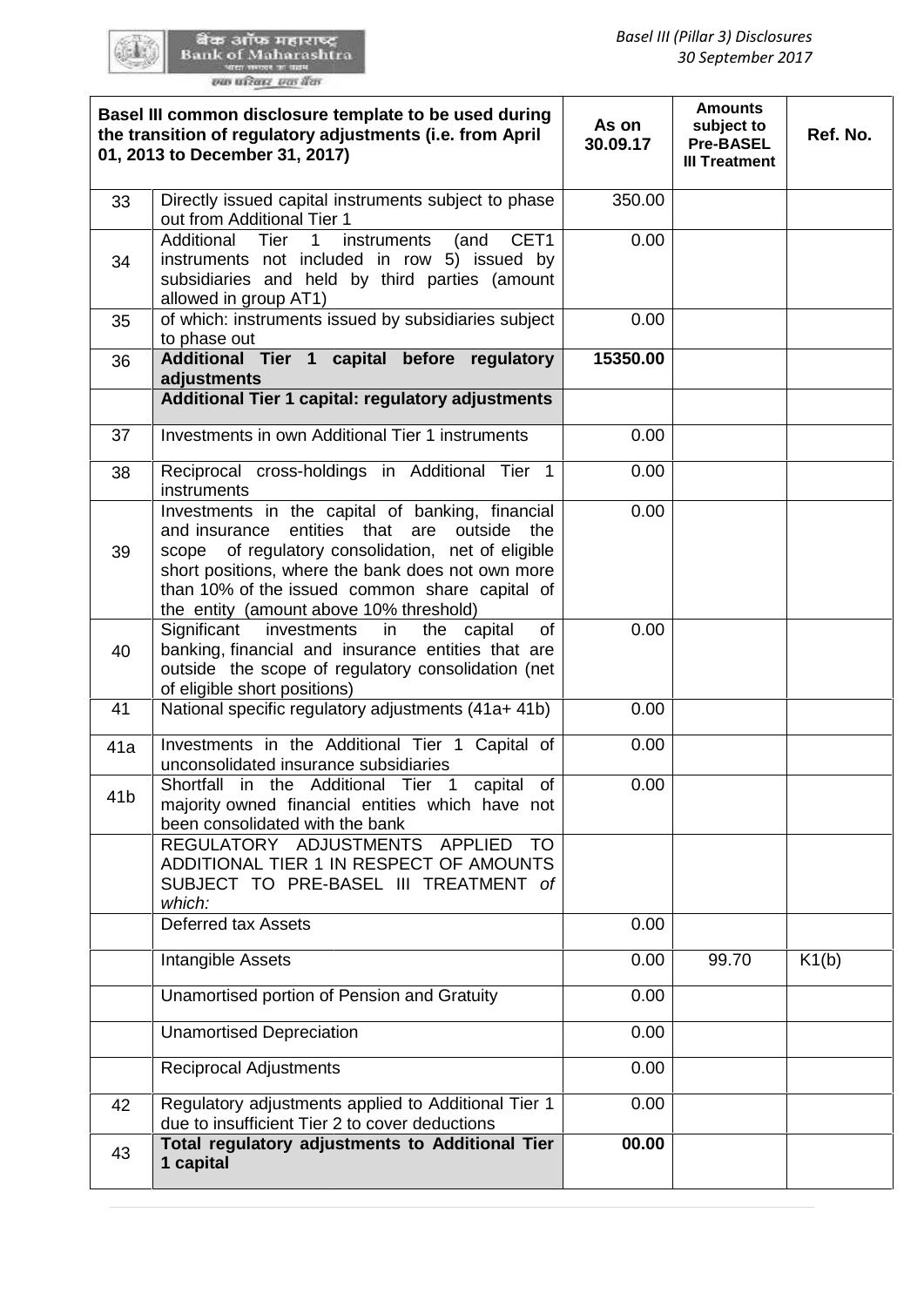|                 | Basel III common disclosure template to be used during<br>the transition of regulatory adjustments (i.e. from April<br>01, 2013 to December 31, 2017)                                                                                                                                                       | As on<br>30.09.17 | <b>Amounts</b><br>subject to<br><b>Pre-BASEL</b><br><b>III Treatment</b> | Ref. No. |
|-----------------|-------------------------------------------------------------------------------------------------------------------------------------------------------------------------------------------------------------------------------------------------------------------------------------------------------------|-------------------|--------------------------------------------------------------------------|----------|
| 44              | <b>Additional Tier 1 capital (AT1)</b>                                                                                                                                                                                                                                                                      | 15350.00          |                                                                          |          |
| 45              | Tier 1 capital (T1 = CET1 + AT1) (row 29 + row<br>44)                                                                                                                                                                                                                                                       | 75589.17          |                                                                          |          |
|                 | Tier 2 capital: instruments and provisions                                                                                                                                                                                                                                                                  |                   |                                                                          |          |
| 46              | Directly issued qualifying Tier 2 instruments plus<br>related stock surplus                                                                                                                                                                                                                                 | 5000.00           |                                                                          |          |
| 47              | Directly issued capital instruments subject to phase<br>out from Tier 2                                                                                                                                                                                                                                     | 7260.00           |                                                                          |          |
| 48              | Tier 2 instruments (and CET1 and AT1 instruments<br>not included in rows 5 or 34) issued by subsidiaries<br>and held by third parties (amount allowed in group<br>Tier 2)                                                                                                                                   | 0.00              |                                                                          |          |
| 49              | of which: instruments issued by subsidiaries subject<br>to phase out                                                                                                                                                                                                                                        | 0.00              |                                                                          |          |
| 50              | <b>Provisions &amp; Other Reserves</b>                                                                                                                                                                                                                                                                      | 6952.34           |                                                                          |          |
| 51              | Tier 2 capital before regulatory adjustments                                                                                                                                                                                                                                                                | 19212.34          |                                                                          |          |
|                 | Tier 2 capital: regulatory adjustments                                                                                                                                                                                                                                                                      |                   |                                                                          |          |
| 52              | Investments in own Tier 2 instruments                                                                                                                                                                                                                                                                       | 0.00              |                                                                          |          |
| 53              | Reciprocal cross-holdings in Tier 2 instruments                                                                                                                                                                                                                                                             | 0.00              |                                                                          |          |
| 54              | Investments in the capital of banking, financial and<br>insurance entities that are outside the scope<br>of regulatory consolidation, net of eligible short<br>positions, where the bank does not own more than<br>10% of the issued common share capital of the<br>entity (amount above the 10% threshold) | 101.10            |                                                                          |          |
| 55              | Significant investments in the capital banking,<br>financial and insurance entities that are outside the<br>scope of regulatory consolidation (net of eligible<br>short positions)                                                                                                                          | 0.00              |                                                                          |          |
| 56              | National specific regulatory adjustments (56a+56b)                                                                                                                                                                                                                                                          | 0.00              |                                                                          |          |
| <b>56a</b>      | Of which: Investments in the Tier 2 capital of<br>unconsolidated subsidiaries                                                                                                                                                                                                                               | 0.00              |                                                                          |          |
| 56 <sub>b</sub> | Of which: Shortfall in the Tier 2 capital of majority<br>owned financial entities which have not been<br>consolidated with the bank<br>REGULATORY ADJUSTMENTS APPLIED<br>TO.<br>TIER 2 IN RESPECT OF AMOUNTS SUBJECT TO<br>PRE- BASEL III TREATMENT                                                         | 0.00              |                                                                          |          |
| 57              | Total regulatory adjustments to Tier 2 capital                                                                                                                                                                                                                                                              | 101.10            |                                                                          |          |
| 58              | Tier 2 capital (T2)                                                                                                                                                                                                                                                                                         | 19111.24          |                                                                          |          |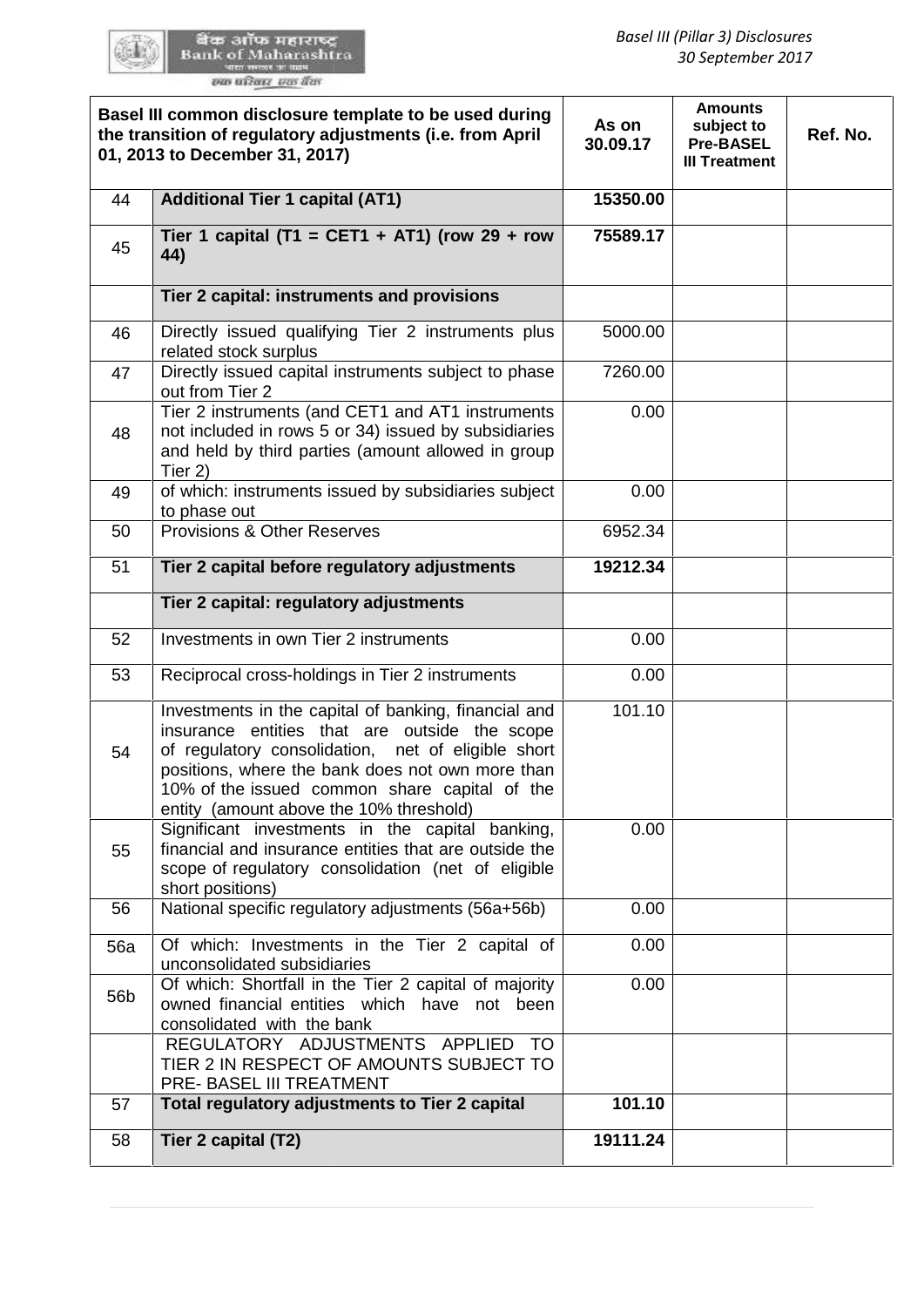60 L

| Basel III common disclosure template to be used during<br>the transition of regulatory adjustments (i.e. from April<br>01, 2013 to December 31, 2017) |                                                                                                                                                                                                  | As on<br>30.09.17 | <b>Amounts</b><br>subject to<br><b>Pre-BASEL</b><br><b>III Treatment</b> | Ref. No. |
|-------------------------------------------------------------------------------------------------------------------------------------------------------|--------------------------------------------------------------------------------------------------------------------------------------------------------------------------------------------------|-------------------|--------------------------------------------------------------------------|----------|
| 59                                                                                                                                                    | Total capital (TC = T1 + T2) $(45+58)$                                                                                                                                                           | 94700.41          |                                                                          |          |
|                                                                                                                                                       | RISK W EIGHTED ASSETS IN RESPECT OF<br><b>AMOUNTS</b><br>SUBJECT TO<br><b>PRE-BASEL</b><br>Ш<br><b>TREATMENT</b>                                                                                 |                   |                                                                          |          |
| 60                                                                                                                                                    | Total risk weighted assets (60a + 60b + 60c)                                                                                                                                                     | 839726.91         |                                                                          |          |
| 60a                                                                                                                                                   | of which: total credit risk weighted assets                                                                                                                                                      | 709221.05         |                                                                          |          |
| 60b                                                                                                                                                   | of which: total market risk weighted assets                                                                                                                                                      | 42831.50          |                                                                          |          |
| 60c                                                                                                                                                   | of which: total operational risk weighted assets                                                                                                                                                 | 87674.36          |                                                                          |          |
|                                                                                                                                                       | <b>Capital ratios</b>                                                                                                                                                                            |                   |                                                                          |          |
| 61                                                                                                                                                    | Common Equity Tier 1 (as a percentage of risk<br>weighted assets)                                                                                                                                | 7.17%             |                                                                          |          |
| 62                                                                                                                                                    | Tier 1 (as a percentage of risk weighted assets)                                                                                                                                                 | 9.00%             |                                                                          |          |
| 63                                                                                                                                                    | Total capital (as a percentage of risk weighted<br>assets)                                                                                                                                       | 11.28%            |                                                                          |          |
| 64                                                                                                                                                    | Institution specific buffer requirement (minimum<br>CET1 requirement plus capital conservation and<br>countercyclical buffer requirements, expressed as a<br>percentage of risk weighted assets) | 6.75%             |                                                                          |          |
| 65                                                                                                                                                    | of which: capital conservation buffer requirement                                                                                                                                                | 1.25%             |                                                                          |          |
| 66                                                                                                                                                    | of which: bank specific countercyclical<br>buffer<br>requirement                                                                                                                                 | 0.00              |                                                                          |          |
| 67                                                                                                                                                    | of which: G-SIB buffer requirement                                                                                                                                                               | 0.00              |                                                                          |          |
| 68                                                                                                                                                    | Common Equity Tier 1 available to meet buffers (as<br>a percentage of risk weighted assets)<br><b>National minima (if different from Basel III)</b>                                              | 0.42%             |                                                                          |          |
| 69                                                                                                                                                    | National Common Equity Tier 1 minimum ratio (if<br>different from Basel III minimum)                                                                                                             | 6.75%             |                                                                          |          |
| 70                                                                                                                                                    | National Tier 1 minimum ratio (if different from<br>Basel III minimum)                                                                                                                           | 8.25%             |                                                                          |          |
| 71                                                                                                                                                    | National total capital minimum ratio (if different from<br>Basel III minimum)                                                                                                                    | 10.25%            |                                                                          |          |
|                                                                                                                                                       | Amounts below the thresholds for deduction<br>(before risk weighting)                                                                                                                            |                   |                                                                          |          |
| 72                                                                                                                                                    | Non-significant investments in the capital of other<br>financial entities                                                                                                                        | 0.00              |                                                                          |          |
| 73                                                                                                                                                    | Significant investments in the common stock of<br>financial entities                                                                                                                             | 0.00              |                                                                          |          |
| 74                                                                                                                                                    | Mortgage servicing rights (net of related tax liability)                                                                                                                                         | 0.00              |                                                                          |          |
| 75                                                                                                                                                    | Deferred<br>tax assets arising from temporary<br>differences (net of related tax liability)                                                                                                      | 0.00              |                                                                          |          |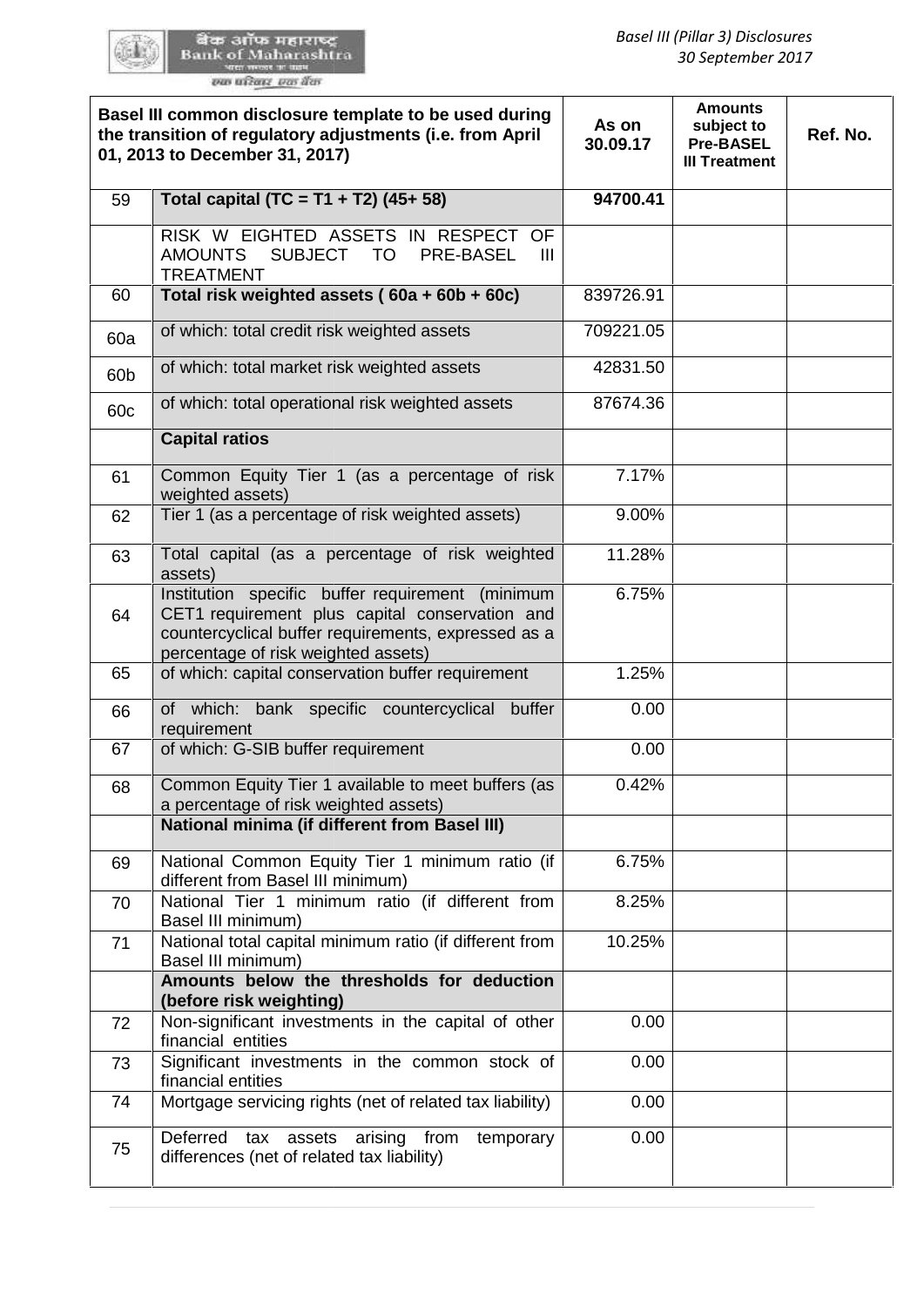|                                | Basel III common disclosure template to be used during<br>the transition of regulatory adjustments (i.e. from April<br>01, 2013 to December 31, 2017)                                             | As on<br>30.09.17 | <b>Amounts</b><br>subject to<br><b>Pre-BASEL</b><br><b>III Treatment</b> | Ref. No.                 |
|--------------------------------|---------------------------------------------------------------------------------------------------------------------------------------------------------------------------------------------------|-------------------|--------------------------------------------------------------------------|--------------------------|
|                                |                                                                                                                                                                                                   |                   |                                                                          |                          |
|                                | Applicable caps on the inclusion of provisions<br>in Tier 2                                                                                                                                       |                   |                                                                          |                          |
| 76                             | Provisions eligible for inclusion in Tier 2 in respect<br>of exposures subject to standardised approach<br>(prior to application of cap)                                                          | 6747.52           |                                                                          |                          |
| 77                             | Cap on inclusion of provisions in Tier 2 under<br>standardised approach                                                                                                                           | 8865.26           |                                                                          |                          |
| 78                             | Provisions eligible for inclusion in Tier 2 in respect<br>of exposures subject to internal ratings-based<br>approach (prior to application of cap)                                                | N.A               |                                                                          |                          |
| 79                             | Cap for inclusion of provisions in Tier 2 under<br>internal ratings-based approach                                                                                                                | N.A               |                                                                          |                          |
|                                | instruments subject to<br>Capital<br>phase-out<br>arrangements (only applicable between April 1,<br>2018 and March 31, 2022)                                                                      | N.A               |                                                                          |                          |
| 80                             | Current cap on CET1 instruments subject to phase<br>out arrangements                                                                                                                              | N.A               |                                                                          |                          |
| 81                             | Amount excluded from CET1 due to cap (excess<br>over cap after redemptions and maturities)                                                                                                        | N.A               |                                                                          |                          |
| 82                             | Current cap on AT1 instruments subject to phase<br>out arrangements                                                                                                                               | N.A               |                                                                          |                          |
| 83                             | Amount excluded from AT1 due to cap (excess over<br>cap after redemptions and maturities)                                                                                                         | N.A               |                                                                          |                          |
| 84                             | Current cap on T2 instruments subject to phase out<br>arrangements                                                                                                                                | N.A               |                                                                          |                          |
| 85                             | Amount excluded from T2 due to cap (excess over<br>cap after redemptions and maturities)                                                                                                          | N.A               |                                                                          |                          |
| ow No.<br><b>of</b><br>emplate | <b>Notes to Template</b><br><b>Particulars</b>                                                                                                                                                    |                   |                                                                          | Rs. In<br><b>Million</b> |
| 10 <sup>°</sup>                | Deferred tax assets associated with accumulated losses                                                                                                                                            |                   |                                                                          | 0.00                     |
|                                | Deferred tax assets (excluding those associated with accumulated losses)<br>net of Deferred tax liability                                                                                         |                   |                                                                          | 10566.04                 |
|                                | Total as indicated in row 10                                                                                                                                                                      |                   |                                                                          | 10566.04                 |
| 19                             | If investments in insurance subsidiaries are not deducted fully from capital and<br>instead considered under 10% threshold for deduction, the resultant increase                                  |                   |                                                                          | 0.00                     |
|                                | in the capital of bank                                                                                                                                                                            |                   |                                                                          |                          |
|                                | of which: Increase in Common Equity Tier 1 capital                                                                                                                                                |                   |                                                                          | 0.00                     |
|                                | of which: Increase in Additional Tier 1 capital                                                                                                                                                   |                   |                                                                          | 0.00                     |
| 26 <sub>b</sub>                | of which: Increase in Tier 2 capital<br>If Investments in the Equity Capital of unconsolidated financial/non-financial<br>subsidiaries/Associates are not deducted and hence, risk weighted then, |                   |                                                                          | 0.00                     |
|                                | Increase in Common Equity Tier 1 Capital<br>i)                                                                                                                                                    |                   |                                                                          | 732.71                   |
|                                | ii)<br>Increase in Risk Weighted Assets                                                                                                                                                           |                   |                                                                          | 1831.78                  |

### **Notes to Template Template**

| Row No.<br>οf   | <b>Particulars</b>                                                                                                                                                                         | Rs. In<br><b>Million</b> |
|-----------------|--------------------------------------------------------------------------------------------------------------------------------------------------------------------------------------------|--------------------------|
| <b>Template</b> |                                                                                                                                                                                            |                          |
| 10              | Deferred tax assets associated with accumulated losses                                                                                                                                     | 0.00                     |
|                 | Deferred tax assets (excluding those associated with accumulated losses)<br>net of Deferred tax liability                                                                                  | 10566.04                 |
|                 | Total as indicated in row 10                                                                                                                                                               | 10566.04                 |
| 19              | If investments in insurance subsidiaries are not deducted fully from capital and<br>instead considered under 10% threshold for deduction, the resultant increase<br>in the capital of bank | 0.00                     |
|                 | of which: Increase in Common Equity Tier 1 capital                                                                                                                                         | 0.00                     |
|                 | of which: Increase in Additional Tier 1 capital                                                                                                                                            | 0.00                     |
|                 | of which: Increase in Tier 2 capital                                                                                                                                                       | 0.00                     |
| 26 <sub>b</sub> | If Investments in the Equity Capital of unconsolidated financial/non-financial<br>subsidiaries/Associates are not deducted and hence, risk weighted then,                                  |                          |
|                 | Increase in Common Equity Tier 1 Capital                                                                                                                                                   | 732.71                   |
|                 | ii)<br>Increase in Risk Weighted Assets                                                                                                                                                    | 1831.78                  |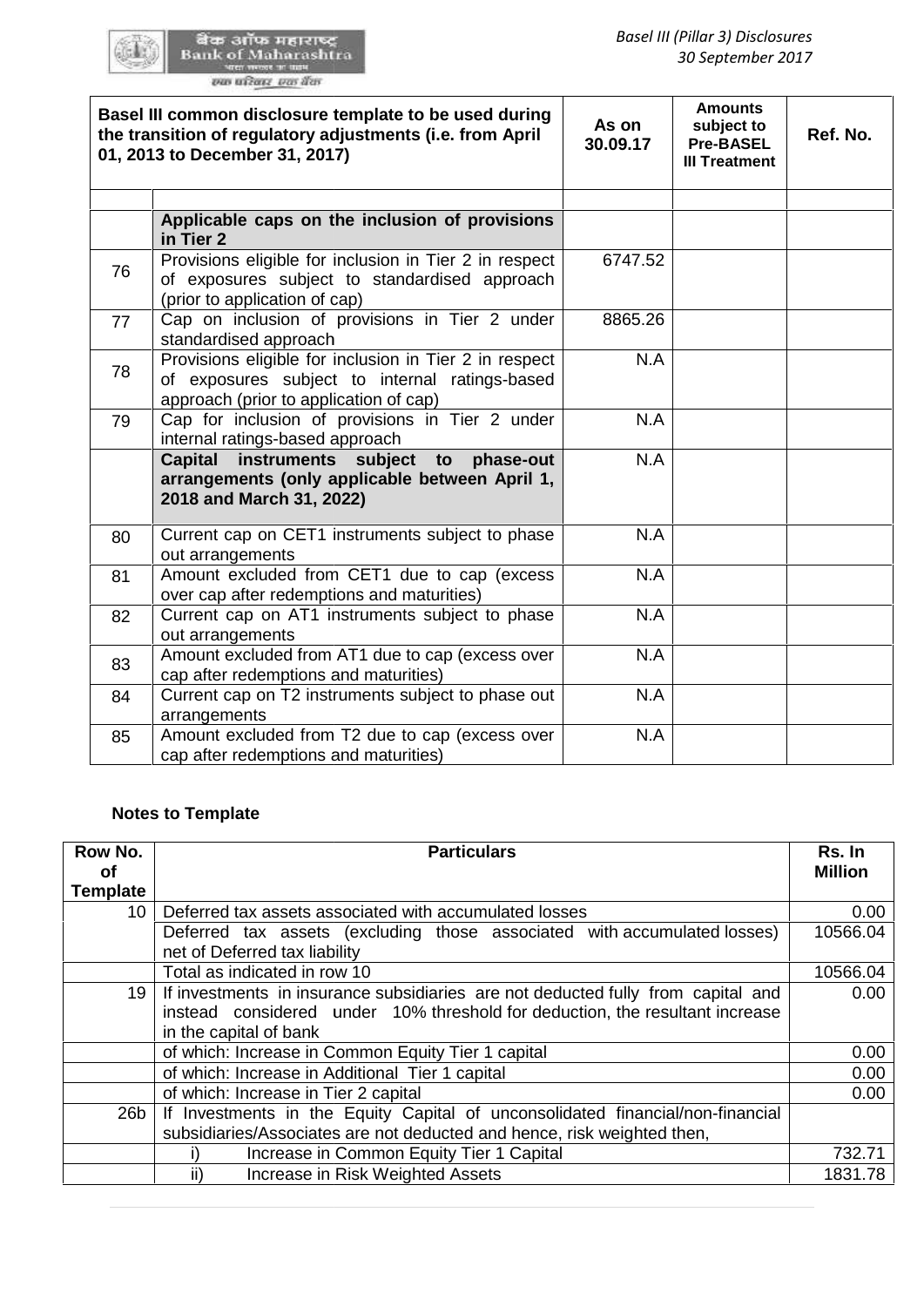# TABLE DF-12: COMPOSITION OF CAPITAL – RECONCILIATION REQUIREMENT<br>Step 1 **Step 1**

|    |                                                                             |                                                                        | (Rs. In Million)                                                             |
|----|-----------------------------------------------------------------------------|------------------------------------------------------------------------|------------------------------------------------------------------------------|
|    |                                                                             | <b>Balance sheet as in</b><br>published financial<br><b>statements</b> | <b>Balance Sheet</b><br><b>Under regulatory</b><br>scope of<br>consolidation |
|    |                                                                             | As on 30.09.2017                                                       | As on 30.09.2017                                                             |
| A  | <b>Capital &amp; Liabilities</b>                                            |                                                                        |                                                                              |
|    | Paid-up Capital                                                             | 12572.23                                                               |                                                                              |
|    | <b>Reserves &amp; Surplus</b>                                               | 59489.92                                                               |                                                                              |
|    | <b>Minority Interest</b>                                                    | 0.00                                                                   |                                                                              |
|    | <b>Total Capital</b>                                                        | 72062.15                                                               |                                                                              |
|    | Deposits of which:                                                          | 1350969.49                                                             |                                                                              |
|    | Deposits from banks                                                         | 14090.89                                                               |                                                                              |
|    | Customer deposits (SB)                                                      | 498798.06                                                              |                                                                              |
|    | Other deposits                                                              | 838080.55                                                              |                                                                              |
|    | Borrowings of which:                                                        | 58439.72                                                               |                                                                              |
|    | From RBI                                                                    | 0.00                                                                   |                                                                              |
|    | From Banks                                                                  | 0.00                                                                   |                                                                              |
|    | institutions<br>other<br>&<br>From<br>agencies                              | 10201.20                                                               |                                                                              |
|    | Borrowings in the form<br>of<br>bonds & debentures capital<br>instruments   | 38000.00                                                               |                                                                              |
|    | Borrowings from outside India                                               | 238.52                                                                 |                                                                              |
|    | <b>Other Liabilities and Provision</b>                                      | 34995.14                                                               |                                                                              |
|    | <b>Total Capital &amp; Liabilities</b>                                      | 1516466.49                                                             |                                                                              |
|    | <b>Assets</b>                                                               |                                                                        |                                                                              |
|    | <b>Cash and Bank Balance with</b><br><b>Reserve Bank of India</b>           | 181357.69                                                              |                                                                              |
|    | <b>Balance with</b><br>banks<br>and<br>money at call and<br>short<br>notice | 10235.32                                                               |                                                                              |
|    | <b>Investments of which:</b>                                                | 371915.16                                                              |                                                                              |
| of | which:<br>Government<br>securities                                          | 344029.07                                                              |                                                                              |
|    | which:<br>approved<br>of<br>Other<br>securities                             | 0.00                                                                   |                                                                              |
|    | of which: Shares                                                            | 3542.48                                                                |                                                                              |
|    | of which: Debentures & Bonds                                                | 16636.53                                                               |                                                                              |
|    | of which: Subsidiaries / Joint<br>Ventures / Associates                     | 734.21                                                                 |                                                                              |
|    | of which: Others (Commercial<br>Papers, Mutual Funds etc.)                  | 6972.86                                                                |                                                                              |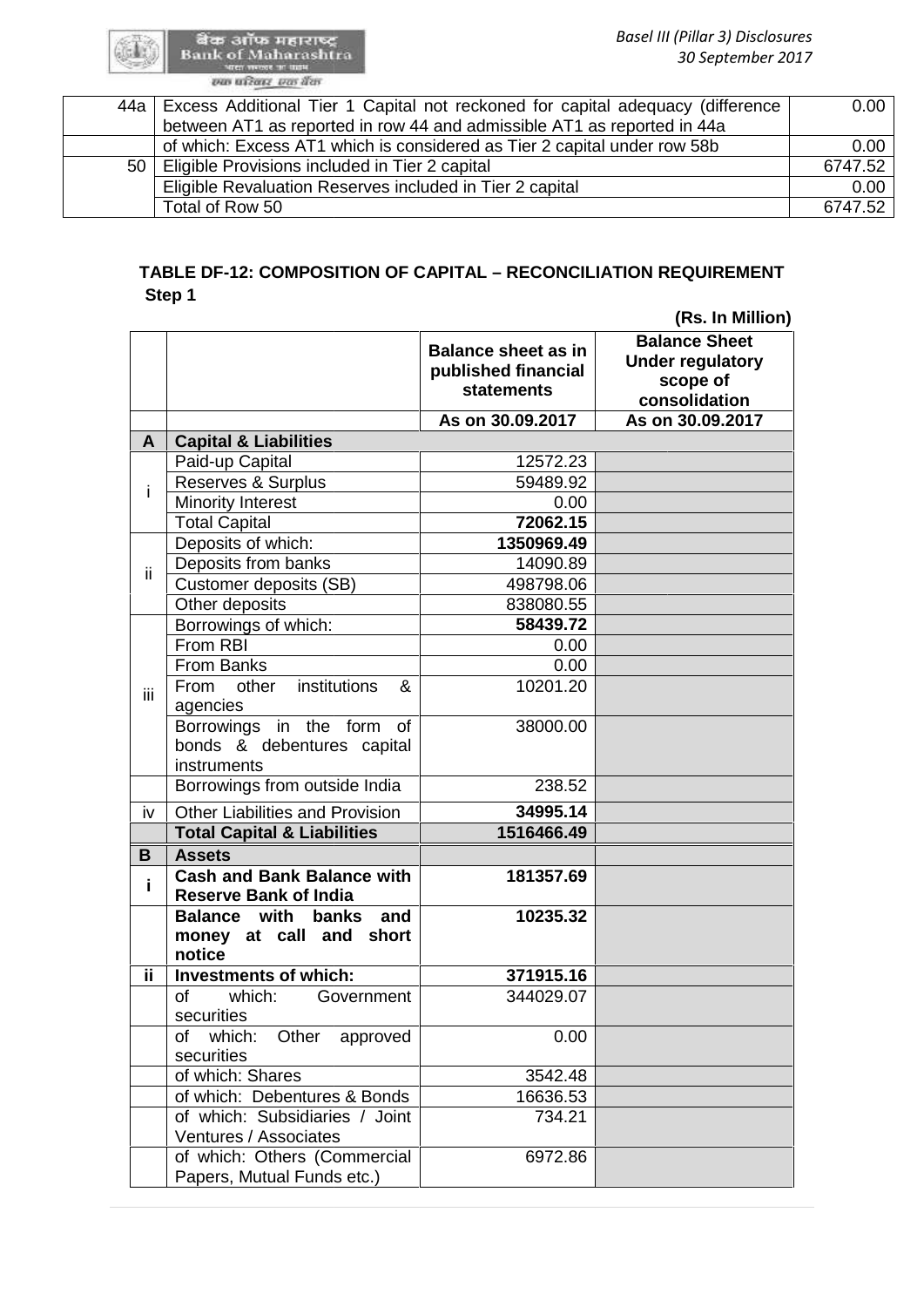GGL.

|     |                                                    | <b>Balance sheet as in</b><br>published financial<br><b>statements</b> | <b>Balance Sheet</b><br><b>Under regulatory</b><br>scope of<br>consolidation |
|-----|----------------------------------------------------|------------------------------------------------------------------------|------------------------------------------------------------------------------|
|     |                                                    | As on 30.09.2017                                                       | As on 30.09.2017                                                             |
| iii | Loans and<br><b>Advances</b><br>οf<br>which:       | 866623.79                                                              |                                                                              |
|     | Loans and Advances to banks                        | 147.34                                                                 |                                                                              |
|     | and Advances<br>Loan<br>to                         | 866476.45                                                              |                                                                              |
|     | <b>Customers</b>                                   |                                                                        |                                                                              |
| iv  | <b>Fixed Assets</b>                                | 15231.52                                                               |                                                                              |
| v   | <b>Other Assets of which:</b>                      | 71103.01                                                               |                                                                              |
|     | Goodwill and Intangible Assets                     | 99.70                                                                  |                                                                              |
|     | <b>Deferred Tax Assets</b>                         | 10566.04                                                               |                                                                              |
| vi  | <b>Goodwill on Consolidation</b>                   | 0.00                                                                   |                                                                              |
| vii | Debit Balance in Profit and<br><b>Loss Account</b> | 0.00                                                                   |                                                                              |
|     | Total Assets                                       | 1516466.49                                                             |                                                                              |

# **Step 2**

| vii          | <b>Loss Account</b>                                |                |                                                                           |                                  |                                                      |  |
|--------------|----------------------------------------------------|----------------|---------------------------------------------------------------------------|----------------------------------|------------------------------------------------------|--|
|              | <b>Total Assets</b>                                |                | 1516466.49                                                                |                                  |                                                      |  |
|              | Step 2                                             |                |                                                                           |                                  |                                                      |  |
|              |                                                    | Ref. No.       | <b>Balance sheet as</b><br>in published<br>financial<br><b>statements</b> |                                  | <b>Under regulatory</b><br>scope of<br>consolidation |  |
|              |                                                    |                | As on 30.09.2017                                                          |                                  | As on 30.09.2017                                     |  |
| $\mathbf{A}$ |                                                    |                |                                                                           | <b>Capital &amp; Liabilities</b> |                                                      |  |
|              | Paid-up Capital of which                           | A              |                                                                           | 12572.23                         |                                                      |  |
|              | Amount eligible for CET 1                          | A <sub>1</sub> |                                                                           | 12572.23                         |                                                      |  |
|              | Amount eligible for AT1                            | A2             |                                                                           | 0.00                             |                                                      |  |
|              | Reserves & Surplus of<br>which:                    | B              |                                                                           | 59489.92                         |                                                      |  |
|              | <b>Equity Share Premium</b>                        | <b>B1</b>      |                                                                           | 31483.94                         |                                                      |  |
|              | <b>Statutory Reserve</b>                           | <b>B2</b>      |                                                                           | 12524.93                         |                                                      |  |
|              | <b>Capital Reserve</b>                             | B <sub>3</sub> |                                                                           | 3041.46                          |                                                      |  |
|              | Revenue<br>Reserve<br>and<br><b>Other Reserves</b> | <b>B4</b>      |                                                                           | 13843.26                         |                                                      |  |
| I            | <b>Special Reserve</b>                             | <b>B5</b>      |                                                                           | 4980.00                          |                                                      |  |
|              | Revaluation<br>of<br>Reserve<br>which:             | <b>B6</b>      |                                                                           | 11685.83                         |                                                      |  |
|              | Eligible for CET 1                                 | B6(a)          |                                                                           | 5258.62                          |                                                      |  |
|              | <b>Investment Reserve</b>                          | <b>B7</b>      |                                                                           | 204.82                           |                                                      |  |
|              | Balance in Profit and Loss<br>Account of which     | B <sub>8</sub> |                                                                           | $-18274.31$                      |                                                      |  |
|              | Eligible for CET 1                                 | B8(a)          |                                                                           | $-18274.31$                      |                                                      |  |
|              | <b>Minority Interest</b>                           | <b>B9</b>      |                                                                           | 0.00                             |                                                      |  |
|              | <b>Total Capital</b>                               | $A + B$        |                                                                           | 72062.15                         |                                                      |  |
|              | Deposits                                           | C              |                                                                           | 1350969.49                       |                                                      |  |
|              | Of which:                                          |                |                                                                           |                                  |                                                      |  |
| ii.          | Deposits from banks                                | C <sub>1</sub> |                                                                           | 14090.89                         |                                                      |  |
|              | Customer deposits (SB)                             | C <sub>2</sub> |                                                                           | 498798.06                        |                                                      |  |
|              | Other deposits                                     | C <sub>3</sub> |                                                                           | 838080.55                        |                                                      |  |
| iίi          | <b>Borrowings</b>                                  | D              |                                                                           | 58439.72                         |                                                      |  |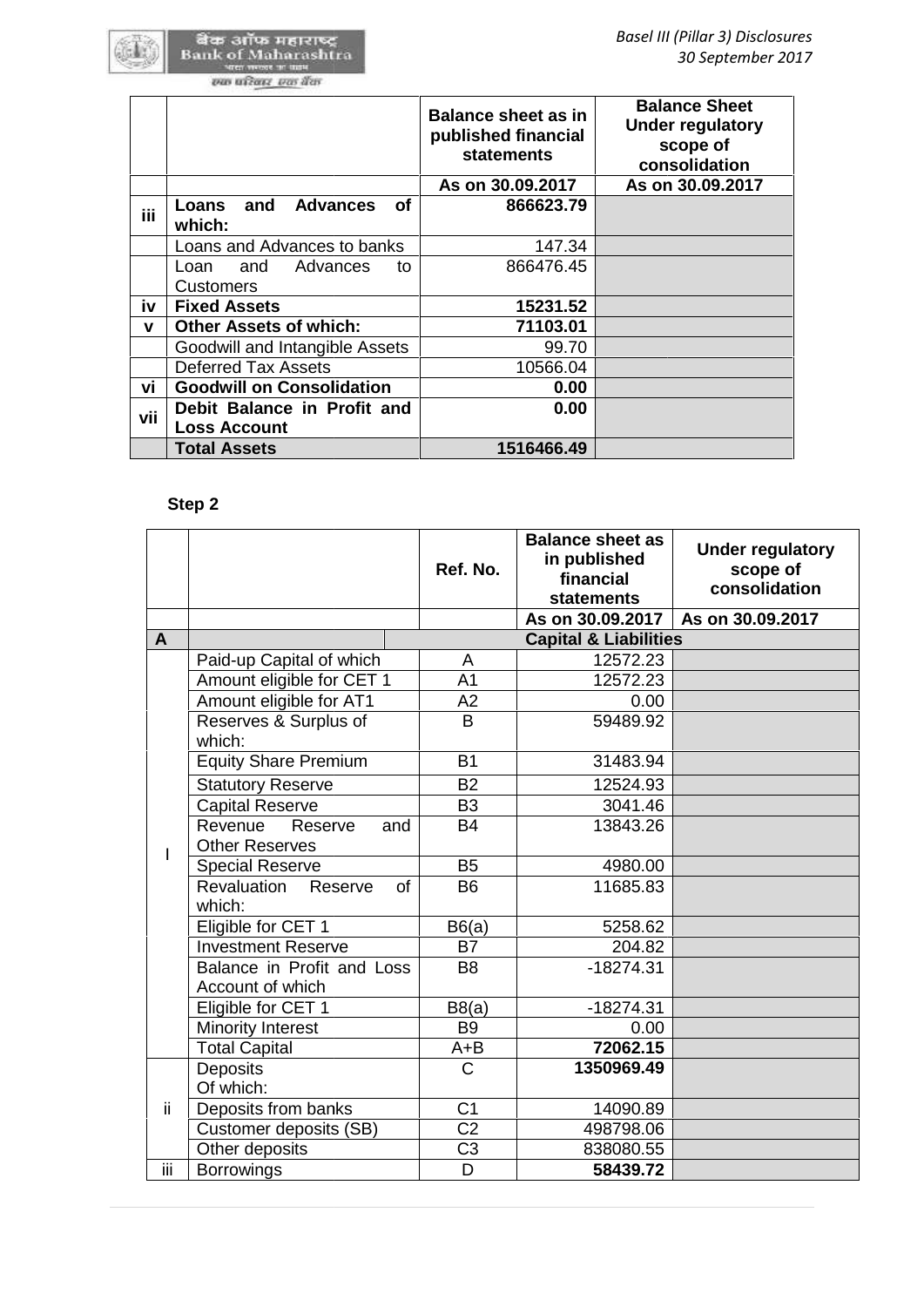|     |                                                                                | Ref. No.       | <b>Balance sheet as</b><br>in published<br>financial<br><b>statements</b> | <b>Under regulatory</b><br>scope of<br>consolidation |
|-----|--------------------------------------------------------------------------------|----------------|---------------------------------------------------------------------------|------------------------------------------------------|
|     |                                                                                |                | As on 30.09.2017                                                          | As on 30.09.2017                                     |
|     | Of which:                                                                      |                |                                                                           |                                                      |
|     | From RBI                                                                       | D <sub>1</sub> | 0.00                                                                      |                                                      |
|     | From banks                                                                     | D <sub>2</sub> | 0.00                                                                      |                                                      |
|     | From other institutions &<br>agencies                                          | D <sub>3</sub> | 10201.20                                                                  |                                                      |
|     | Borrowings in the form of<br>bonds & debentures capital                        | D <sub>4</sub> | 38000.00                                                                  |                                                      |
|     | instruments of which:<br>Eligible for AT1<br>before                            | D4(a)          | 15700.00                                                                  |                                                      |
|     | regulatory adjustments<br>Eligible for Tier 2 before<br>regulatory adjustments | D4(b)          | 22300.00                                                                  |                                                      |
|     | Liabilities<br>Other<br>and<br>Provision of which                              | E              | 34995.14                                                                  |                                                      |
|     | <b>DTLs related to Goodwill</b>                                                | E1             | 0.00                                                                      |                                                      |
|     | DTLs related to Intangible<br>Assets                                           | E2             | 0.00                                                                      |                                                      |
|     | <b>Total</b>                                                                   |                | 1516466.49                                                                |                                                      |
|     |                                                                                |                |                                                                           |                                                      |
| B   | <b>Assets</b>                                                                  |                |                                                                           |                                                      |
| i.  | Cash and Bank Balance<br>with Reserve Bank of India                            | F              | 181357.69                                                                 |                                                      |
|     | Balance with banks and<br>money at call and short<br>notice                    | G              | 10235.32                                                                  |                                                      |
| ii. | Investments of which:                                                          | H              | 371915.16                                                                 |                                                      |
|     | <b>Government Securities</b>                                                   | H1             | 344029.07                                                                 |                                                      |
|     | <b>Other Approved Securities</b>                                               | H <sub>2</sub> | 0.00                                                                      |                                                      |
|     | <b>Shares</b>                                                                  | H <sub>3</sub> | 3542.48                                                                   |                                                      |
|     | Debentures and Bonds                                                           | H4             | 16636.53                                                                  |                                                      |
|     | Subsidiaries/Joint Ventures                                                    | H <sub>5</sub> | 734.21                                                                    |                                                      |
|     | Others (Mutual<br>Funds,<br>CoDs, RIDF, PTCs)                                  | H <sub>6</sub> | 6972.86                                                                   |                                                      |
| iij | and Advances<br>Loans<br>of<br>which:                                          | $\mathsf{I}$   | 866623.79                                                                 |                                                      |
|     | Loans<br>and<br>Advances<br>to<br>banks                                        | 11             | 147.34                                                                    |                                                      |
|     | Advances<br>Loan<br>and<br>to<br><b>Customers</b>                              | 12             | 866476.45                                                                 |                                                      |
| iv  | <b>Fixed Assets</b>                                                            | J              | 15231.52                                                                  |                                                      |
| v   | Other Assets of which:                                                         | Κ              | 71103.01                                                                  |                                                      |
|     | Goodwill<br>and<br>Intangible<br>Assets out of which                           | K <sub>1</sub> | 99.70                                                                     |                                                      |
|     | Goodwill                                                                       | K1(a)          | 0.00                                                                      |                                                      |
|     | Other<br>Intangibles<br>(Excluding MSRs)                                       | K1(b)          | 0.00                                                                      |                                                      |
|     | <b>Deferred Tax Assets</b>                                                     | K1(c)          | 10566.04                                                                  |                                                      |
|     | <b>Unamortised Pension</b>                                                     | $K 1$ (d)      | 0.00                                                                      |                                                      |
| vi  | Goodwill on Consolidation                                                      | L              | 0.00                                                                      |                                                      |
|     |                                                                                |                |                                                                           |                                                      |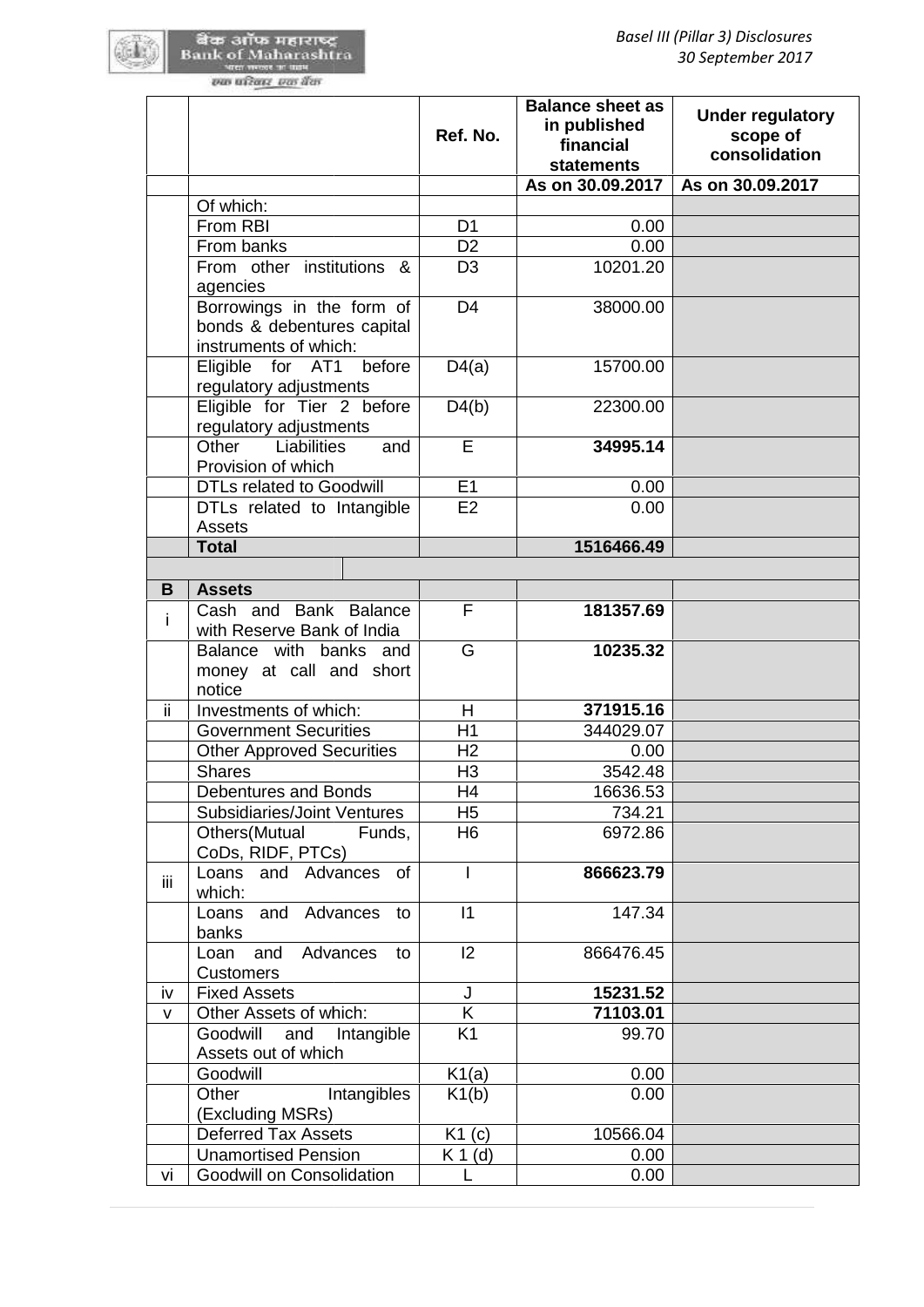|     |                                             | Ref. No. | <b>Balance sheet as</b><br>in published<br>financial<br>statements | <b>Under regulatory</b><br>scope of<br>consolidation |
|-----|---------------------------------------------|----------|--------------------------------------------------------------------|------------------------------------------------------|
|     |                                             |          | As on 30.09.2017                                                   | As on 30.09.2017                                     |
| vii | Debit Balance in Profit and<br>Loss Account | M        | 0.00                                                               |                                                      |
|     | <b>Total Assets</b>                         |          | 1516466.49                                                         |                                                      |

# **Step 3**

|                | Extract of Basel III common disclosure template (with added column) - DF 11                                                                    |                                                                                      |                                                                                                                                                     |
|----------------|------------------------------------------------------------------------------------------------------------------------------------------------|--------------------------------------------------------------------------------------|-----------------------------------------------------------------------------------------------------------------------------------------------------|
|                | <b>Common Equity Tier 1 capital: instruments and reserves</b>                                                                                  |                                                                                      |                                                                                                                                                     |
|                |                                                                                                                                                | Component<br>of regulatory $\vert$<br>capital<br>reported<br>by <sub>1</sub><br>bank | Source<br>based<br>on.<br>reference numbers/letter<br>s of the balance sheet<br>the<br>under<br>regulatory<br>scope of consolidation<br>from step 2 |
| 1              | Directly issued qualifying common<br>share<br>equivalent<br>non-joint<br>for<br>stock<br>(and<br>companies) capital plus related stock surplus | 44056.16                                                                             |                                                                                                                                                     |
| $\overline{2}$ | Retained earnings                                                                                                                              | $-18274.31$                                                                          | B8(a)                                                                                                                                               |
| 3              | Accumulated other comprehensive income<br>(and other reserves)                                                                                 | 39648.28                                                                             | B2+B3+B4+B5+B6(a)                                                                                                                                   |
| 4              | Directly issued capital subject to phase out<br>from CET1 (only applicable to non-joint stock<br>companies)                                    | 0.00                                                                                 |                                                                                                                                                     |
| 5              | issued<br>by<br>Common<br>share<br>capital<br>subsidiaries and held by third<br>parties<br>(amount allowed in group CET1)                      | 0.00                                                                                 |                                                                                                                                                     |
| 6              | Common Equity Tier 1 capital before<br>regulatory adjustments (Excl<br><b>DTA</b><br><b>Recognized for inclusion in CET)</b>                   | 65430.12                                                                             |                                                                                                                                                     |
|                | DTA associated with timing differences (max<br>up to 10% of CET) included in CET 1                                                             | 5476.29                                                                              |                                                                                                                                                     |
| 7              | Prudential valuation adjustments                                                                                                               | 0.00                                                                                 |                                                                                                                                                     |
| 8              | Goodwill (net of related tax liability)                                                                                                        | 0.00                                                                                 |                                                                                                                                                     |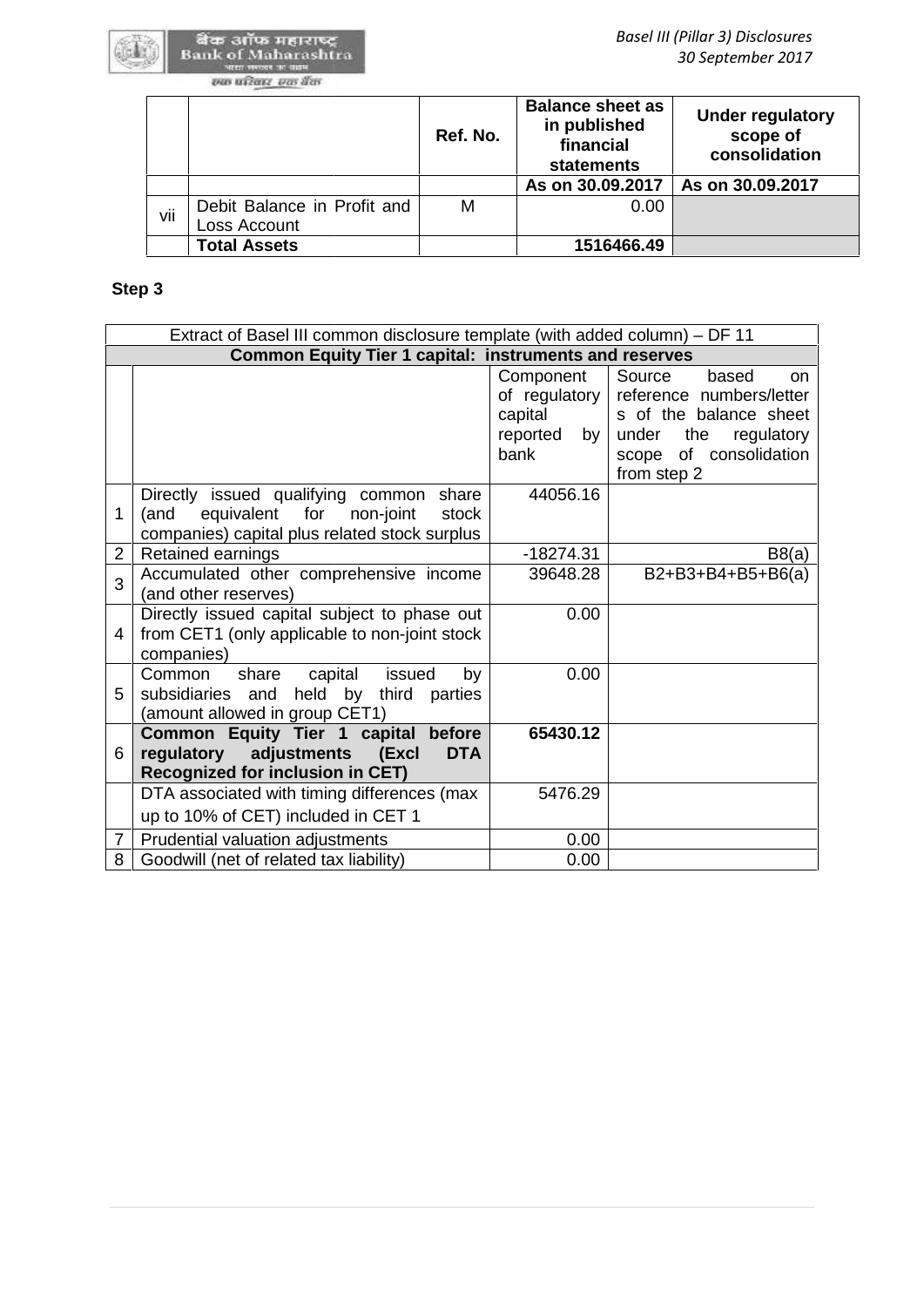| <b>Tier II Bonds</b><br>AT <sub>1</sub><br>Bank of<br>Bank of<br>Bank of<br>Bank of<br>Bank of<br>Bank of<br>Bank of<br>$\mathbf{1}$<br>Maharashtra<br>Maharashtra<br>Maharashtra<br>Maharashtra<br>Maharashtra<br>Maharashtra<br>Maharashtra<br>Unique identifier (e.g. CUSIP, ISIN or Bloomberg<br>$\overline{2}$<br>INE457A09165<br>INE457A09215<br>INE457A08043<br>INE457A09157<br>INE457A09173<br>INE457A09140<br>INE457A09199<br>dentifier for private placement)<br>Governing law(s) of the instrument<br>3<br>Indian Laws<br><b>Indian Laws</b><br><b>Indian Laws</b><br>Indian Laws<br><b>Indian Laws</b><br>Indian Laws<br><b>Indian Laws</b><br><b>Regulatory treatment</b><br><b>Transitional Basel III rules</b><br>$\overline{4}$<br><b>Additional Tier I</b><br><b>Additional Tier I</b><br><b>Tier II Bonds</b><br><b>Tier II Bonds</b><br>Tier II Bonds<br>Tier II Bonds<br>Additional Tier I<br>5<br>Post-transitional Basel III rules<br>Eligible<br>Eligible<br>Ineligible<br>Ineligible<br>Ineligible<br>Ineligible<br>Ineligible<br>6<br>Eligible at solo/group/ group& solo<br>Solo<br>Solo<br>Solo<br>Solo<br>Solo<br>Solo<br>Solo<br>Subordinated Tier Subordinated Tier<br>Upper Tier II-<br><b>Perpetual Debt</b><br><b>Perpetual Debt</b><br>Upper Tier II-<br><b>Perpetual Debt</b><br>$\overline{7}$<br>Instrument type<br>Debt<br>II-Debt<br>II-Debt<br>Instruments<br>Instruments<br>Debt Instruments<br>Instruments<br>Instruments<br>Instruments<br>Instruments<br>Amount recognised in regulatory capital (Rs. in<br>8<br>350<br>10000<br>5000<br>500<br>1500<br>260<br>5000<br>million, as of most recent reporting date)<br>9<br>Par value of instrument(Rs in million)<br>$\mathbf{1}$<br>$\mathbf{1}$<br>$\mathbf{1}$<br>$\mathbf{1}$<br>$\mathbf{1}$<br>Accounting classification<br>Liability-<br>Liability-<br>Liability-<br>Liability-<br>Liability-<br>Liability-borrowing Liability-borrowing<br>borrowing<br>borrowing<br>borrowing<br>borrowing<br>borrowing<br>Original date of issuance<br>30.09.2009<br>31.12.2012<br>30.09.2009<br>12.01.2015<br>15.12.2016<br>30.09.2009<br>01.02.2010<br>Perpetual or dated<br>Perpetual<br>Perpetual<br>Perpetual<br>Dated<br>Dated<br>Dated<br>Dated<br>Original maturity date<br>No Maturity<br>No Maturity<br>No Maturity<br>01.02.2025<br>30.09.2024<br>30.04.2019<br>31.12.2022<br>Issuer call subject to prior supervisory approval<br>Yes<br>Yes<br>Yes<br>Yes<br>Yes<br>No<br>No<br>Optional call date, contingent call dates and<br>30.09.2019<br>12.01.2020<br>15.12.2021<br>30.09.2019<br>01.02.2020<br><b>NA</b><br><b>NA</b><br>redemption amount<br>Subsequent call dates, if applicable<br><b>No</b><br>No<br><b>NA</b><br><b>NA</b><br>On eah<br>On each<br>On each<br>anniversery after<br>Anniversery after Anniversery after<br>30.09.2019<br>12.01.2020<br>15.12.2021<br>subject to RBI<br>subject to RBI<br>subject to RBI<br>Approval<br>Approval<br>Approval<br>Coupons / dividends<br>Fixed<br>Fixed or floating dividend/coupon<br>Fixed<br>Fixed<br>Fixed<br>Fixed<br>Fixed<br>Fixed<br>Coupon rate and any related index<br>9.25% pa<br>9.48% pa<br>11.60% pa<br>8.95%pa<br>8.65%pa<br>8.74%pa<br>9.00%pa<br>Yes<br>Yes<br>Existence of a dividend stopper<br>Yes<br>Yes<br>Yes<br>No<br>No<br>Full<br>Full<br>Fully discretionary, partially discretionary or<br>Partially<br>Partially<br>Partially<br>Mandatory<br>Mandatory<br>Discretionary<br>mandatory<br>Discretionary<br>Discretionary<br>Discretionary<br>Discretionary<br>Existence of step up or other incentive to redeem<br><b>No</b><br>Yes<br>Yes<br>No<br>No<br><b>No</b><br>No<br>Noncumulative or cumulative<br>Non<br>Non Cumulative<br>Non Cumulative<br>Non Cumulative<br>Non Cumulative<br>Non Cumulative<br>Non Cumulative<br>Cumulative<br>Non<br>Non Convertible<br>Non Convertible<br>Non Convertible<br>Non Convertible<br>Non Convertible<br>Convertible or non-convertible<br>Non Convertible<br>Convertible<br>If convertible, conversion trigger (s)<br><b>NA</b><br><b>NA</b><br><b>NA</b><br><b>NA</b><br><b>NA</b><br><b>NA</b><br><b>NA</b><br>If convertible, fully or partially<br><b>NA</b><br><b>NA</b><br><b>NA</b><br><b>NA</b><br><b>NA</b><br><b>NA</b><br><b>NA</b><br><b>NA</b><br>If convertible, conversion rate<br><b>NA</b><br><b>NA</b><br><b>NA</b><br><b>NA</b><br><b>NA</b><br><b>NA</b><br>f convertible, mandatory or optional conversion<br><b>NA</b><br><b>NA</b><br><b>NA</b><br><b>NA</b><br><b>NA</b><br><b>NA</b><br><b>NA</b><br>If convertible, specify instrument type convertible<br><b>NA</b><br><b>NA</b><br><b>NA</b><br><b>NA</b><br><b>NA</b><br><b>NA</b><br><b>NA</b><br>nto<br>f convertible, specify issuer of instrument it<br><b>NA</b><br><b>NA</b><br><b>NA</b><br><b>NA</b><br><b>NA</b><br><b>NA</b><br><b>NA</b><br>converts into<br>No<br>Yes<br>Write-down feature<br>Yes<br><b>No</b><br><b>No</b><br><b>No</b><br>No<br>If write-down, write-down trigger(s)<br><b>NA</b><br><b>Event Specific</b><br><b>Event Specific</b><br><b>NA</b><br><b>NA</b><br><b>NA</b><br><b>NA</b><br>If write-down, full or partial<br>Full<br>Full<br><b>NA</b><br>NA<br><b>NA</b><br>NA.<br>NA.<br><b>NA</b><br><b>NA</b><br><b>NA</b><br><b>NA</b><br><b>NA</b><br>If write-down, permanent or temporary<br>Permanent<br>Permanent<br>If temporary write-down, description of write-up<br><b>NA</b><br><b>NA</b><br><b>NA</b><br><b>NA</b><br><b>NA</b><br><b>NA</b><br><b>NA</b><br>mechanism<br>All other<br>All other<br>All other<br>All other<br>All other<br>All other<br>All other<br>Depositors,<br>Depositors,<br>Depositors,<br>Position in subordination hierarchy in liquidation<br>Depositors and<br>Depositors and<br>Depositors and<br>Depositors and<br>Creditors and<br>Creditors and<br>Creditors and<br>(specify instrument type immediately senior to<br>Creditors of the<br>Creditors of the<br>Creditors of the<br>Creditors of the<br>Tier II Bond<br>Tier II Bond<br>Tier II Bond<br>instrument)<br>Bank<br>Bank<br>Bank<br>Bank<br>holders of the<br>holders of the<br>holders of the<br>Rank<br>Rank<br>Rank<br>Non-compliant transitioned features<br>Yes<br>Yes<br>No<br>No<br>Yes<br>Yes<br>Yes |    | - औंक अपने महाराष्ट्र<br>Hank of Maharashira<br>car athers our firm | DF-13: Main Features of the Regulatory Capital Instruments |       |  |  |  |                                                         |
|----------------------------------------------------------------------------------------------------------------------------------------------------------------------------------------------------------------------------------------------------------------------------------------------------------------------------------------------------------------------------------------------------------------------------------------------------------------------------------------------------------------------------------------------------------------------------------------------------------------------------------------------------------------------------------------------------------------------------------------------------------------------------------------------------------------------------------------------------------------------------------------------------------------------------------------------------------------------------------------------------------------------------------------------------------------------------------------------------------------------------------------------------------------------------------------------------------------------------------------------------------------------------------------------------------------------------------------------------------------------------------------------------------------------------------------------------------------------------------------------------------------------------------------------------------------------------------------------------------------------------------------------------------------------------------------------------------------------------------------------------------------------------------------------------------------------------------------------------------------------------------------------------------------------------------------------------------------------------------------------------------------------------------------------------------------------------------------------------------------------------------------------------------------------------------------------------------------------------------------------------------------------------------------------------------------------------------------------------------------------------------------------------------------------------------------------------------------------------------------------------------------------------------------------------------------------------------------------------------------------------------------------------------------------------------------------------------------------------------------------------------------------------------------------------------------------------------------------------------------------------------------------------------------------------------------------------------------------------------------------------------------------------------------------------------------------------------------------------------------------------------------------------------------------------------------------------------------------------------------------------------------------------------------------------------------------------------------------------------------------------------------------------------------------------------------------------------------------------------------------------------------------------------------------------------------------------------------------------------------------------------------------------------------------------------------------------------------------------------------------------------------------------------------------------------------------------------------------------------------------------------------------------------------------------------------------------------------------------------------------------------------------------------------------------------------------------------------------------------------------------------------------------------------------------------------------------------------------------------------------------------------------------------------------------------------------------------------------------------------------------------------------------------------------------------------------------------------------------------------------------------------------------------------------------------------------------------------------------------------------------------------------------------------------------------------------------------------------------------------------------------------------------------------------------------------------------------------------------------------------------------------------------------------------------------------------------------------------------------------------------------------------------------------------------------------------------------------------------------------------------------------------------------------------------------------------------------------------------------------------------------------------------------------------------------------------------------------------------------------------------------------------------------------------------------------------------------------------------------------------------------------------------------------------------------------------------------------------------------------------------------------------------------------------------------------------------------------------------------------------------------------------------------------------------------------------------------------------------------------------------------------------------------------------------------------------------------------------------------------------------------------------------------------------------------------------------------------------------------------------------------------------------------------------------------------------------------------------------------------------------------------------|----|---------------------------------------------------------------------|------------------------------------------------------------|-------|--|--|--|---------------------------------------------------------|
| 10<br>11<br>12<br>13<br>14<br>15<br>16<br>17<br>18<br>19<br>20<br>21<br>22<br>23<br>24<br>25<br>26<br>27<br>28<br>29<br>30<br>31<br>32<br>33<br>34<br>35<br>36                                                                                                                                                                                                                                                                                                                                                                                                                                                                                                                                                                                                                                                                                                                                                                                                                                                                                                                                                                                                                                                                                                                                                                                                                                                                                                                                                                                                                                                                                                                                                                                                                                                                                                                                                                                                                                                                                                                                                                                                                                                                                                                                                                                                                                                                                                                                                                                                                                                                                                                                                                                                                                                                                                                                                                                                                                                                                                                                                                                                                                                                                                                                                                                                                                                                                                                                                                                                                                                                                                                                                                                                                                                                                                                                                                                                                                                                                                                                                                                                                                                                                                                                                                                                                                                                                                                                                                                                                                                                                                                                                                                                                                                                                                                                                                                                                                                                                                                                                                                                                                                                                                                                                                                                                                                                                                                                                                                                                                                                                                                                                                                                                                                                                                                                                                                                                                                                                                                                                                                                                                                                                                       |    |                                                                     |                                                            |       |  |  |  |                                                         |
|                                                                                                                                                                                                                                                                                                                                                                                                                                                                                                                                                                                                                                                                                                                                                                                                                                                                                                                                                                                                                                                                                                                                                                                                                                                                                                                                                                                                                                                                                                                                                                                                                                                                                                                                                                                                                                                                                                                                                                                                                                                                                                                                                                                                                                                                                                                                                                                                                                                                                                                                                                                                                                                                                                                                                                                                                                                                                                                                                                                                                                                                                                                                                                                                                                                                                                                                                                                                                                                                                                                                                                                                                                                                                                                                                                                                                                                                                                                                                                                                                                                                                                                                                                                                                                                                                                                                                                                                                                                                                                                                                                                                                                                                                                                                                                                                                                                                                                                                                                                                                                                                                                                                                                                                                                                                                                                                                                                                                                                                                                                                                                                                                                                                                                                                                                                                                                                                                                                                                                                                                                                                                                                                                                                                                                                                      |    |                                                                     |                                                            |       |  |  |  | Bank of<br>Maharashtra                                  |
|                                                                                                                                                                                                                                                                                                                                                                                                                                                                                                                                                                                                                                                                                                                                                                                                                                                                                                                                                                                                                                                                                                                                                                                                                                                                                                                                                                                                                                                                                                                                                                                                                                                                                                                                                                                                                                                                                                                                                                                                                                                                                                                                                                                                                                                                                                                                                                                                                                                                                                                                                                                                                                                                                                                                                                                                                                                                                                                                                                                                                                                                                                                                                                                                                                                                                                                                                                                                                                                                                                                                                                                                                                                                                                                                                                                                                                                                                                                                                                                                                                                                                                                                                                                                                                                                                                                                                                                                                                                                                                                                                                                                                                                                                                                                                                                                                                                                                                                                                                                                                                                                                                                                                                                                                                                                                                                                                                                                                                                                                                                                                                                                                                                                                                                                                                                                                                                                                                                                                                                                                                                                                                                                                                                                                                                                      |    |                                                                     |                                                            |       |  |  |  | INE457A08035                                            |
|                                                                                                                                                                                                                                                                                                                                                                                                                                                                                                                                                                                                                                                                                                                                                                                                                                                                                                                                                                                                                                                                                                                                                                                                                                                                                                                                                                                                                                                                                                                                                                                                                                                                                                                                                                                                                                                                                                                                                                                                                                                                                                                                                                                                                                                                                                                                                                                                                                                                                                                                                                                                                                                                                                                                                                                                                                                                                                                                                                                                                                                                                                                                                                                                                                                                                                                                                                                                                                                                                                                                                                                                                                                                                                                                                                                                                                                                                                                                                                                                                                                                                                                                                                                                                                                                                                                                                                                                                                                                                                                                                                                                                                                                                                                                                                                                                                                                                                                                                                                                                                                                                                                                                                                                                                                                                                                                                                                                                                                                                                                                                                                                                                                                                                                                                                                                                                                                                                                                                                                                                                                                                                                                                                                                                                                                      |    |                                                                     |                                                            |       |  |  |  | Indian Laws                                             |
|                                                                                                                                                                                                                                                                                                                                                                                                                                                                                                                                                                                                                                                                                                                                                                                                                                                                                                                                                                                                                                                                                                                                                                                                                                                                                                                                                                                                                                                                                                                                                                                                                                                                                                                                                                                                                                                                                                                                                                                                                                                                                                                                                                                                                                                                                                                                                                                                                                                                                                                                                                                                                                                                                                                                                                                                                                                                                                                                                                                                                                                                                                                                                                                                                                                                                                                                                                                                                                                                                                                                                                                                                                                                                                                                                                                                                                                                                                                                                                                                                                                                                                                                                                                                                                                                                                                                                                                                                                                                                                                                                                                                                                                                                                                                                                                                                                                                                                                                                                                                                                                                                                                                                                                                                                                                                                                                                                                                                                                                                                                                                                                                                                                                                                                                                                                                                                                                                                                                                                                                                                                                                                                                                                                                                                                                      |    |                                                                     |                                                            |       |  |  |  | <b>Tier II Bonds</b>                                    |
|                                                                                                                                                                                                                                                                                                                                                                                                                                                                                                                                                                                                                                                                                                                                                                                                                                                                                                                                                                                                                                                                                                                                                                                                                                                                                                                                                                                                                                                                                                                                                                                                                                                                                                                                                                                                                                                                                                                                                                                                                                                                                                                                                                                                                                                                                                                                                                                                                                                                                                                                                                                                                                                                                                                                                                                                                                                                                                                                                                                                                                                                                                                                                                                                                                                                                                                                                                                                                                                                                                                                                                                                                                                                                                                                                                                                                                                                                                                                                                                                                                                                                                                                                                                                                                                                                                                                                                                                                                                                                                                                                                                                                                                                                                                                                                                                                                                                                                                                                                                                                                                                                                                                                                                                                                                                                                                                                                                                                                                                                                                                                                                                                                                                                                                                                                                                                                                                                                                                                                                                                                                                                                                                                                                                                                                                      |    |                                                                     |                                                            |       |  |  |  | Eligible                                                |
|                                                                                                                                                                                                                                                                                                                                                                                                                                                                                                                                                                                                                                                                                                                                                                                                                                                                                                                                                                                                                                                                                                                                                                                                                                                                                                                                                                                                                                                                                                                                                                                                                                                                                                                                                                                                                                                                                                                                                                                                                                                                                                                                                                                                                                                                                                                                                                                                                                                                                                                                                                                                                                                                                                                                                                                                                                                                                                                                                                                                                                                                                                                                                                                                                                                                                                                                                                                                                                                                                                                                                                                                                                                                                                                                                                                                                                                                                                                                                                                                                                                                                                                                                                                                                                                                                                                                                                                                                                                                                                                                                                                                                                                                                                                                                                                                                                                                                                                                                                                                                                                                                                                                                                                                                                                                                                                                                                                                                                                                                                                                                                                                                                                                                                                                                                                                                                                                                                                                                                                                                                                                                                                                                                                                                                                                      |    |                                                                     |                                                            |       |  |  |  | Solo                                                    |
|                                                                                                                                                                                                                                                                                                                                                                                                                                                                                                                                                                                                                                                                                                                                                                                                                                                                                                                                                                                                                                                                                                                                                                                                                                                                                                                                                                                                                                                                                                                                                                                                                                                                                                                                                                                                                                                                                                                                                                                                                                                                                                                                                                                                                                                                                                                                                                                                                                                                                                                                                                                                                                                                                                                                                                                                                                                                                                                                                                                                                                                                                                                                                                                                                                                                                                                                                                                                                                                                                                                                                                                                                                                                                                                                                                                                                                                                                                                                                                                                                                                                                                                                                                                                                                                                                                                                                                                                                                                                                                                                                                                                                                                                                                                                                                                                                                                                                                                                                                                                                                                                                                                                                                                                                                                                                                                                                                                                                                                                                                                                                                                                                                                                                                                                                                                                                                                                                                                                                                                                                                                                                                                                                                                                                                                                      |    |                                                                     |                                                            |       |  |  |  | Subordinated<br>Tier II-Debt                            |
|                                                                                                                                                                                                                                                                                                                                                                                                                                                                                                                                                                                                                                                                                                                                                                                                                                                                                                                                                                                                                                                                                                                                                                                                                                                                                                                                                                                                                                                                                                                                                                                                                                                                                                                                                                                                                                                                                                                                                                                                                                                                                                                                                                                                                                                                                                                                                                                                                                                                                                                                                                                                                                                                                                                                                                                                                                                                                                                                                                                                                                                                                                                                                                                                                                                                                                                                                                                                                                                                                                                                                                                                                                                                                                                                                                                                                                                                                                                                                                                                                                                                                                                                                                                                                                                                                                                                                                                                                                                                                                                                                                                                                                                                                                                                                                                                                                                                                                                                                                                                                                                                                                                                                                                                                                                                                                                                                                                                                                                                                                                                                                                                                                                                                                                                                                                                                                                                                                                                                                                                                                                                                                                                                                                                                                                                      |    |                                                                     |                                                            |       |  |  |  | Instruments<br>5000                                     |
|                                                                                                                                                                                                                                                                                                                                                                                                                                                                                                                                                                                                                                                                                                                                                                                                                                                                                                                                                                                                                                                                                                                                                                                                                                                                                                                                                                                                                                                                                                                                                                                                                                                                                                                                                                                                                                                                                                                                                                                                                                                                                                                                                                                                                                                                                                                                                                                                                                                                                                                                                                                                                                                                                                                                                                                                                                                                                                                                                                                                                                                                                                                                                                                                                                                                                                                                                                                                                                                                                                                                                                                                                                                                                                                                                                                                                                                                                                                                                                                                                                                                                                                                                                                                                                                                                                                                                                                                                                                                                                                                                                                                                                                                                                                                                                                                                                                                                                                                                                                                                                                                                                                                                                                                                                                                                                                                                                                                                                                                                                                                                                                                                                                                                                                                                                                                                                                                                                                                                                                                                                                                                                                                                                                                                                                                      |    |                                                                     |                                                            |       |  |  |  | $\mathbf{1}$                                            |
|                                                                                                                                                                                                                                                                                                                                                                                                                                                                                                                                                                                                                                                                                                                                                                                                                                                                                                                                                                                                                                                                                                                                                                                                                                                                                                                                                                                                                                                                                                                                                                                                                                                                                                                                                                                                                                                                                                                                                                                                                                                                                                                                                                                                                                                                                                                                                                                                                                                                                                                                                                                                                                                                                                                                                                                                                                                                                                                                                                                                                                                                                                                                                                                                                                                                                                                                                                                                                                                                                                                                                                                                                                                                                                                                                                                                                                                                                                                                                                                                                                                                                                                                                                                                                                                                                                                                                                                                                                                                                                                                                                                                                                                                                                                                                                                                                                                                                                                                                                                                                                                                                                                                                                                                                                                                                                                                                                                                                                                                                                                                                                                                                                                                                                                                                                                                                                                                                                                                                                                                                                                                                                                                                                                                                                                                      |    |                                                                     |                                                            |       |  |  |  | Liability-                                              |
|                                                                                                                                                                                                                                                                                                                                                                                                                                                                                                                                                                                                                                                                                                                                                                                                                                                                                                                                                                                                                                                                                                                                                                                                                                                                                                                                                                                                                                                                                                                                                                                                                                                                                                                                                                                                                                                                                                                                                                                                                                                                                                                                                                                                                                                                                                                                                                                                                                                                                                                                                                                                                                                                                                                                                                                                                                                                                                                                                                                                                                                                                                                                                                                                                                                                                                                                                                                                                                                                                                                                                                                                                                                                                                                                                                                                                                                                                                                                                                                                                                                                                                                                                                                                                                                                                                                                                                                                                                                                                                                                                                                                                                                                                                                                                                                                                                                                                                                                                                                                                                                                                                                                                                                                                                                                                                                                                                                                                                                                                                                                                                                                                                                                                                                                                                                                                                                                                                                                                                                                                                                                                                                                                                                                                                                                      |    |                                                                     |                                                            |       |  |  |  | borrowing                                               |
|                                                                                                                                                                                                                                                                                                                                                                                                                                                                                                                                                                                                                                                                                                                                                                                                                                                                                                                                                                                                                                                                                                                                                                                                                                                                                                                                                                                                                                                                                                                                                                                                                                                                                                                                                                                                                                                                                                                                                                                                                                                                                                                                                                                                                                                                                                                                                                                                                                                                                                                                                                                                                                                                                                                                                                                                                                                                                                                                                                                                                                                                                                                                                                                                                                                                                                                                                                                                                                                                                                                                                                                                                                                                                                                                                                                                                                                                                                                                                                                                                                                                                                                                                                                                                                                                                                                                                                                                                                                                                                                                                                                                                                                                                                                                                                                                                                                                                                                                                                                                                                                                                                                                                                                                                                                                                                                                                                                                                                                                                                                                                                                                                                                                                                                                                                                                                                                                                                                                                                                                                                                                                                                                                                                                                                                                      |    |                                                                     |                                                            |       |  |  |  | 27.06.2016                                              |
|                                                                                                                                                                                                                                                                                                                                                                                                                                                                                                                                                                                                                                                                                                                                                                                                                                                                                                                                                                                                                                                                                                                                                                                                                                                                                                                                                                                                                                                                                                                                                                                                                                                                                                                                                                                                                                                                                                                                                                                                                                                                                                                                                                                                                                                                                                                                                                                                                                                                                                                                                                                                                                                                                                                                                                                                                                                                                                                                                                                                                                                                                                                                                                                                                                                                                                                                                                                                                                                                                                                                                                                                                                                                                                                                                                                                                                                                                                                                                                                                                                                                                                                                                                                                                                                                                                                                                                                                                                                                                                                                                                                                                                                                                                                                                                                                                                                                                                                                                                                                                                                                                                                                                                                                                                                                                                                                                                                                                                                                                                                                                                                                                                                                                                                                                                                                                                                                                                                                                                                                                                                                                                                                                                                                                                                                      |    |                                                                     |                                                            |       |  |  |  | Dated<br>27.09.2026                                     |
|                                                                                                                                                                                                                                                                                                                                                                                                                                                                                                                                                                                                                                                                                                                                                                                                                                                                                                                                                                                                                                                                                                                                                                                                                                                                                                                                                                                                                                                                                                                                                                                                                                                                                                                                                                                                                                                                                                                                                                                                                                                                                                                                                                                                                                                                                                                                                                                                                                                                                                                                                                                                                                                                                                                                                                                                                                                                                                                                                                                                                                                                                                                                                                                                                                                                                                                                                                                                                                                                                                                                                                                                                                                                                                                                                                                                                                                                                                                                                                                                                                                                                                                                                                                                                                                                                                                                                                                                                                                                                                                                                                                                                                                                                                                                                                                                                                                                                                                                                                                                                                                                                                                                                                                                                                                                                                                                                                                                                                                                                                                                                                                                                                                                                                                                                                                                                                                                                                                                                                                                                                                                                                                                                                                                                                                                      |    |                                                                     |                                                            |       |  |  |  | No                                                      |
|                                                                                                                                                                                                                                                                                                                                                                                                                                                                                                                                                                                                                                                                                                                                                                                                                                                                                                                                                                                                                                                                                                                                                                                                                                                                                                                                                                                                                                                                                                                                                                                                                                                                                                                                                                                                                                                                                                                                                                                                                                                                                                                                                                                                                                                                                                                                                                                                                                                                                                                                                                                                                                                                                                                                                                                                                                                                                                                                                                                                                                                                                                                                                                                                                                                                                                                                                                                                                                                                                                                                                                                                                                                                                                                                                                                                                                                                                                                                                                                                                                                                                                                                                                                                                                                                                                                                                                                                                                                                                                                                                                                                                                                                                                                                                                                                                                                                                                                                                                                                                                                                                                                                                                                                                                                                                                                                                                                                                                                                                                                                                                                                                                                                                                                                                                                                                                                                                                                                                                                                                                                                                                                                                                                                                                                                      |    |                                                                     |                                                            |       |  |  |  | NA                                                      |
|                                                                                                                                                                                                                                                                                                                                                                                                                                                                                                                                                                                                                                                                                                                                                                                                                                                                                                                                                                                                                                                                                                                                                                                                                                                                                                                                                                                                                                                                                                                                                                                                                                                                                                                                                                                                                                                                                                                                                                                                                                                                                                                                                                                                                                                                                                                                                                                                                                                                                                                                                                                                                                                                                                                                                                                                                                                                                                                                                                                                                                                                                                                                                                                                                                                                                                                                                                                                                                                                                                                                                                                                                                                                                                                                                                                                                                                                                                                                                                                                                                                                                                                                                                                                                                                                                                                                                                                                                                                                                                                                                                                                                                                                                                                                                                                                                                                                                                                                                                                                                                                                                                                                                                                                                                                                                                                                                                                                                                                                                                                                                                                                                                                                                                                                                                                                                                                                                                                                                                                                                                                                                                                                                                                                                                                                      |    |                                                                     |                                                            |       |  |  |  | <b>NA</b>                                               |
|                                                                                                                                                                                                                                                                                                                                                                                                                                                                                                                                                                                                                                                                                                                                                                                                                                                                                                                                                                                                                                                                                                                                                                                                                                                                                                                                                                                                                                                                                                                                                                                                                                                                                                                                                                                                                                                                                                                                                                                                                                                                                                                                                                                                                                                                                                                                                                                                                                                                                                                                                                                                                                                                                                                                                                                                                                                                                                                                                                                                                                                                                                                                                                                                                                                                                                                                                                                                                                                                                                                                                                                                                                                                                                                                                                                                                                                                                                                                                                                                                                                                                                                                                                                                                                                                                                                                                                                                                                                                                                                                                                                                                                                                                                                                                                                                                                                                                                                                                                                                                                                                                                                                                                                                                                                                                                                                                                                                                                                                                                                                                                                                                                                                                                                                                                                                                                                                                                                                                                                                                                                                                                                                                                                                                                                                      |    |                                                                     |                                                            |       |  |  |  |                                                         |
|                                                                                                                                                                                                                                                                                                                                                                                                                                                                                                                                                                                                                                                                                                                                                                                                                                                                                                                                                                                                                                                                                                                                                                                                                                                                                                                                                                                                                                                                                                                                                                                                                                                                                                                                                                                                                                                                                                                                                                                                                                                                                                                                                                                                                                                                                                                                                                                                                                                                                                                                                                                                                                                                                                                                                                                                                                                                                                                                                                                                                                                                                                                                                                                                                                                                                                                                                                                                                                                                                                                                                                                                                                                                                                                                                                                                                                                                                                                                                                                                                                                                                                                                                                                                                                                                                                                                                                                                                                                                                                                                                                                                                                                                                                                                                                                                                                                                                                                                                                                                                                                                                                                                                                                                                                                                                                                                                                                                                                                                                                                                                                                                                                                                                                                                                                                                                                                                                                                                                                                                                                                                                                                                                                                                                                                                      |    |                                                                     |                                                            |       |  |  |  |                                                         |
|                                                                                                                                                                                                                                                                                                                                                                                                                                                                                                                                                                                                                                                                                                                                                                                                                                                                                                                                                                                                                                                                                                                                                                                                                                                                                                                                                                                                                                                                                                                                                                                                                                                                                                                                                                                                                                                                                                                                                                                                                                                                                                                                                                                                                                                                                                                                                                                                                                                                                                                                                                                                                                                                                                                                                                                                                                                                                                                                                                                                                                                                                                                                                                                                                                                                                                                                                                                                                                                                                                                                                                                                                                                                                                                                                                                                                                                                                                                                                                                                                                                                                                                                                                                                                                                                                                                                                                                                                                                                                                                                                                                                                                                                                                                                                                                                                                                                                                                                                                                                                                                                                                                                                                                                                                                                                                                                                                                                                                                                                                                                                                                                                                                                                                                                                                                                                                                                                                                                                                                                                                                                                                                                                                                                                                                                      |    |                                                                     |                                                            |       |  |  |  | Fixed                                                   |
|                                                                                                                                                                                                                                                                                                                                                                                                                                                                                                                                                                                                                                                                                                                                                                                                                                                                                                                                                                                                                                                                                                                                                                                                                                                                                                                                                                                                                                                                                                                                                                                                                                                                                                                                                                                                                                                                                                                                                                                                                                                                                                                                                                                                                                                                                                                                                                                                                                                                                                                                                                                                                                                                                                                                                                                                                                                                                                                                                                                                                                                                                                                                                                                                                                                                                                                                                                                                                                                                                                                                                                                                                                                                                                                                                                                                                                                                                                                                                                                                                                                                                                                                                                                                                                                                                                                                                                                                                                                                                                                                                                                                                                                                                                                                                                                                                                                                                                                                                                                                                                                                                                                                                                                                                                                                                                                                                                                                                                                                                                                                                                                                                                                                                                                                                                                                                                                                                                                                                                                                                                                                                                                                                                                                                                                                      |    |                                                                     |                                                            |       |  |  |  | 9.20%pa<br>Yes                                          |
|                                                                                                                                                                                                                                                                                                                                                                                                                                                                                                                                                                                                                                                                                                                                                                                                                                                                                                                                                                                                                                                                                                                                                                                                                                                                                                                                                                                                                                                                                                                                                                                                                                                                                                                                                                                                                                                                                                                                                                                                                                                                                                                                                                                                                                                                                                                                                                                                                                                                                                                                                                                                                                                                                                                                                                                                                                                                                                                                                                                                                                                                                                                                                                                                                                                                                                                                                                                                                                                                                                                                                                                                                                                                                                                                                                                                                                                                                                                                                                                                                                                                                                                                                                                                                                                                                                                                                                                                                                                                                                                                                                                                                                                                                                                                                                                                                                                                                                                                                                                                                                                                                                                                                                                                                                                                                                                                                                                                                                                                                                                                                                                                                                                                                                                                                                                                                                                                                                                                                                                                                                                                                                                                                                                                                                                                      |    |                                                                     |                                                            |       |  |  |  | Full                                                    |
|                                                                                                                                                                                                                                                                                                                                                                                                                                                                                                                                                                                                                                                                                                                                                                                                                                                                                                                                                                                                                                                                                                                                                                                                                                                                                                                                                                                                                                                                                                                                                                                                                                                                                                                                                                                                                                                                                                                                                                                                                                                                                                                                                                                                                                                                                                                                                                                                                                                                                                                                                                                                                                                                                                                                                                                                                                                                                                                                                                                                                                                                                                                                                                                                                                                                                                                                                                                                                                                                                                                                                                                                                                                                                                                                                                                                                                                                                                                                                                                                                                                                                                                                                                                                                                                                                                                                                                                                                                                                                                                                                                                                                                                                                                                                                                                                                                                                                                                                                                                                                                                                                                                                                                                                                                                                                                                                                                                                                                                                                                                                                                                                                                                                                                                                                                                                                                                                                                                                                                                                                                                                                                                                                                                                                                                                      |    |                                                                     |                                                            |       |  |  |  | Discretionary                                           |
|                                                                                                                                                                                                                                                                                                                                                                                                                                                                                                                                                                                                                                                                                                                                                                                                                                                                                                                                                                                                                                                                                                                                                                                                                                                                                                                                                                                                                                                                                                                                                                                                                                                                                                                                                                                                                                                                                                                                                                                                                                                                                                                                                                                                                                                                                                                                                                                                                                                                                                                                                                                                                                                                                                                                                                                                                                                                                                                                                                                                                                                                                                                                                                                                                                                                                                                                                                                                                                                                                                                                                                                                                                                                                                                                                                                                                                                                                                                                                                                                                                                                                                                                                                                                                                                                                                                                                                                                                                                                                                                                                                                                                                                                                                                                                                                                                                                                                                                                                                                                                                                                                                                                                                                                                                                                                                                                                                                                                                                                                                                                                                                                                                                                                                                                                                                                                                                                                                                                                                                                                                                                                                                                                                                                                                                                      |    |                                                                     |                                                            |       |  |  |  | No                                                      |
|                                                                                                                                                                                                                                                                                                                                                                                                                                                                                                                                                                                                                                                                                                                                                                                                                                                                                                                                                                                                                                                                                                                                                                                                                                                                                                                                                                                                                                                                                                                                                                                                                                                                                                                                                                                                                                                                                                                                                                                                                                                                                                                                                                                                                                                                                                                                                                                                                                                                                                                                                                                                                                                                                                                                                                                                                                                                                                                                                                                                                                                                                                                                                                                                                                                                                                                                                                                                                                                                                                                                                                                                                                                                                                                                                                                                                                                                                                                                                                                                                                                                                                                                                                                                                                                                                                                                                                                                                                                                                                                                                                                                                                                                                                                                                                                                                                                                                                                                                                                                                                                                                                                                                                                                                                                                                                                                                                                                                                                                                                                                                                                                                                                                                                                                                                                                                                                                                                                                                                                                                                                                                                                                                                                                                                                                      |    |                                                                     |                                                            |       |  |  |  | Non Cumulative                                          |
|                                                                                                                                                                                                                                                                                                                                                                                                                                                                                                                                                                                                                                                                                                                                                                                                                                                                                                                                                                                                                                                                                                                                                                                                                                                                                                                                                                                                                                                                                                                                                                                                                                                                                                                                                                                                                                                                                                                                                                                                                                                                                                                                                                                                                                                                                                                                                                                                                                                                                                                                                                                                                                                                                                                                                                                                                                                                                                                                                                                                                                                                                                                                                                                                                                                                                                                                                                                                                                                                                                                                                                                                                                                                                                                                                                                                                                                                                                                                                                                                                                                                                                                                                                                                                                                                                                                                                                                                                                                                                                                                                                                                                                                                                                                                                                                                                                                                                                                                                                                                                                                                                                                                                                                                                                                                                                                                                                                                                                                                                                                                                                                                                                                                                                                                                                                                                                                                                                                                                                                                                                                                                                                                                                                                                                                                      |    |                                                                     |                                                            |       |  |  |  | Non Convertible                                         |
|                                                                                                                                                                                                                                                                                                                                                                                                                                                                                                                                                                                                                                                                                                                                                                                                                                                                                                                                                                                                                                                                                                                                                                                                                                                                                                                                                                                                                                                                                                                                                                                                                                                                                                                                                                                                                                                                                                                                                                                                                                                                                                                                                                                                                                                                                                                                                                                                                                                                                                                                                                                                                                                                                                                                                                                                                                                                                                                                                                                                                                                                                                                                                                                                                                                                                                                                                                                                                                                                                                                                                                                                                                                                                                                                                                                                                                                                                                                                                                                                                                                                                                                                                                                                                                                                                                                                                                                                                                                                                                                                                                                                                                                                                                                                                                                                                                                                                                                                                                                                                                                                                                                                                                                                                                                                                                                                                                                                                                                                                                                                                                                                                                                                                                                                                                                                                                                                                                                                                                                                                                                                                                                                                                                                                                                                      |    |                                                                     |                                                            |       |  |  |  | <b>NA</b>                                               |
|                                                                                                                                                                                                                                                                                                                                                                                                                                                                                                                                                                                                                                                                                                                                                                                                                                                                                                                                                                                                                                                                                                                                                                                                                                                                                                                                                                                                                                                                                                                                                                                                                                                                                                                                                                                                                                                                                                                                                                                                                                                                                                                                                                                                                                                                                                                                                                                                                                                                                                                                                                                                                                                                                                                                                                                                                                                                                                                                                                                                                                                                                                                                                                                                                                                                                                                                                                                                                                                                                                                                                                                                                                                                                                                                                                                                                                                                                                                                                                                                                                                                                                                                                                                                                                                                                                                                                                                                                                                                                                                                                                                                                                                                                                                                                                                                                                                                                                                                                                                                                                                                                                                                                                                                                                                                                                                                                                                                                                                                                                                                                                                                                                                                                                                                                                                                                                                                                                                                                                                                                                                                                                                                                                                                                                                                      |    |                                                                     |                                                            |       |  |  |  | <b>NA</b>                                               |
|                                                                                                                                                                                                                                                                                                                                                                                                                                                                                                                                                                                                                                                                                                                                                                                                                                                                                                                                                                                                                                                                                                                                                                                                                                                                                                                                                                                                                                                                                                                                                                                                                                                                                                                                                                                                                                                                                                                                                                                                                                                                                                                                                                                                                                                                                                                                                                                                                                                                                                                                                                                                                                                                                                                                                                                                                                                                                                                                                                                                                                                                                                                                                                                                                                                                                                                                                                                                                                                                                                                                                                                                                                                                                                                                                                                                                                                                                                                                                                                                                                                                                                                                                                                                                                                                                                                                                                                                                                                                                                                                                                                                                                                                                                                                                                                                                                                                                                                                                                                                                                                                                                                                                                                                                                                                                                                                                                                                                                                                                                                                                                                                                                                                                                                                                                                                                                                                                                                                                                                                                                                                                                                                                                                                                                                                      |    |                                                                     |                                                            |       |  |  |  | <b>NA</b>                                               |
|                                                                                                                                                                                                                                                                                                                                                                                                                                                                                                                                                                                                                                                                                                                                                                                                                                                                                                                                                                                                                                                                                                                                                                                                                                                                                                                                                                                                                                                                                                                                                                                                                                                                                                                                                                                                                                                                                                                                                                                                                                                                                                                                                                                                                                                                                                                                                                                                                                                                                                                                                                                                                                                                                                                                                                                                                                                                                                                                                                                                                                                                                                                                                                                                                                                                                                                                                                                                                                                                                                                                                                                                                                                                                                                                                                                                                                                                                                                                                                                                                                                                                                                                                                                                                                                                                                                                                                                                                                                                                                                                                                                                                                                                                                                                                                                                                                                                                                                                                                                                                                                                                                                                                                                                                                                                                                                                                                                                                                                                                                                                                                                                                                                                                                                                                                                                                                                                                                                                                                                                                                                                                                                                                                                                                                                                      |    |                                                                     |                                                            |       |  |  |  | <b>NA</b>                                               |
|                                                                                                                                                                                                                                                                                                                                                                                                                                                                                                                                                                                                                                                                                                                                                                                                                                                                                                                                                                                                                                                                                                                                                                                                                                                                                                                                                                                                                                                                                                                                                                                                                                                                                                                                                                                                                                                                                                                                                                                                                                                                                                                                                                                                                                                                                                                                                                                                                                                                                                                                                                                                                                                                                                                                                                                                                                                                                                                                                                                                                                                                                                                                                                                                                                                                                                                                                                                                                                                                                                                                                                                                                                                                                                                                                                                                                                                                                                                                                                                                                                                                                                                                                                                                                                                                                                                                                                                                                                                                                                                                                                                                                                                                                                                                                                                                                                                                                                                                                                                                                                                                                                                                                                                                                                                                                                                                                                                                                                                                                                                                                                                                                                                                                                                                                                                                                                                                                                                                                                                                                                                                                                                                                                                                                                                                      |    |                                                                     |                                                            |       |  |  |  | <b>NA</b>                                               |
|                                                                                                                                                                                                                                                                                                                                                                                                                                                                                                                                                                                                                                                                                                                                                                                                                                                                                                                                                                                                                                                                                                                                                                                                                                                                                                                                                                                                                                                                                                                                                                                                                                                                                                                                                                                                                                                                                                                                                                                                                                                                                                                                                                                                                                                                                                                                                                                                                                                                                                                                                                                                                                                                                                                                                                                                                                                                                                                                                                                                                                                                                                                                                                                                                                                                                                                                                                                                                                                                                                                                                                                                                                                                                                                                                                                                                                                                                                                                                                                                                                                                                                                                                                                                                                                                                                                                                                                                                                                                                                                                                                                                                                                                                                                                                                                                                                                                                                                                                                                                                                                                                                                                                                                                                                                                                                                                                                                                                                                                                                                                                                                                                                                                                                                                                                                                                                                                                                                                                                                                                                                                                                                                                                                                                                                                      |    |                                                                     |                                                            |       |  |  |  | NA                                                      |
|                                                                                                                                                                                                                                                                                                                                                                                                                                                                                                                                                                                                                                                                                                                                                                                                                                                                                                                                                                                                                                                                                                                                                                                                                                                                                                                                                                                                                                                                                                                                                                                                                                                                                                                                                                                                                                                                                                                                                                                                                                                                                                                                                                                                                                                                                                                                                                                                                                                                                                                                                                                                                                                                                                                                                                                                                                                                                                                                                                                                                                                                                                                                                                                                                                                                                                                                                                                                                                                                                                                                                                                                                                                                                                                                                                                                                                                                                                                                                                                                                                                                                                                                                                                                                                                                                                                                                                                                                                                                                                                                                                                                                                                                                                                                                                                                                                                                                                                                                                                                                                                                                                                                                                                                                                                                                                                                                                                                                                                                                                                                                                                                                                                                                                                                                                                                                                                                                                                                                                                                                                                                                                                                                                                                                                                                      |    |                                                                     |                                                            |       |  |  |  | Yes                                                     |
|                                                                                                                                                                                                                                                                                                                                                                                                                                                                                                                                                                                                                                                                                                                                                                                                                                                                                                                                                                                                                                                                                                                                                                                                                                                                                                                                                                                                                                                                                                                                                                                                                                                                                                                                                                                                                                                                                                                                                                                                                                                                                                                                                                                                                                                                                                                                                                                                                                                                                                                                                                                                                                                                                                                                                                                                                                                                                                                                                                                                                                                                                                                                                                                                                                                                                                                                                                                                                                                                                                                                                                                                                                                                                                                                                                                                                                                                                                                                                                                                                                                                                                                                                                                                                                                                                                                                                                                                                                                                                                                                                                                                                                                                                                                                                                                                                                                                                                                                                                                                                                                                                                                                                                                                                                                                                                                                                                                                                                                                                                                                                                                                                                                                                                                                                                                                                                                                                                                                                                                                                                                                                                                                                                                                                                                                      |    |                                                                     |                                                            |       |  |  |  | Point of Non-<br>viability trigger                      |
|                                                                                                                                                                                                                                                                                                                                                                                                                                                                                                                                                                                                                                                                                                                                                                                                                                                                                                                                                                                                                                                                                                                                                                                                                                                                                                                                                                                                                                                                                                                                                                                                                                                                                                                                                                                                                                                                                                                                                                                                                                                                                                                                                                                                                                                                                                                                                                                                                                                                                                                                                                                                                                                                                                                                                                                                                                                                                                                                                                                                                                                                                                                                                                                                                                                                                                                                                                                                                                                                                                                                                                                                                                                                                                                                                                                                                                                                                                                                                                                                                                                                                                                                                                                                                                                                                                                                                                                                                                                                                                                                                                                                                                                                                                                                                                                                                                                                                                                                                                                                                                                                                                                                                                                                                                                                                                                                                                                                                                                                                                                                                                                                                                                                                                                                                                                                                                                                                                                                                                                                                                                                                                                                                                                                                                                                      |    |                                                                     |                                                            |       |  |  |  | Full                                                    |
|                                                                                                                                                                                                                                                                                                                                                                                                                                                                                                                                                                                                                                                                                                                                                                                                                                                                                                                                                                                                                                                                                                                                                                                                                                                                                                                                                                                                                                                                                                                                                                                                                                                                                                                                                                                                                                                                                                                                                                                                                                                                                                                                                                                                                                                                                                                                                                                                                                                                                                                                                                                                                                                                                                                                                                                                                                                                                                                                                                                                                                                                                                                                                                                                                                                                                                                                                                                                                                                                                                                                                                                                                                                                                                                                                                                                                                                                                                                                                                                                                                                                                                                                                                                                                                                                                                                                                                                                                                                                                                                                                                                                                                                                                                                                                                                                                                                                                                                                                                                                                                                                                                                                                                                                                                                                                                                                                                                                                                                                                                                                                                                                                                                                                                                                                                                                                                                                                                                                                                                                                                                                                                                                                                                                                                                                      |    |                                                                     |                                                            |       |  |  |  | Permanent                                               |
|                                                                                                                                                                                                                                                                                                                                                                                                                                                                                                                                                                                                                                                                                                                                                                                                                                                                                                                                                                                                                                                                                                                                                                                                                                                                                                                                                                                                                                                                                                                                                                                                                                                                                                                                                                                                                                                                                                                                                                                                                                                                                                                                                                                                                                                                                                                                                                                                                                                                                                                                                                                                                                                                                                                                                                                                                                                                                                                                                                                                                                                                                                                                                                                                                                                                                                                                                                                                                                                                                                                                                                                                                                                                                                                                                                                                                                                                                                                                                                                                                                                                                                                                                                                                                                                                                                                                                                                                                                                                                                                                                                                                                                                                                                                                                                                                                                                                                                                                                                                                                                                                                                                                                                                                                                                                                                                                                                                                                                                                                                                                                                                                                                                                                                                                                                                                                                                                                                                                                                                                                                                                                                                                                                                                                                                                      |    |                                                                     |                                                            |       |  |  |  | <b>NA</b>                                               |
|                                                                                                                                                                                                                                                                                                                                                                                                                                                                                                                                                                                                                                                                                                                                                                                                                                                                                                                                                                                                                                                                                                                                                                                                                                                                                                                                                                                                                                                                                                                                                                                                                                                                                                                                                                                                                                                                                                                                                                                                                                                                                                                                                                                                                                                                                                                                                                                                                                                                                                                                                                                                                                                                                                                                                                                                                                                                                                                                                                                                                                                                                                                                                                                                                                                                                                                                                                                                                                                                                                                                                                                                                                                                                                                                                                                                                                                                                                                                                                                                                                                                                                                                                                                                                                                                                                                                                                                                                                                                                                                                                                                                                                                                                                                                                                                                                                                                                                                                                                                                                                                                                                                                                                                                                                                                                                                                                                                                                                                                                                                                                                                                                                                                                                                                                                                                                                                                                                                                                                                                                                                                                                                                                                                                                                                                      |    |                                                                     |                                                            |       |  |  |  | All other<br>Depositors and<br>Creditors of the<br>Bank |
|                                                                                                                                                                                                                                                                                                                                                                                                                                                                                                                                                                                                                                                                                                                                                                                                                                                                                                                                                                                                                                                                                                                                                                                                                                                                                                                                                                                                                                                                                                                                                                                                                                                                                                                                                                                                                                                                                                                                                                                                                                                                                                                                                                                                                                                                                                                                                                                                                                                                                                                                                                                                                                                                                                                                                                                                                                                                                                                                                                                                                                                                                                                                                                                                                                                                                                                                                                                                                                                                                                                                                                                                                                                                                                                                                                                                                                                                                                                                                                                                                                                                                                                                                                                                                                                                                                                                                                                                                                                                                                                                                                                                                                                                                                                                                                                                                                                                                                                                                                                                                                                                                                                                                                                                                                                                                                                                                                                                                                                                                                                                                                                                                                                                                                                                                                                                                                                                                                                                                                                                                                                                                                                                                                                                                                                                      |    |                                                                     |                                                            |       |  |  |  | No                                                      |
| Loss-absorption<br>Loss-absorption<br>Loss-absorption<br>Loss-absorption<br><b>NA</b><br>NA<br>absorption<br>feature<br>feature<br>feature<br>feature<br>feature                                                                                                                                                                                                                                                                                                                                                                                                                                                                                                                                                                                                                                                                                                                                                                                                                                                                                                                                                                                                                                                                                                                                                                                                                                                                                                                                                                                                                                                                                                                                                                                                                                                                                                                                                                                                                                                                                                                                                                                                                                                                                                                                                                                                                                                                                                                                                                                                                                                                                                                                                                                                                                                                                                                                                                                                                                                                                                                                                                                                                                                                                                                                                                                                                                                                                                                                                                                                                                                                                                                                                                                                                                                                                                                                                                                                                                                                                                                                                                                                                                                                                                                                                                                                                                                                                                                                                                                                                                                                                                                                                                                                                                                                                                                                                                                                                                                                                                                                                                                                                                                                                                                                                                                                                                                                                                                                                                                                                                                                                                                                                                                                                                                                                                                                                                                                                                                                                                                                                                                                                                                                                                     | 37 | If yes, specify non-compliant features                              |                                                            | Loss- |  |  |  | NA                                                      |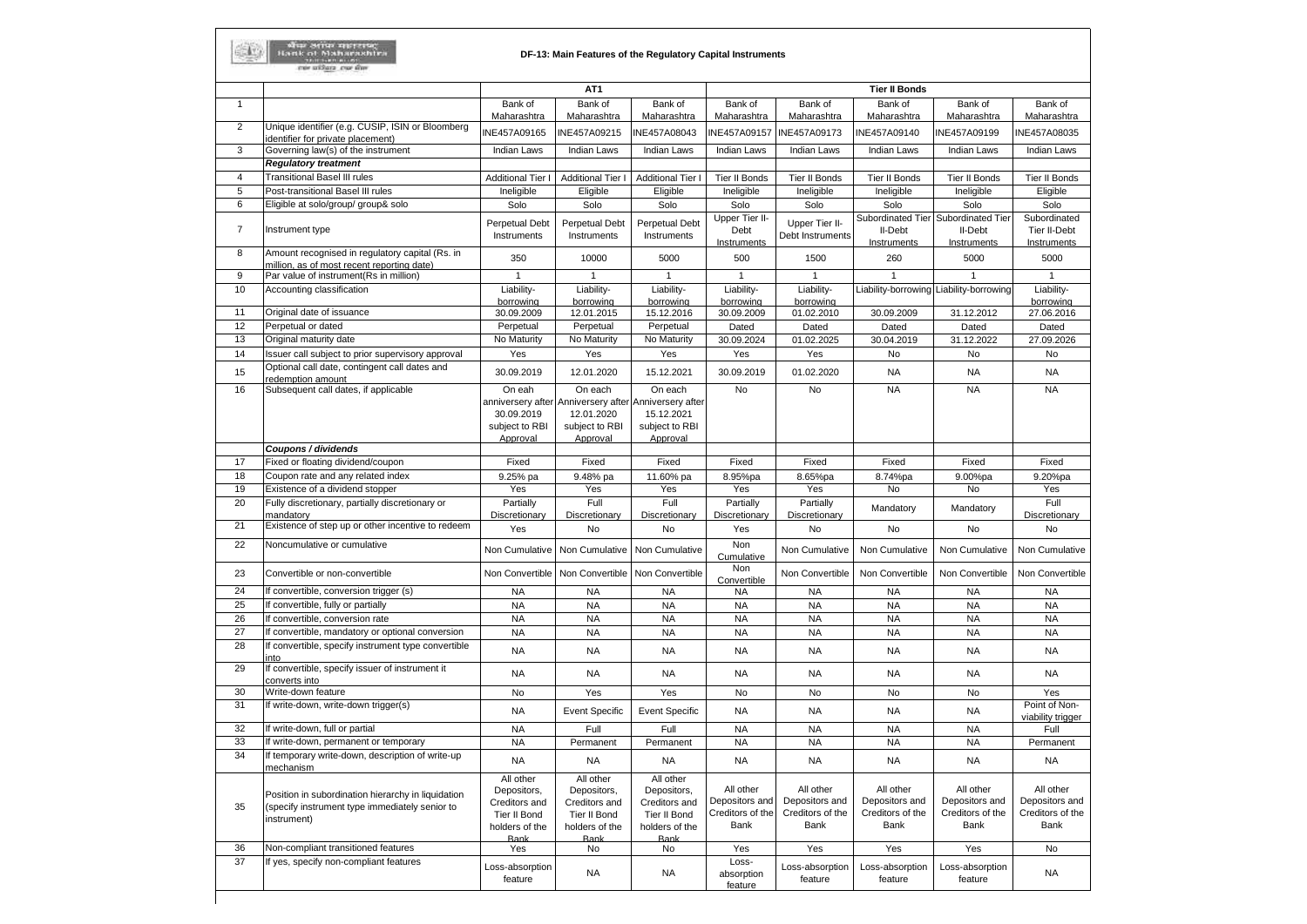

# **TABLE DF 14 – FULL TERMS AND CONDITIONS OF REGULATORY CAPITAL INSTRUMENTS**

DF 14 is available on the Bank's website www.bankofmaharashtra.in under the line "Basel III Disclosures" TABLE DF 14 – FULL TERMS AND CONDITIONS OF REGULATORY CAPITAL<br>INSTRUMENTS<br>4 is available on the Bank's website <u>www.bankofmaharashtra.in</u> under the line "Ba<br>psures"<br>TABLE DF – 15: DISCLOSURE REQUIREMENT FOR REMUNERATION<br>Qu

# **TABLE DF – 15: DISCLOSURE REQUIREMENT FOR REMUNERATION**

#### **Quantitative and Qualitative Disclosures: Not Applicable**

## **TABLE DF – 16: EQUITIES: DISCLOSURE FOR BANKING BOOK POSITIONS**

#### **Qualitative Disclosure:**

General qualitative disclosure requirement with respect to Equity Risk.

- In accordance with RBI guidelines on investment classification and valuation, Investments In accordance with RBI guidelines on investment classification and valuation, Investments<br>"are classified on the date of purchase into "Held for Trading" (HFT), "Available for Sale" (AFS) and "Held to Maturity" (HTM) categories. Investments which Bank intends to hold till maturity are classified as HTM securities.
- Investments in equity of subsidiaries and joint ventures are required to classify under HTM category in accordance with RBI guidelines. These are held with a strategic objective to maintain strategic relationships or for strategic business purposes.
- Investments classified under HTM category are carried at their acquisition cost and not<br>marked to market. Any diminution, other than temporary, in the value of equity marked to market. Any diminution, other than temporary, in the value of equity investments is provided for. Any loss on sale of investments in HTM category is recognised in the Statement of Profit and Loss. Any gain from sale of investments under HTM category is recognised in the Statement of Profit and Loss and is appropriated, net of taxes and statutory reserve, to "Capital Reserve" in accordance with the RBI Guidelines. investments is provided for. Any loss on sale of investments in HTM category is<br>recognised in the Statement of Profit and Loss. Any gain from sale of investments under<br>HTM category is recognised in the Statement of Profit n strategic relationships or for strategic business purposes<br>
ied under HTM category are carried at their acquisition c<br>
i. Any diminution, other than temporary, in the value<br>
wided for. Any loss on sale of investments in
- As per RBI guidelines, Bank is allowed to hold investments in units of Venture Capital Fund (VCF) under Banking Book (HTM category) for initial period of 3 years and valued at cost during this period. • As per RBI guidelines, Bank is allowed to hold investments in units of Fund (VCF) under Banking Book (HTM category) for initial period of 3 y at cost during this period.

#### **Quantitative Disclosures**

#### **1. Value of Investments**

(Amount in Rs million)

| <b>Investments</b> | Value as per<br><b>Balance Sheet</b> | <b>Fair Value</b> |
|--------------------|--------------------------------------|-------------------|
| Unquoted           | 862.73                               | 862.73            |
| Quoted             | <b>NIL</b>                           | NIL               |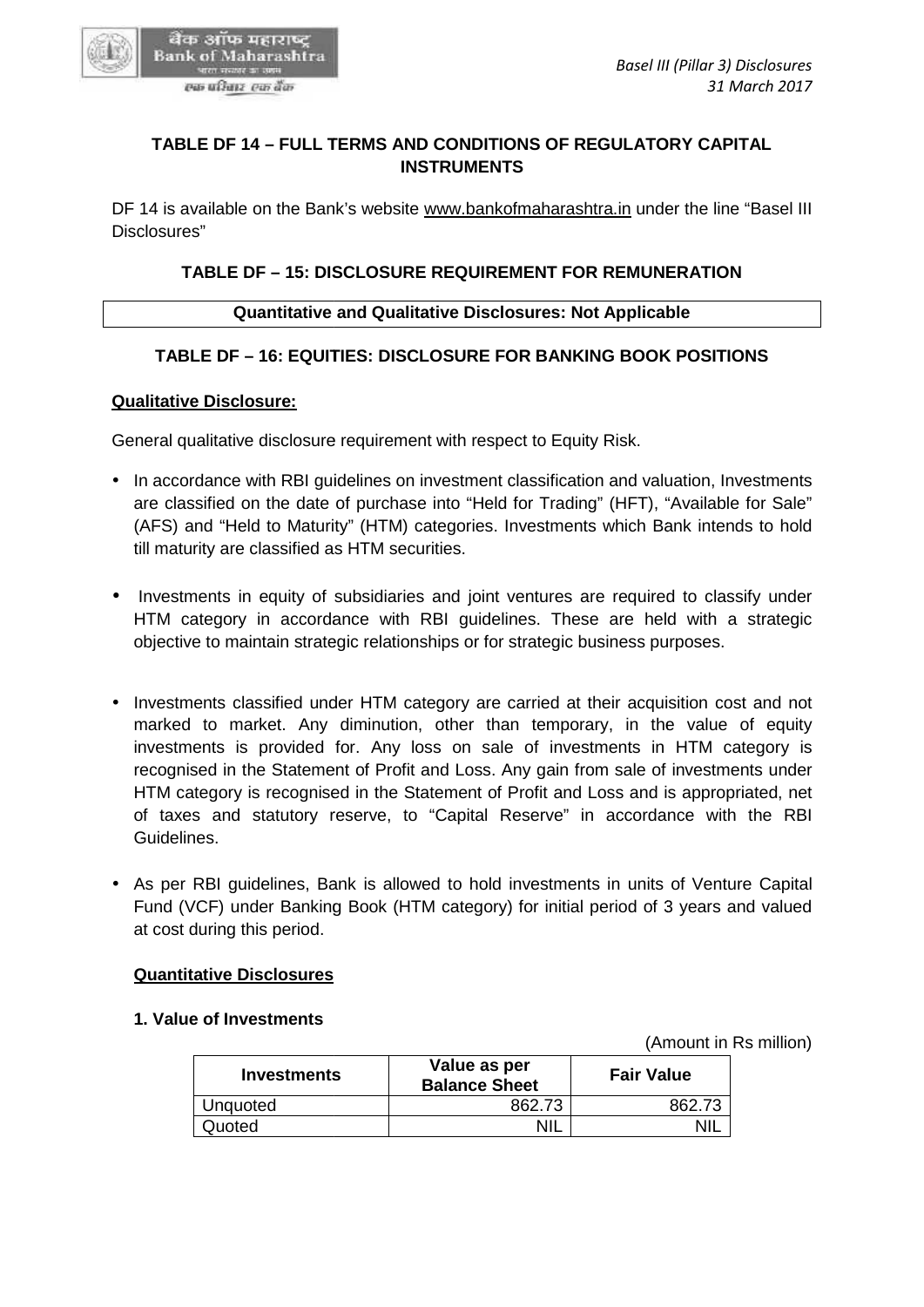

## एक परिवार एक बैंक

| <b>Investments</b>                                                                                                                                                                          | <b>Publicly Traded</b> | <b>Privately Held</b> |
|---------------------------------------------------------------------------------------------------------------------------------------------------------------------------------------------|------------------------|-----------------------|
| Associate and Joint<br>Subsidiary,<br>Ventures                                                                                                                                              | <b>NIL</b>             | 734.21                |
| Other shares of PSU/Corporate,<br>which were in the books of the Bank<br>under HTM category<br>as<br>- on<br>02.09.2004 and as<br><b>RBI</b><br>per<br>guidelines, can be retained as such. | <b>NIL</b>             | <b>NIL</b>            |
| <b>Venture Capital Funds</b>                                                                                                                                                                | <b>NIL</b>             | 128.52                |

# **3. Gain/ Loss Statement 3.**

(Amount in Rs million)

|                                                                       | (Amount in Rs million) |  |
|-----------------------------------------------------------------------|------------------------|--|
| <b>Particulars</b>                                                    | <b>Amount</b>          |  |
| Cumulative realized gains (losses arising from sales and liquidations | <b>NIL</b>             |  |
| in the reporting period.                                              |                        |  |
| Total unrealized gains (losses)                                       | <b>NIL</b>             |  |
| Total latent revaluation gains (losses)                               | <b>NIL</b>             |  |
| Any amount of the above included in Tier I and Tier II capital        | <b>NIL</b>             |  |

#### **4. Capital Requirement for Banking Book 4. Capital Requirement**

|                                                                |                                                                                                                                                                                                                                |                                          | <b>NIL</b>                                                                                      |  |  |  |  |  |
|----------------------------------------------------------------|--------------------------------------------------------------------------------------------------------------------------------------------------------------------------------------------------------------------------------|------------------------------------------|-------------------------------------------------------------------------------------------------|--|--|--|--|--|
|                                                                |                                                                                                                                                                                                                                |                                          |                                                                                                 |  |  |  |  |  |
|                                                                |                                                                                                                                                                                                                                |                                          | NIL                                                                                             |  |  |  |  |  |
| Total latent revaluation gains (losses)                        |                                                                                                                                                                                                                                |                                          |                                                                                                 |  |  |  |  |  |
| Any amount of the above included in Tier I and Tier II capital |                                                                                                                                                                                                                                |                                          |                                                                                                 |  |  |  |  |  |
|                                                                |                                                                                                                                                                                                                                |                                          | (Amount in Rs million)                                                                          |  |  |  |  |  |
| <b>Treatment</b><br>under<br><b>Basel III</b>                  | <b>Exposure</b>                                                                                                                                                                                                                | <b>Risk</b><br>Weighted<br><b>Assets</b> | <b>Capital</b><br><b>Requirement</b><br>@10.25%                                                 |  |  |  |  |  |
| <b>Risk</b><br>weighted<br>at 250%                             | 732.71                                                                                                                                                                                                                         | 1831.78                                  | 187.76                                                                                          |  |  |  |  |  |
| <b>Risk</b><br>weighted<br>at 150%                             | #128.52                                                                                                                                                                                                                        | 192.78                                   | 19.76                                                                                           |  |  |  |  |  |
| <b>NIL</b>                                                     | <b>NIL</b>                                                                                                                                                                                                                     | <b>NIL</b>                               | <b>NIL</b>                                                                                      |  |  |  |  |  |
|                                                                | in the reporting period.<br>Total unrealized gains (losses)<br>Subsidiary, Associate<br>Ventures<br>Capital<br>$\alpha$ f<br>PSU/Corporate, which<br>were in the books of<br>the Bank under HTM<br>on<br>02.09.2004 and as per | 4. Capital Requirement for Banking Book  | Cumulative realized gains (losses arising from sales and liquidations<br>RBI guidelines, can be |  |  |  |  |  |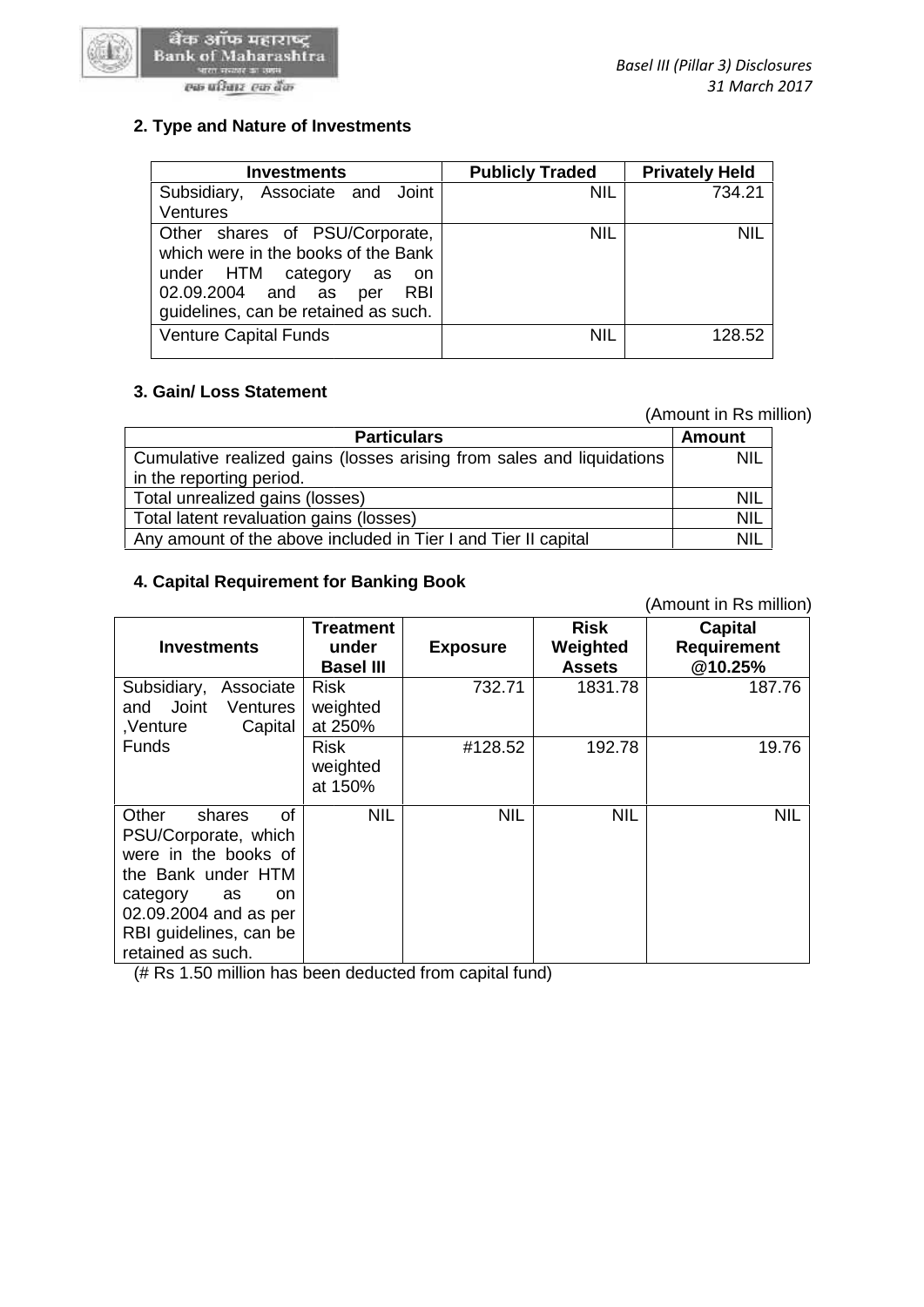

# **LEVERAGE RATIO DISCLOSURE**

|                | Table DF-17 - Summary Comparison of accounting assets vs. leverage ratio exposure                                                                                                                           |                      |
|----------------|-------------------------------------------------------------------------------------------------------------------------------------------------------------------------------------------------------------|----------------------|
|                | measure                                                                                                                                                                                                     |                      |
| Sr.<br>No.     | Item                                                                                                                                                                                                        | (Rs. in<br>millions) |
|                | Total consolidated assets as per published financial statements                                                                                                                                             | 1516466.49           |
| 2              | Adjustments for Investments in Banking, Financial, Insurance and<br>Commercial entities that are consolidated for accounting purposes but<br>outside the scope of regulatory consolidation (Out of 1 above) | (0.00)               |
| $\mathbf{3}$   | Adjustments for fiduciary assets recognized on the balance sheet<br>pursuant to the operative accounting framework but excluded from the<br>leverage ratio exposure measure                                 | 0.00                 |
| 4              | Adjustments for derivative financial instruments                                                                                                                                                            | 2642.20              |
| 5              | Adjustment for securities financing transactions (i.e. repos and similar<br>secured lending)                                                                                                                | 0.00                 |
| 6              | Adjustment for off-balance sheet items (i.e. conversion to credit<br>equivalent amounts of off- balance sheet exposures)                                                                                    | 90568.69             |
| $\overline{7}$ | Other adjustments                                                                                                                                                                                           | (10566.00)           |
| 8              | <b>Leverage Ratio Exposure</b>                                                                                                                                                                              | 1599111.38           |

| 6                          | Adjustment for off-balance sheet items (i.e. conversion to credit                                                                           | 90568.69                 |
|----------------------------|---------------------------------------------------------------------------------------------------------------------------------------------|--------------------------|
|                            | equivalent amounts of off- balance sheet exposures)                                                                                         |                          |
| $\overline{7}$<br>$\bf{8}$ | Other adjustments<br><b>Leverage Ratio Exposure</b>                                                                                         | (10566.00)<br>1599111.38 |
|                            |                                                                                                                                             |                          |
|                            |                                                                                                                                             |                          |
|                            | Table DF-18 - Leverage Ratio Common Disclosure Template                                                                                     |                          |
| Sr.<br>No.                 | <b>Item</b>                                                                                                                                 | (Rs. in<br>million)      |
|                            | <b>On-Balance Sheet Exposure</b>                                                                                                            |                          |
| $\mathbf{1}$               | On-balance sheet items (excluding derivatives and SFTs, but including<br>collateral)                                                        | 1516466.49               |
| $\overline{2}$             | (Asset amounts deducted in determining Basel III Tier 1 capital)                                                                            | (10566.00)               |
| $\overline{3}$             | Total on-balance sheet exposures (excluding derivatives and SFTs)<br>(sum of lines 1 and 2)                                                 | 1505900.49               |
| $\overline{4}$             | Replacement cost associated with all derivatives transactions (i.e. net of<br>eligible cash variation margin)                               | 847.00                   |
| $\sqrt{5}$                 | Add-on amounts for PFE associated with all derivatives transactions                                                                         | 1795.20                  |
| $\overline{6}$             | Gross-up for derivatives collateral provided where deducted from the<br>balance sheet assets pursuant to the operative accounting framework | 0.00                     |
| $\overline{7}$             | (Deductions of receivables assets for cash variation margin provided in<br>derivatives transactions)                                        | 0.00                     |
| 8                          | (Exempted CCP leg of client-cleared trade exposures)                                                                                        | 0.00                     |
| $\boldsymbol{9}$           | Adjusted effective notional amount of written credit derivatives                                                                            | 0.00                     |
| 10                         | (Adjusted effective notional offsets and add-on deductions for written<br>credit derivatives)                                               | 0.00                     |
| 11                         | Total derivative exposures (sum of lines 4 to 10)                                                                                           | 2642.20                  |
| 12                         | Gross SFT assets (with no recognition of netting), after adjusting for<br>sale accounting transactions                                      | 0.00                     |
| 13                         | (Netted amounts of cash payables and cash receivables of gross SFT<br>assets)                                                               | 0.00                     |
| 14                         | CCR exposure for SFT assets                                                                                                                 | 0.00                     |
| 15                         | Agent transaction exposures                                                                                                                 | 0.00                     |
| 16                         | Total securities financing transaction exposures (sum of lines 12<br>to 15)                                                                 | 0.00                     |